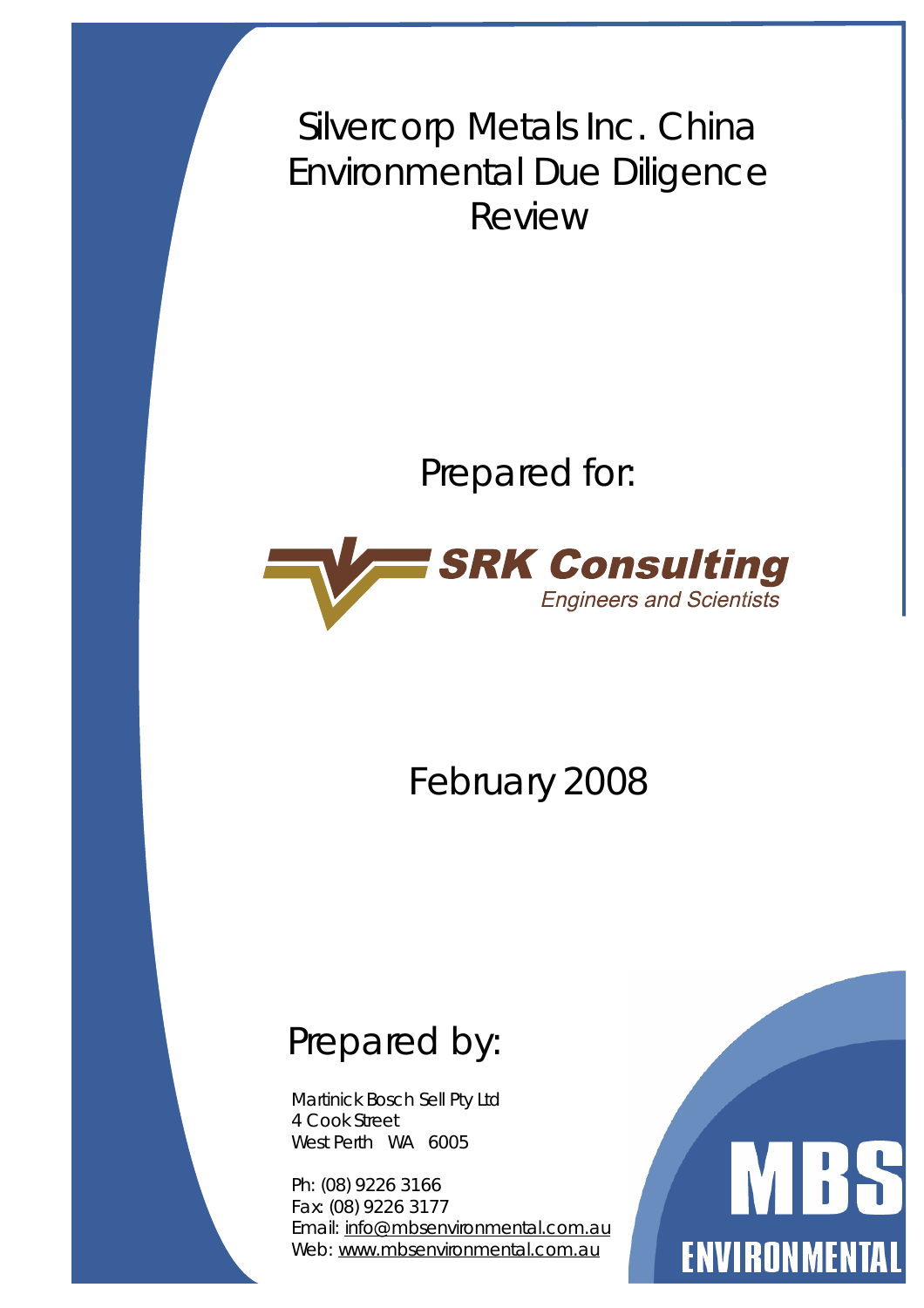

environmental and water resource consultants

## **SILVERCORP METALS INC. CHINA ENVIRONMENTAL DUE DILIGENCE REVIEW**

#### PREPARED FOR

## **SRK CONSULTING ENGINEERS AND SCIENTISTS**

This report is copyright. Ownership of the copyright remains with Martinick Bosch Sell Pty Ltd (MBS Environmental).

This report has been prepared for SRK Consulting Engineers and Scientists on the basis of instructions and information provided by SRK Consulting Engineers and Scientists and therefore may be subject to qualifications which are not expressed.

No other person may use or rely on this report without confirmation in writing from MBS Environmental. MBS Environmental has no liability to any other person who acts or relies upon any information contained in this report without confirmation.

This report has been checked and released for transmittal to SRK Consulting Engineers and Scientists.

PREPARED BY: Peter Smith Principal Environmental Consultant

Signature:  $\frac{1}{\sqrt{N}}$ 

Date: 19.02.08

**CHECKED BY:** Lance Bosch Managing Director

Signature:  $\sqrt{\frac{1}{1-u}}\sqrt{\frac{1}{2}}$ 

Date: 19.02.08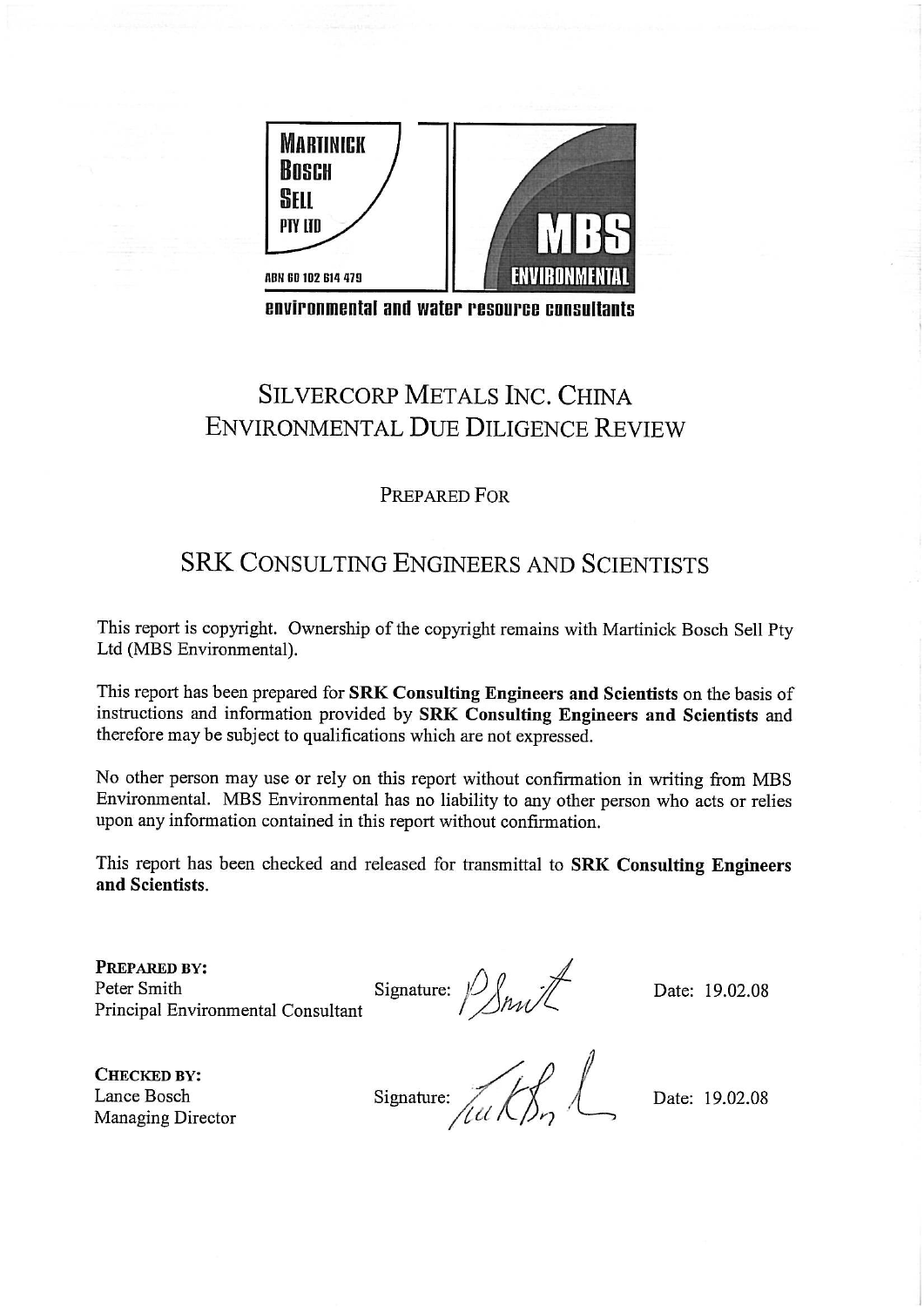## SILVERCORP METALS INC. CHINA ENVIRONMENTAL DUE DILIGENCE REVIEW

FEBRUARY 2008

PREPARED FOR



BY

## **MBS ENVIRONMENTAL**

4 Cook Street West Perth WA 6005 Australia

Telephone: (618) 9226 3166 Facsimile: (618) 9226 3177 Email: [info@mbsenvironmental.com.au](mailto:info@mbsenvironmental.com.au)

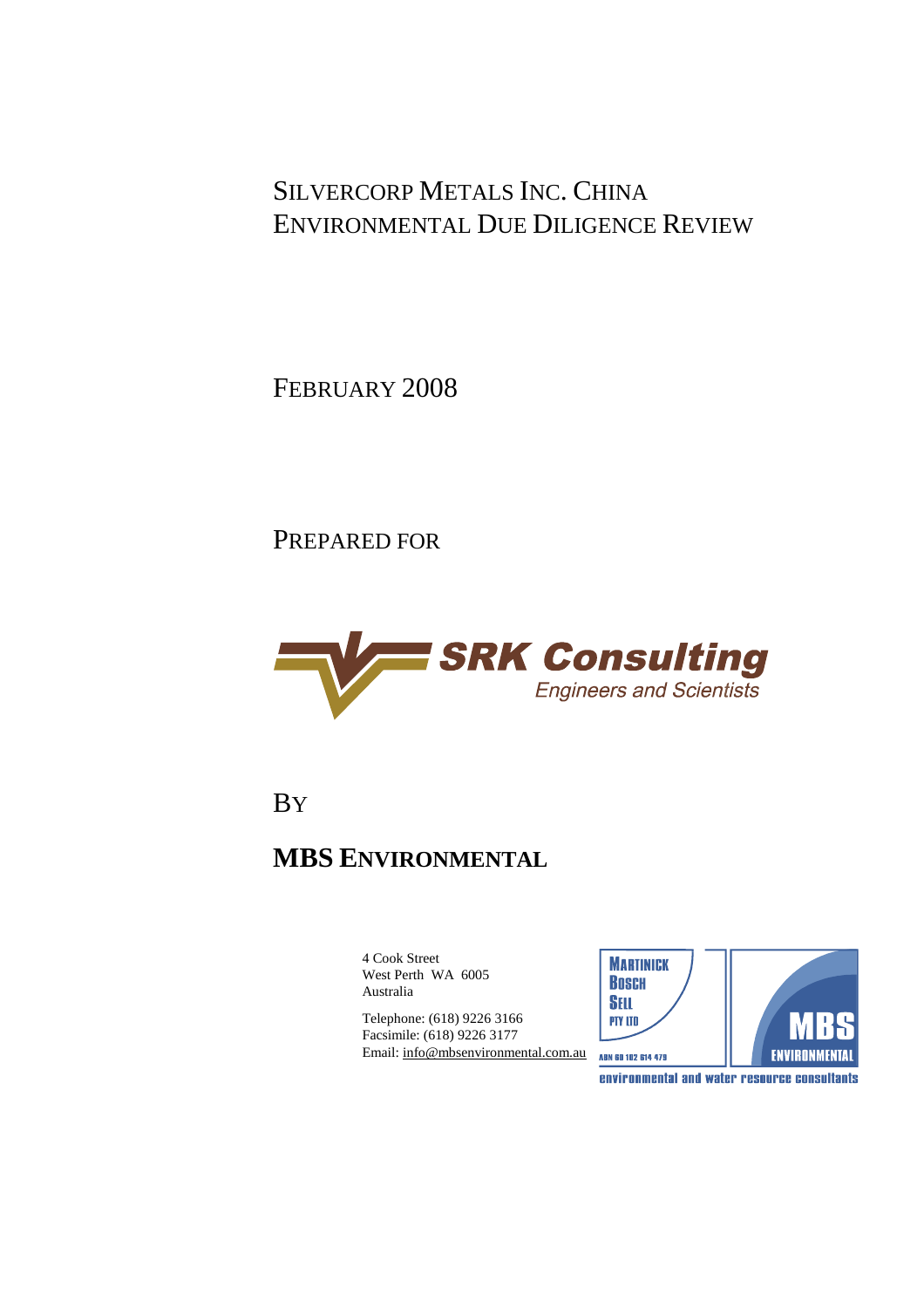# **TABLE OF CONTENTS**

| 1.     |  |
|--------|--|
| 1.1    |  |
| 1.2    |  |
| 1.3    |  |
| 1.4    |  |
| 1.4.1  |  |
| 1.4.2  |  |
| 2.     |  |
| 2.1    |  |
| 3.     |  |
| 3.1    |  |
| 3.1.1  |  |
| 3.1.2  |  |
| 3.1.3  |  |
| 3.2    |  |
| 3.2.1  |  |
| 3.2.2  |  |
| 3.2.3  |  |
| 3.3    |  |
| 3.3.1  |  |
| 3.3.2  |  |
| 3.3.3  |  |
| 3.4    |  |
| 3.4.1  |  |
| 3.4.2  |  |
| 3.4.3  |  |
| 3.5    |  |
| 3.5.1  |  |
| 3.5.2  |  |
| 3.6    |  |
| 3.6.1  |  |
| 3.6.2  |  |
| 3.6.3  |  |
| 3.7    |  |
| 3.7.1  |  |
| 3.7.2  |  |
| 3.7.3  |  |
| 3.8    |  |
| 3.9    |  |
| 3.10   |  |
| 3.10.1 |  |
| 3.11   |  |
| 3.11.1 |  |
| 4.     |  |
| 4.1    |  |
| 4.2    |  |
|        |  |

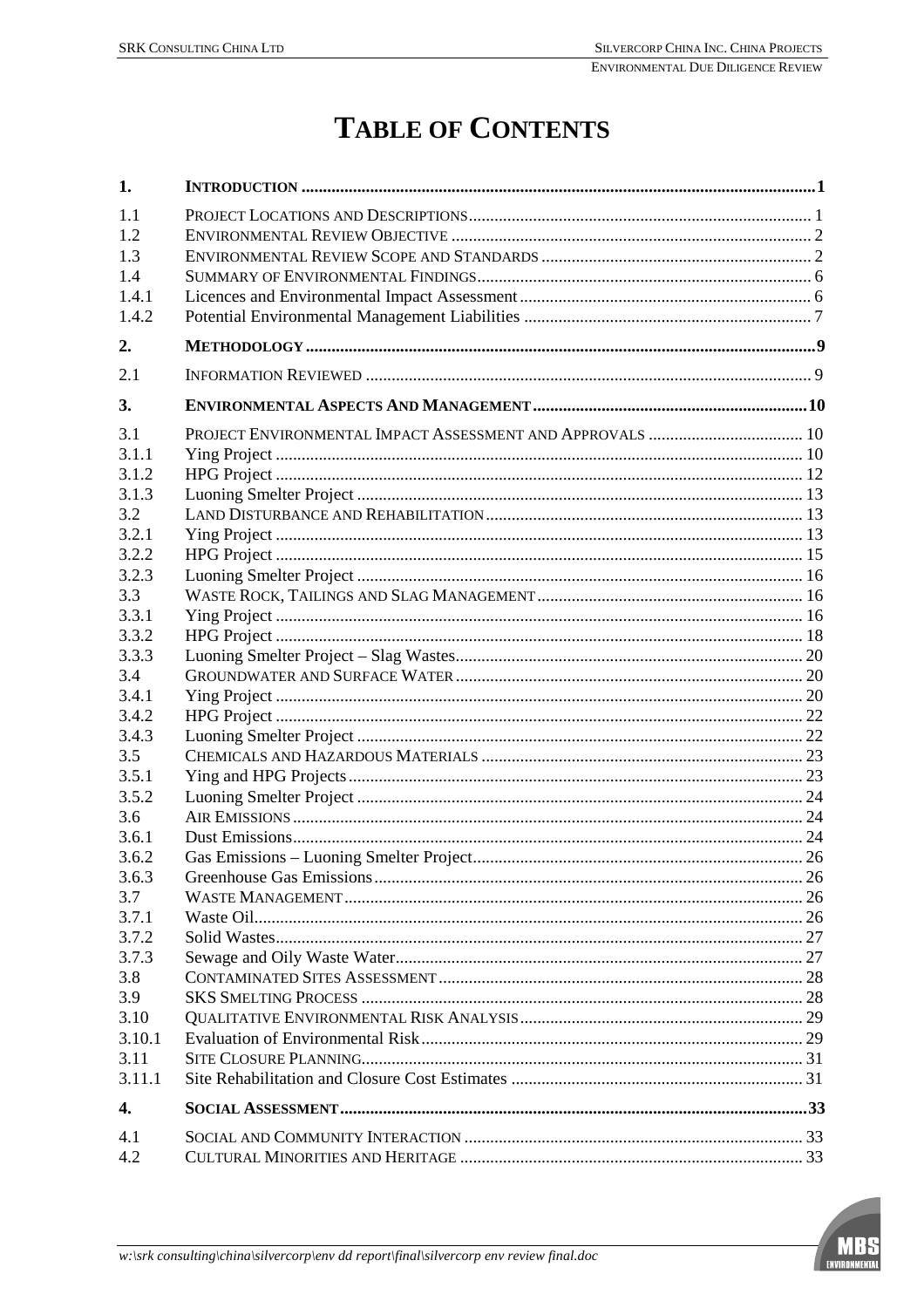| 5.  |  |
|-----|--|
|     |  |
| 5.2 |  |
| 5.3 |  |
|     |  |

# **TABLES**

| Table 1: |                                                                             |  |
|----------|-----------------------------------------------------------------------------|--|
| Table 2: |                                                                             |  |
| Table 3: | Ying Project Henan Provincial Environmental Approval – Compliance           |  |
| Table 4: | Accident Statistics of Henan Found Mining Co., January 2006 to June 2007.41 |  |

# **APPENDICES**

| Appendix 1: Information Reviewed |
|----------------------------------|
|----------------------------------|

- Appendix 2: Environmental Legislative Background
- Appendix 3: Qualitative Environmental Risk Analysis

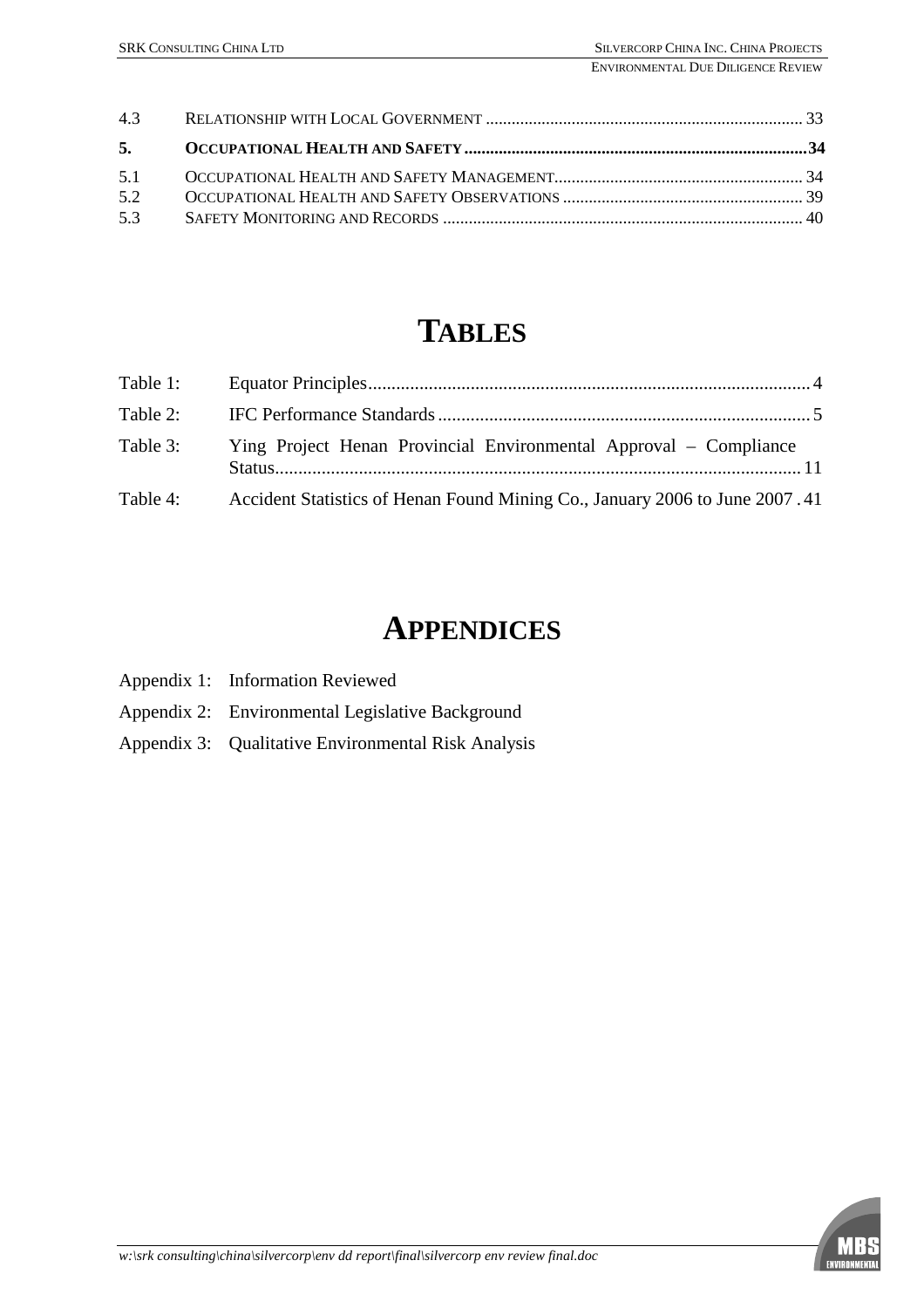## **1. INTRODUCTION**

Silvercorp Metals Inc. (Silvercorp) is a Canadian public listed company engaged in acquisition, exploration and development of mining projects within China. Silvercorp through its subsidiaries, currently have the following exploration, mining and minerals processing projects within the Henan province of China:

- Luoning County Ying Silver-Lead-Zinc Project (Ying) with exploration, operating underground mine and processing plant, and a smelter development project (Luoning Smelter), and the Hao Ping Guo Silver-Gold-Lead Project (HPG) with exploration, operating underground mine and processing plant.
- Nanzhao County NZ Gold-Silver Exploration Project (previously operated underground mine and processing plant).

Silvercorp is currently seeking to list on the Hong Kong Stock Exchange. Silvercorp has commissioned SRK Consulting China Ltd (SRK) to undertake a due diligence audit of it's China projects to meet the requirements for the proposed Hong Kong Stock Exchange listing. SRK commissioned MBS Environmental to undertake the environmental due diligence review of the Ying Project, HPG Project and the Luoning Smelter Project.

## **1.1 PROJECT LOCATIONS AND DESCRIPTIONS**

The Ying Project is located in the Luoning area of western Henan Province of central China; it is approximately 240 kilometres west-southwest of Zhengzhou and 40 kilometres south west of Luoning. The Ying Project comprises an underground mine, a 600 tonne per day processing plant and an associated tailings storage facility (TSF). The Ying processing plant and TSF are located approximately 17 kilometres to the north of the Ying Mine, and approximately two kilometres north east of the Xia Yu Township. The HPG project comprises an underground mine, a 200 tonne per day processing plant and an associated TSF. The HPG project is located approximately 4.5 kilometres east of the Ying mine. Both the Ying and HPG mining operations lie within the catchment of the Luohe River and Guxian Reservoir. The Guxian Reservoir provides flood control, irrigation, hydro-power and drinking water supplies.

The Ying Project is 100% owned and operated by Henan Found Mining Company Limited (Henan Found), which is a co-operative joint venture between Victor Mining Limited (a wholly owned subsidiary of Silvercorp) and Henan Non-Ferrous Geological & Mineral Resources Company Limited. The Ying project has been in production since April 2006.

The HPG Project is 100% owned and operated by Henan Hua Wei Mining Company Limited, which is a co-operative joint venture between Victor Resources Limited (a wholly owned subsidiary of Silvercorp) and Luoning Huatai Mining Development Company Limited. The HPG mine and processing plant have historically been operational since 2002, the current HPG project (under the above co-operative joint venture) has been in production since May 2007.

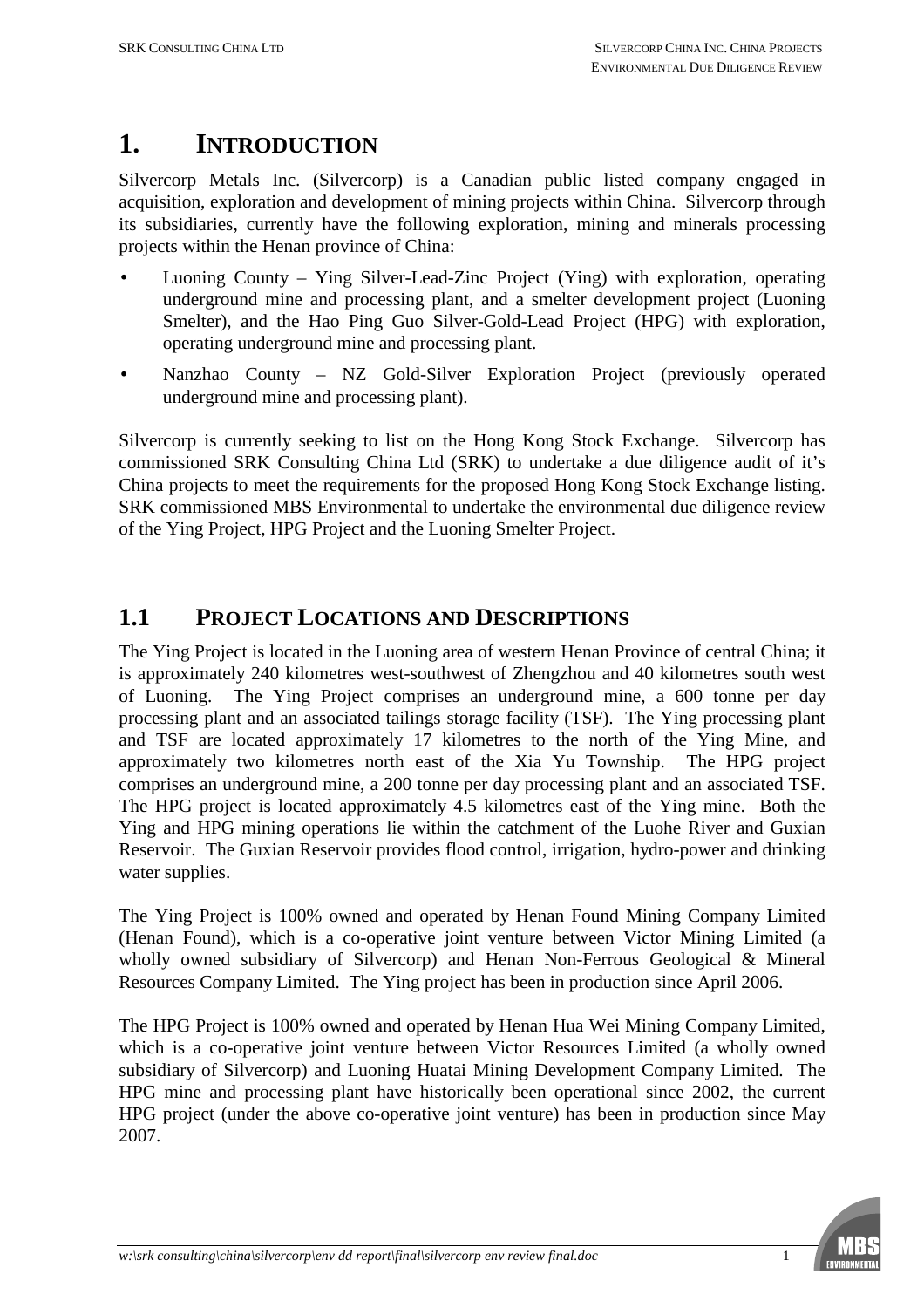The Luoning Smelter Project is located approximately 12 kilometres to the southwest of the Luoning town and approximately 48 kilometres to the north east of the Ying processing plant. The Luoning Smelter Project is a joint venture between Henan Found and three Chinese mining companies; Luoyang Luanchuan Molybdenum Group Inc. (Luomu), HT Mining Co. Ltd (HT Mining), and Luochuan Xinchuan Mining Co. Ltd (LX Mining).

The Luoning Smelter Project has a design capacity of 150,000 tonnes of lead per year, and will process the Ying and HPG lead/silver/zinc concentrates utilising the Shuikoushan (SKS) lead smelting process (jointly developed by Shuikoushan Mining Corporation and Beijing Central Engineering and Research Institute for Non-ferrous Metallurgical Industries - ENFI).

The Luoning Smelter Project has completed a Chinese Feasibility Study for the full design capacity of 150,000 tonnes of lead per year. It is proposed to develop the smelter in two phases; the first phase will comprise development and construction of the smelter with an 80,000 tonnes of lead per year smelter capacity, the second phase of the development will take the smelter capacity up to the full design capacity of 150,000 tonnes of lead per year. An Environmental Impact Assessment (EIA) has recently been completed (May 2007) for the 80,000 tonnes of lead per year first phase development and has been submitted to the Henan Provincial Government for approval to commence construction.

## **1.2 ENVIRONMENTAL REVIEW OBJECTIVE**

The objectives of this environmental due diligence review are to:

- Identify and/or verify the existing and potential environmental liabilities and risks, and assess any associated proposed remediation measures for the Ying and HPG Projects.
- Review the Chinese feasibility study and environmental impacts assessment documentation, and assess the potential environmental liabilities and risks associated with the:
	- − Proposed development of the Luoning Smelter Project.
	- − Utilisation of the SKS lead smelting process.

## **1.3 ENVIRONMENTAL REVIEW SCOPE AND STANDARDS**

Environmental conformance for Ying, HPG and Luoning Smelter Projects was determined through review of the operation's environmental performance against:

- Chinese National environmental regulatory requirements.
- World Bank/International Finance Corporation (IFC) environmental standards and guidelines.
- Internationally recognised environmental management practices.

In seeking to obtain project financing or to list on a stock exchange, these institutions themselves require the proponent to comply with such documents as the Equator Principles

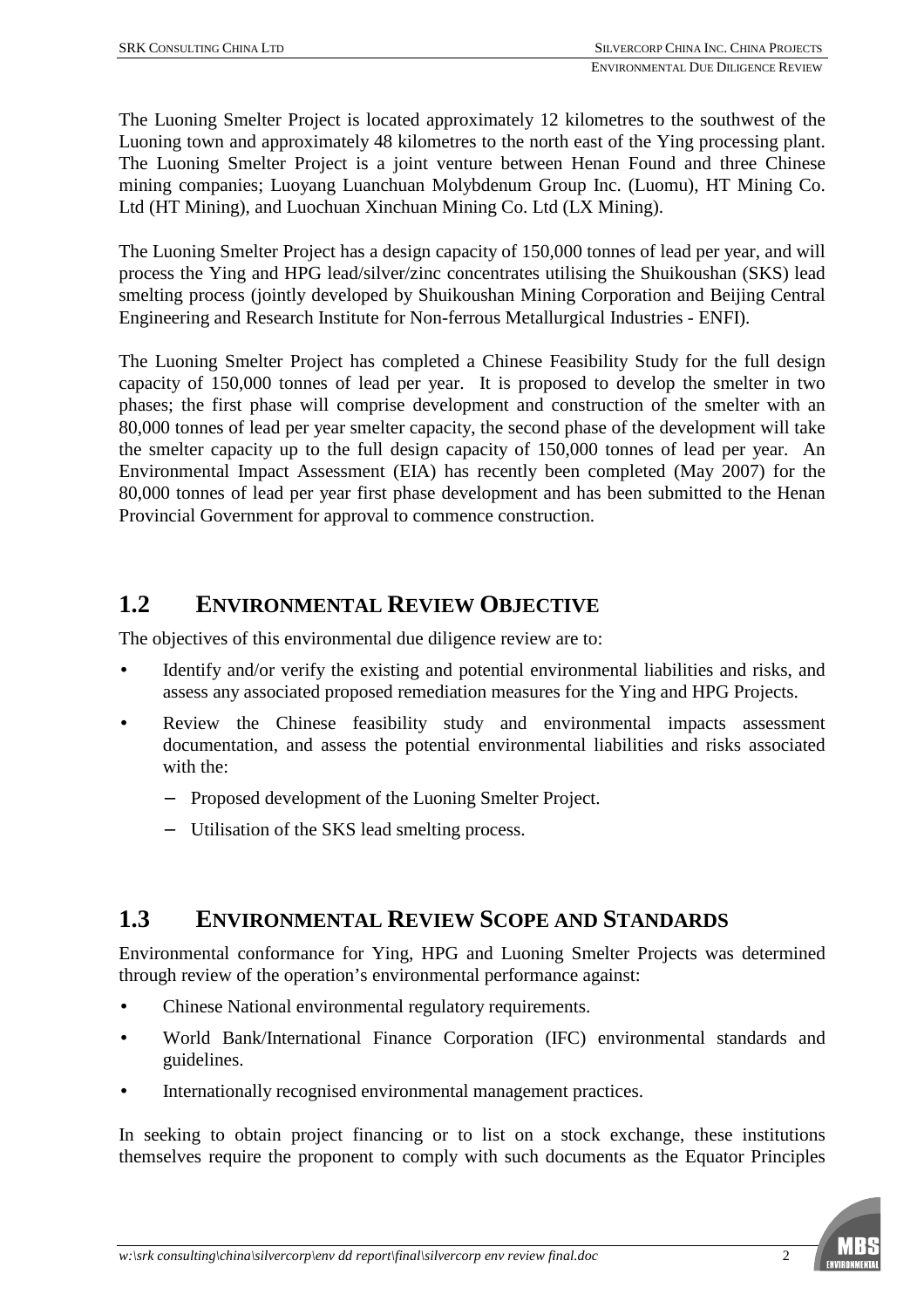and the IFC Performance Standards and Guidelines. This is exemplified by the following preamble from the Equator Principles (July 2006):

*Project financing, a method of funding in which the lender looks primarily to the revenues generated by a single project both as the source of repayment and as security for the exposure, plays an important role in financing development throughout the world. Project financiers may encounter social and environmental issues that are both complex and challenging, particularly with respect to projects in the emerging markets.* 

*The Equator Principles Financial Institutions (EPFIs) have consequently adopted these Principles in order to ensure that the projects we finance are developed in a manner that is socially responsible and reflect sound environmental management practices. By doing so, negative impacts on project-affected ecosystems and communities should be avoided where possible, and if these impacts are unavoidable, they should be reduced, mitigated and/or compensated for appropriately. We believe that adoption of and adherence to these Principles offers significant benefits to ourselves, our borrowers and local stakeholders through our borrowers' engagement with locally affected communities. We therefore recognise that our role as financiers affords us opportunities to promote responsible environmental stewardship and socially responsible development. As such, EPFIs will consider reviewing these Principles from time-to-time based on implementation experience, and in order to reflect ongoing learning and emerging good practice.* 

*These Principles are intended to serve as a common baseline and framework for the implementation by each EPFI of its own internal social and environmental policies, procedures and standards related to its project financing activities. We will not provide loans to projects where the borrower will not or is unable to comply with our respective social and environmental policies and procedures that implement the Equator Principles.*

Table 1 and Table 2 provide a brief summary of the Equator Principles and the IFC Performance Standards respectively. These documents are used by the EPFI's and stock exchanges in their review of the social and environmental performance of proponent companies.

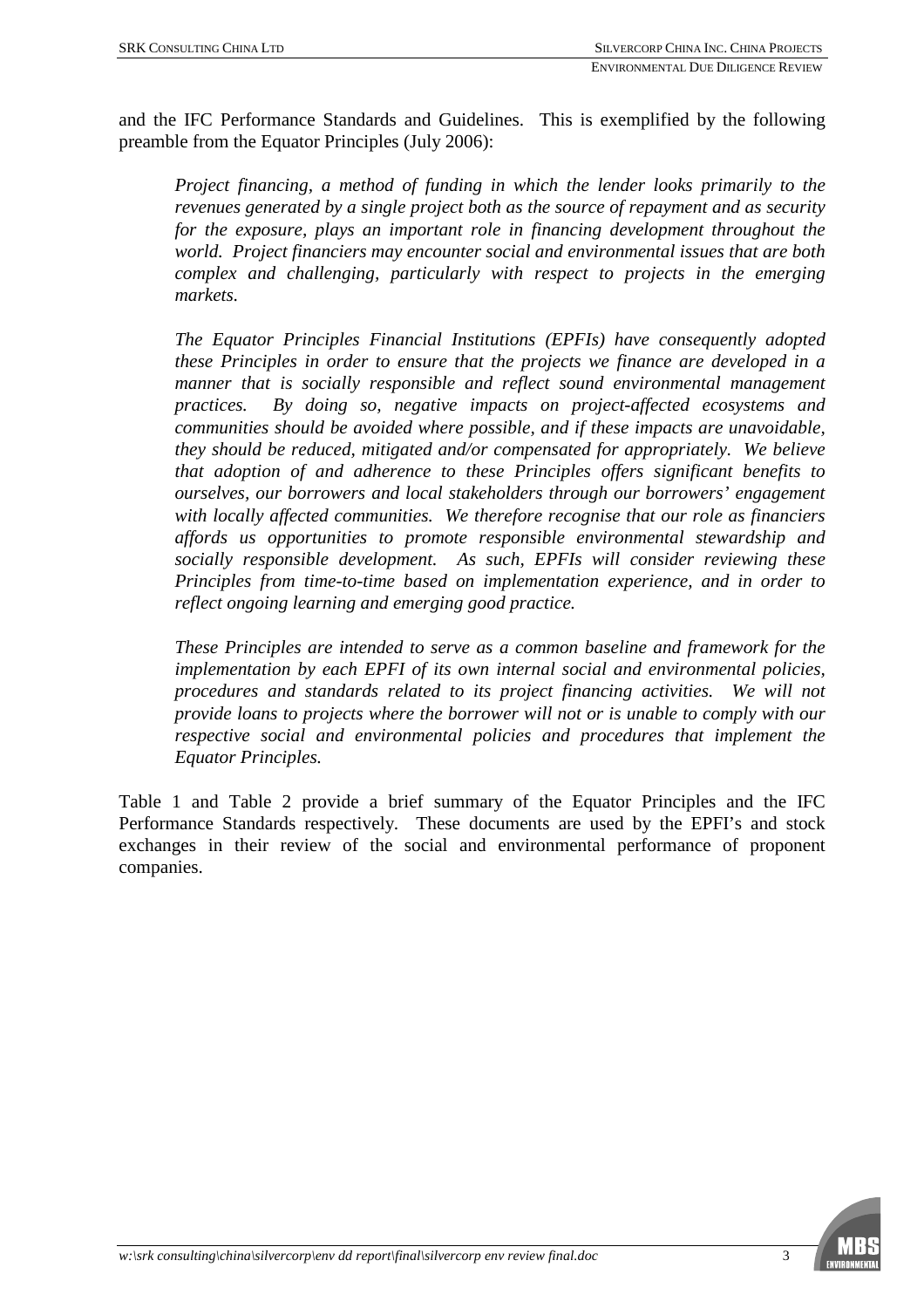| <b>Equator</b><br><b>Principles</b> | <b>Title</b>                                            | <b>Key Aspects (Summary)</b>                                                                                                                                                                                                                                                                                                                                                                                                                                                                                                                             |
|-------------------------------------|---------------------------------------------------------|----------------------------------------------------------------------------------------------------------------------------------------------------------------------------------------------------------------------------------------------------------------------------------------------------------------------------------------------------------------------------------------------------------------------------------------------------------------------------------------------------------------------------------------------------------|
| 1                                   | Review and Categorisation                               | Categorise such project based on the magnitude of its potential impacts and risks.                                                                                                                                                                                                                                                                                                                                                                                                                                                                       |
| $\overline{2}$                      | Social and Environmental<br>Assessment                  | Conduct a Social and Environmental Assessment ("Assessment"). The Assessment should also propose mitigation and management<br>measures appropriate to the nature and scale of the proposed project.                                                                                                                                                                                                                                                                                                                                                      |
| 3                                   | Applicable Social and<br><b>Environmental Standards</b> | The Assessment will refer to the applicable IFC Performance Standards, and applicable Industry Specific EHS Guidelines ("EHS<br>Guidelines") and overall compliance with same.                                                                                                                                                                                                                                                                                                                                                                           |
| $\overline{4}$                      | Action Plan and<br>Management System                    | Prepare an Action Plan (AP) which addresses the relevant findings of the Assessment. The AP will describe and prioritise the<br>actions, mitigation measures, corrective actions and monitoring to manage the impacts and risks identified in the Assessment.<br>Maintain a Social and Environmental Management System that addresses the management of these impacts, risks, and corrective<br>actions required to comply with host country laws and regulations, and requirements of the applicable Standards and Guidelines, as<br>defined in the AP. |
| 5                                   | Consultation and<br>Disclosure                          | Consult with project affected communities. Adequately incorporate affected communities' concerns.                                                                                                                                                                                                                                                                                                                                                                                                                                                        |
| 6                                   | Grievance Mechanism                                     | Establish a grievance mechanism as part of the management system. To receive and resolve concerns about the project by individuals<br>or groups from among project-affected communities. Inform the affected communities about the grievance mechanism in the course<br>of the community engagement process and ensure that the mechanism addresses concerns promptly and transparently, and is readily<br>accessible to all segments of the affected communities.                                                                                       |
| $\overline{7}$                      | <b>Independent Review</b>                               | Independent social or environmental expert will review the Assessment, AP and consultation process to assess Equator Principles<br>compliance.                                                                                                                                                                                                                                                                                                                                                                                                           |
| 8                                   | Covenants                                               | Covenant in financing documentation:                                                                                                                                                                                                                                                                                                                                                                                                                                                                                                                     |
|                                     |                                                         | a) to comply with all relevant host country social and environmental laws, regulations and permits;                                                                                                                                                                                                                                                                                                                                                                                                                                                      |
|                                     |                                                         | b) to comply with the AP during the construction and operation of the project;                                                                                                                                                                                                                                                                                                                                                                                                                                                                           |
|                                     |                                                         | c) to provide periodic reports not less than annually, prepared by in-house staff or third party experts, that (i) document compliance<br>with the AP, and (ii) provide compliance with relevant local, state and host country social and environmental laws, regulations and<br>permits; and                                                                                                                                                                                                                                                            |
|                                     |                                                         | d) to decommission the facilities, where applicable and appropriate, in accordance with an agreed decommissioning plan.                                                                                                                                                                                                                                                                                                                                                                                                                                  |
| 9                                   | <b>Independent Monitoring</b><br>and Reporting          | Appoint an independent environmental and/or social expert, or require that the borrower retain qualified and experienced external<br>experts to verify its monitoring information.                                                                                                                                                                                                                                                                                                                                                                       |
| 10                                  | <b>EPFI</b> Reporting                                   | Each EPFI adopting the Equator Principles commits to report publicly at least annually about its Equator Principles implementation<br>processes and experience, taking into account appropriate confidentiality considerations.                                                                                                                                                                                                                                                                                                                          |

| Table 1: | <b>Equator Principles</b> |
|----------|---------------------------|
|----------|---------------------------|

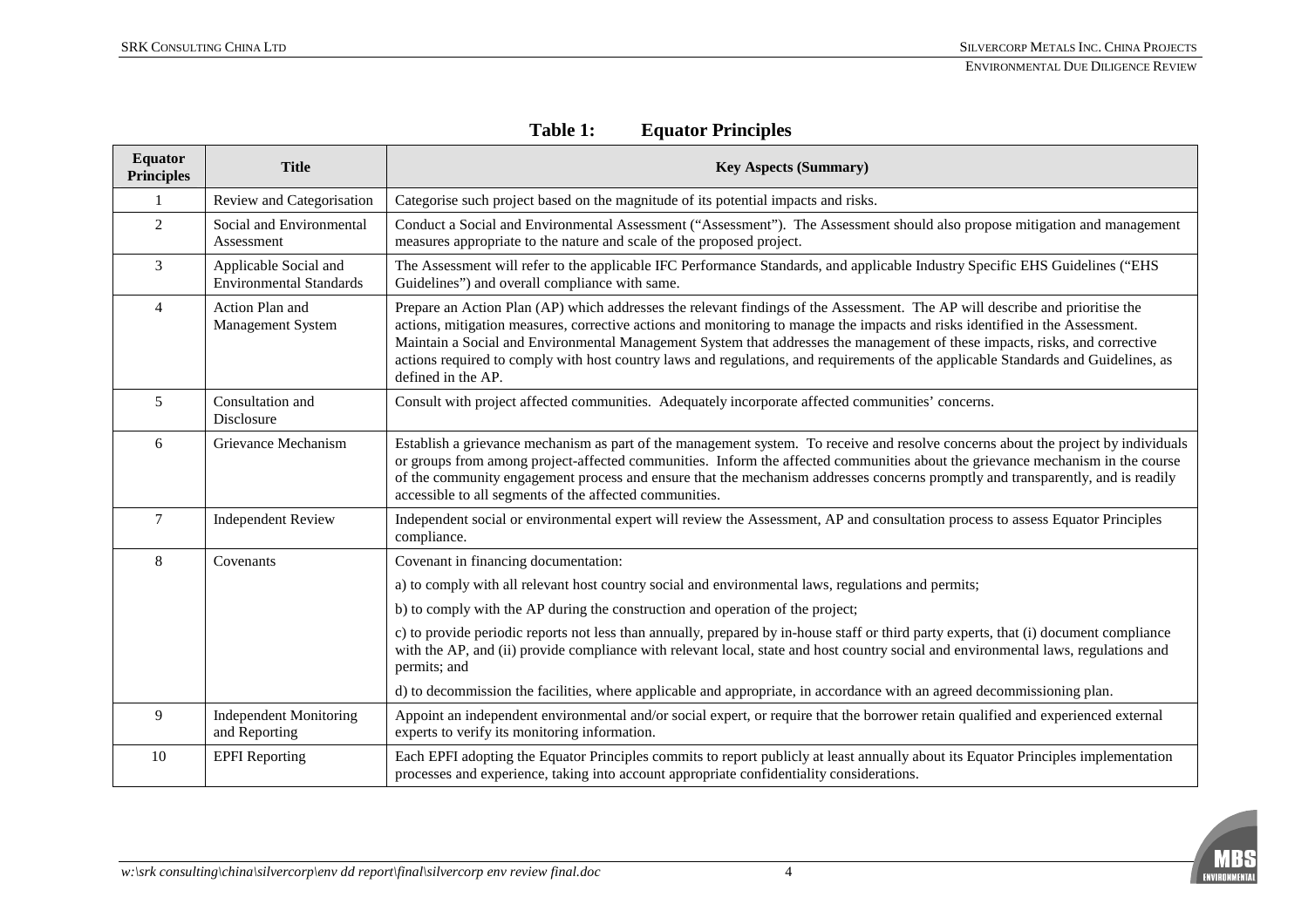| <b>IFC Performance</b><br><b>Standard</b> | <b>Title</b>                                                                               | <b>Objective (Summary)</b>                                                          | <b>Key Aspects (Summary)</b>                                                                                                                                                                               |
|-------------------------------------------|--------------------------------------------------------------------------------------------|-------------------------------------------------------------------------------------|------------------------------------------------------------------------------------------------------------------------------------------------------------------------------------------------------------|
|                                           | Social and Environmental<br>Assessment and Management<br>Systems.                          | Social and EIA and<br>improved performance<br>through use of<br>management systems. | Social & Environmental Management System (S&EMS). Social &<br>Environmental Impact Assessment (S&EIA). Risks and impacts.<br>Management Plans. Monitoring. Reporting. Training. Community<br>Consultation. |
| $\overline{2}$                            | Labour and Working<br>Conditions.                                                          | EEO. Safety and Health.                                                             | Implement through the S&EMS. HR policy. Working condition.<br>EEO. Forced & child labour. OH&S.                                                                                                            |
| 3                                         | Pollution Prevention and<br>Abatement.                                                     | Avoid pollution. Reduce<br>Emissions.                                               | Prevent pollution. Conserve resources. Energy efficiency. Reduce<br>waste. Hazardous materials. EPR. Greenhouse.                                                                                           |
| 4                                         | Community Health, Safety and<br>Security.                                                  | Avoid or minimise risks<br>to community.                                            | Implement through the S&EMS. Do risk assessment. Hazardous<br>materials safety. Community exposure. ERP.                                                                                                   |
| 5                                         | Land Acquisition and<br>Involuntary Resettlement.                                          | Avoid or minimise<br>resettlement. Mitigate<br>adverse social impacts.              | Implement through the S&EMS. Consultation. Compensation.<br>Resettlement planning. Economic displacement.                                                                                                  |
| 6                                         | <b>Biodiversity Conservation and</b><br><b>Sustainable Natural Resource</b><br>Management. | Protect and conserve<br>biodiversity.                                               | Implement through the S&EMS. Assessment. Habitat. Protected<br>areas. Invasive species.                                                                                                                    |
| 7                                         | Indigenous Peoples.                                                                        | Respect. Avoid and<br>minimise impacts. Foster<br>good faith.                       | Avoid adverse impacts. Consultation. Development benefits.<br>Impacts to traditional land use. Relocation.                                                                                                 |
| 8                                         | Cultural Heritage.                                                                         | Protect cultural heritage.                                                          | Heritage Survey. Site avoidances. Consultation.                                                                                                                                                            |

**Table 2: IFC Performance Standards** 

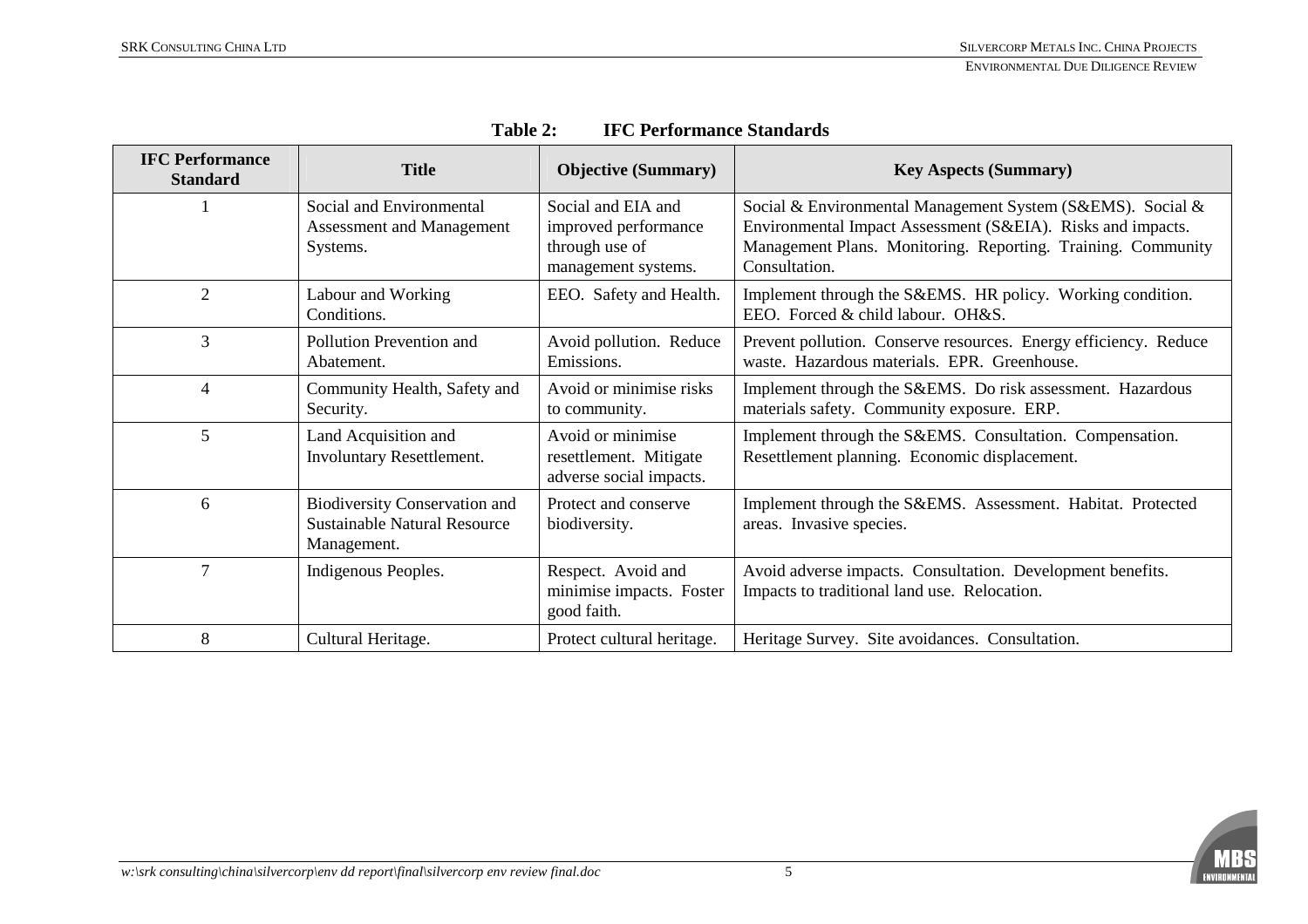## **1.4 SUMMARY OF ENVIRONMENTAL FINDINGS**

#### **1.4.1 Licences and Environmental Impact Assessment**

The Ying Project operates under Mining Licence No. 4100000610045, which covers approximately 9.95 square kilometres of the Sha Gou (SGX) Area. This permit was granted to the Found Mining Company Limited by the Henan Land and Resources Bureau on 26 March 2006 and expires in May 2014. No environmental non-compliances and/or regulatory penalties issued against the above Mining Licence have been sighted as part of this review.

The Ying Project Environmental Impact Assessment (EIA) was completed by the Luoyang Environmental Protection Design Institute in January 2006, and subsequently approved for construction by the Environmental Protection Bureau (EPB) of Henan Province in February 2006. The key approval conditions relate to the location of the project adjacent to the Luohe River and Guxian Reservoir. The Luohe River and Guxian Reservoir is situated within the drainage catchment of the Yellow River. The management of the reservoir and associated drainage catchment are administered by the Yellow River Management Bureau and the Luoning County, who provided input into the setting of the project's environmental approval conditions.

The HPG Project operates under two Mining Licences within the Haopinggou Valley. Mining Licence No. 4100000410514 grants approval to mine between the elevations 640metres RL and 365metres RL, within an area of 0.3878 square kilometres, and Mining Licence No. 4100000620027 grants approval to mine between the elevations 830mRL and 440mRL, within an area of 0.1453k square kilometres. Both licences were granted to the Luoning Huatai Mining Development Company Limited by the Henan Land and Resources Bureau, in April 2004 and February 2006 respectively. No environmental non-compliances and/or regulatory penalties issued against the above Mining Licence have been sighted as part of this review.

The HPG Project Environmental Impact Assessment (EIA) was completed by the Luoyang City Environmental Protection Research Institute (certified - Class B) in November 2002, and subsequently approved for construction by Luoyang City Environmental Protection Bureau on 9 January 2003. Like the Ying Project, the key assessment and approval issues relate to the project being sited adjacent to the Guxian Reservoir and the environmental risks this presents to this water resource. It is worth noting that the approval for the HPG EIA was undertaken at the City/County level (i.e. not at the provincial level) and approval was given for 'trial production' at 100 tonnes per day throughput with a project life stated in the EIA of six years. The current HPG project throughput is 200 tonnes per day.

An EIA has been completed for the first phase of the Luoning smelter project development (80,000 tonnes of lead per year). This EIA report was produced by the SCIVIC Engineering Corporation in May 2007 and has been submitted to the Henan EPB for approval to commence construction. A Chinese Feasibility Study for the full design capacity of 150,000 tonnes of lead per year has also been recently completed in March 2007, by China ENFI Nonferrous Engineering Company. It should be noted that no detail design for the construction of the 80,000 tonnes of lead per year smelter, has been sighted as part of this review. During the site visit to the smelter on 17 June 2007, Silvercorp stated that approval to

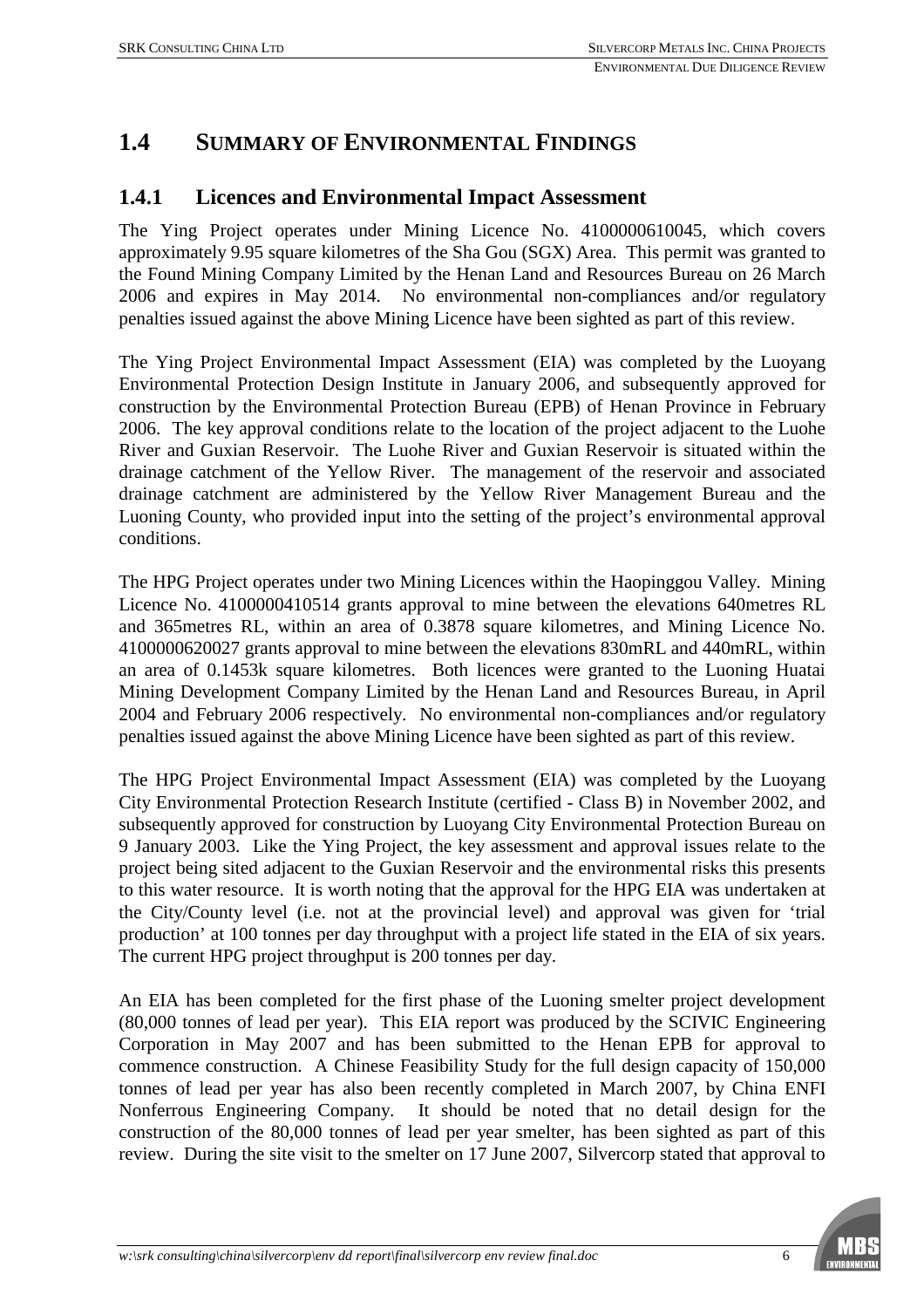commence construction of the smelter was in progress. No anticipated date for the receiving of approval to commence construction was put forward during this review

#### **1.4.2 Potential Environmental Management Liabilities**

SRK's environmental due diligence review identified the following as potential environmental management liabilities that relate to operation and development of the current Silvercorp China Ore Projects:

- Dust generation and management.
- Smelter gas emissions.
- Surface water management and discharges (i.e. tailings, mine dewatering and stormwater runoff).
- Groundwater management and discharges (i.e. seepage from TSF's and waste rock stockpiles).
- Rehabilitation of waste rock stockpiles and other disturbed areas.
- Storage and handling of hazardous materials.
- Waste generation and management (industrial and domestic wastes).
- Potential contaminated sites.
- Closure planning process.

Of these, it is considered that surface water/tailings management for HPG Tailings Storage Facility (TSF) represents the most significant environmental risk (i.e. very high risk) for the current Silvercorp China Projects.

In addition, the potential for generating contaminated sites and significant closure liabilities through poor management of tailings, hazardous materials and general waste; also presents high environmental risks. The absence of a structured process for the Silvercorp China Projects for undertaking of contaminated sites assessment and for broader operational closure planning is of concern to SRK.

The most significant environmental risks for the Luoning Smelter Project are likely to be associated with storage and handling of hazardous materials/wastes (i.e. including process slag). Air emissions also may present significant environmental risks if the proposed air pollution control measures (e.g. an acid plant for sulphur dioxide emissions) are not implemented and maintained as planned.

It is recommended that comprehensive operational environmental monitoring and management plans for each project be developed and implemented to address the identified environmental risks. These plans should be appropriately resourced and their implementation documented. In particular, consideration should be given to the implementing the following environmental management measures:

• Dust monitoring and management program to ensure occupational/environmental exposures from dust emissions of lead and other heavy metals are quantified and managed.

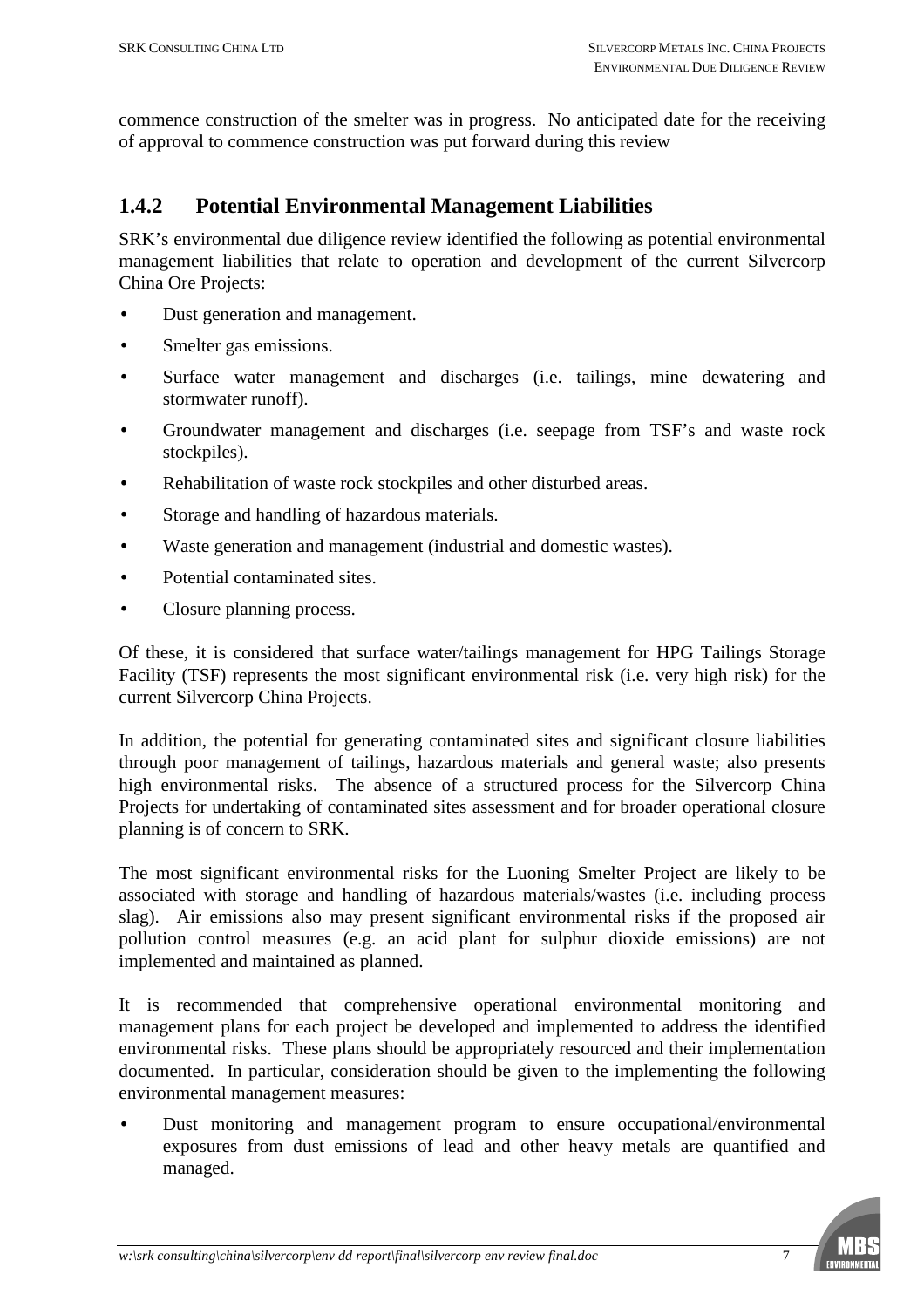- Groundwater monitoring and management program focusing on mining and TSF facilities.
- TSF return water systems to operate within the ponds/embankments.
- Upgrade storage and handling of hydrocarbons and chemicals (i.e. properly designed and managed secondary containment storage facilities).
- Undertake contaminated sites assessment for areas where there is potential for contamination (e.g. unlined TSF return water pond, uncontained hydrocarbon/chemical storage areas).
- Site closure planning process that identifies and quantifies potential closure liabilities (e.g. contaminated areas), and implements remediation measures for these liabilities.

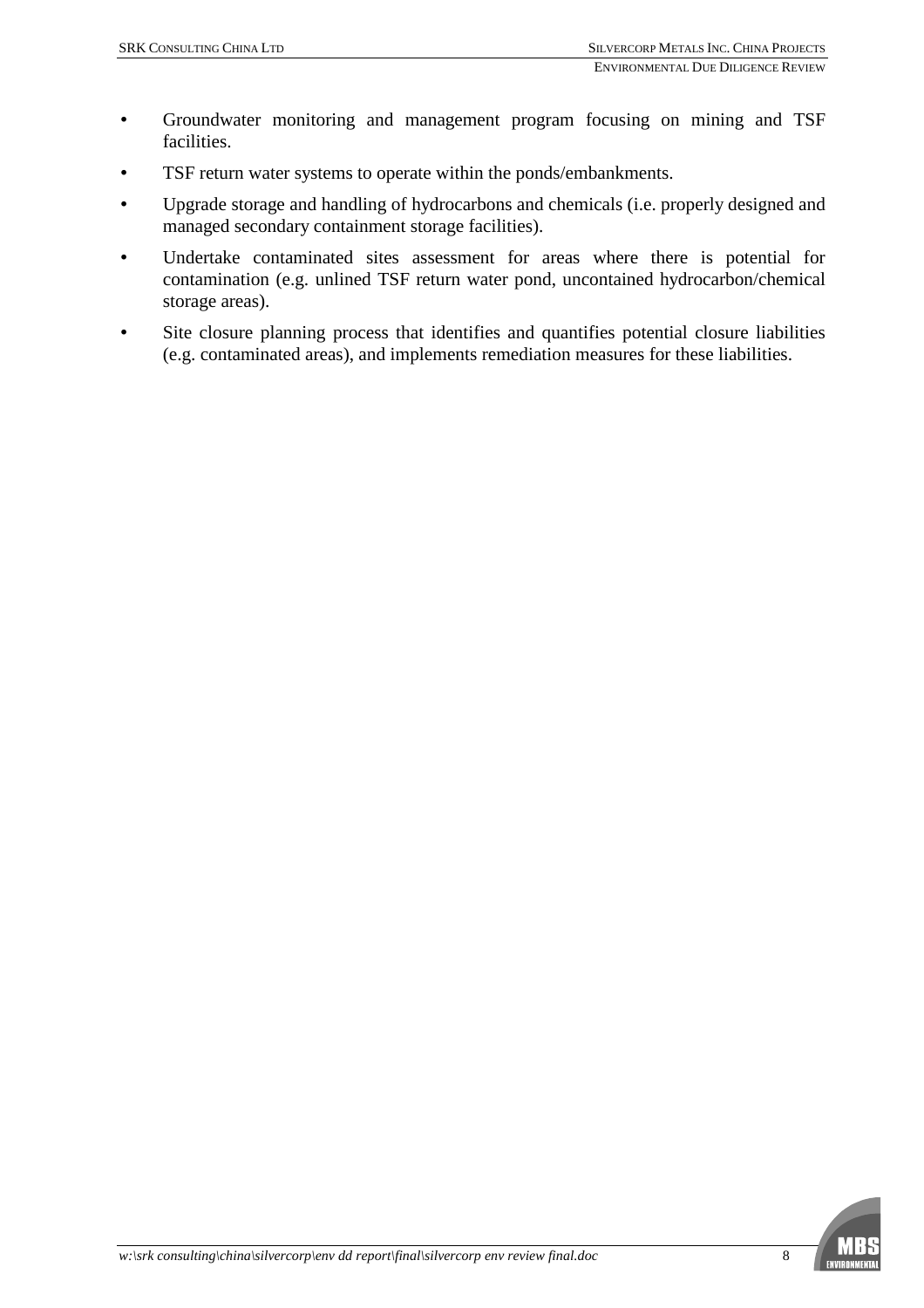## **2. METHODOLOGY**

The methodology that was applied for this environmental review of the Silvercorp China Projects comprised a combination of document review, site visit and interviews with Company technical representatives. The site visit was undertaken from 12 to 17 June 2007.

## **2.1 INFORMATION REVIEWED**

Project due diligence information was provided by Silvercorp. All original documentation was provided in Chinese hard copies and/or electronically. Technical translation of relevant documentation was carried out in Beijing by qualified local translation agencies.

Other supporting background information reviewed, comprised:

- Chinese environmental and mining related legislative documentation.
- Relevant international environmental standards, guidelines and principles.
- Relevant publicly available international and Chinese technical supporting documentation.

This background information was sourced via websites of Chinese and international government agencies, technical/research agencies and industry associations.

All general and project specific documentation reviewed is presented in Appendix 1.

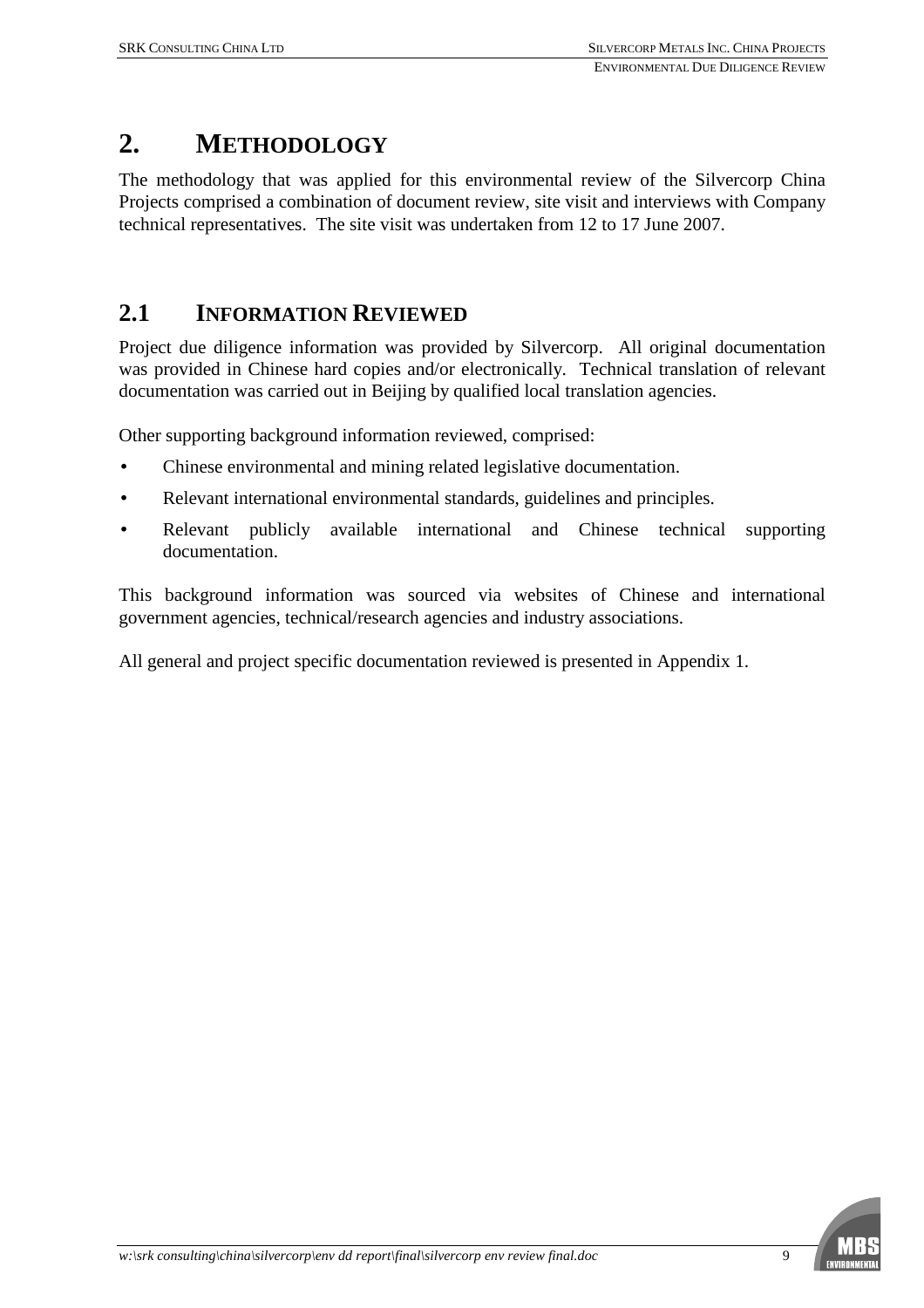## **3. ENVIRONMENTAL ASPECTS AND MANAGEMENT**

The significant environmental aspects for the Silvercorp China Projects are:

- Dust generation and management.
- Smelter gas emissions.
- Surface water management and discharges (i.e. mine dewatering and stormwater runoff).
- Groundwater management and discharges (i.e. seepage from TSF's and waste rock stockpiles).
- Rehabilitation of waste rock stockpiles and other disturbed areas.
- Storage and handling of hazardous materials.
- Waste generation and management (industrial and domestic wastes).
- Potential contaminated sites.
- Closure planning.

The following section summarises the environmental legislative background, compliance requirements, and the associated environmental management strategies for the above significant environmental aspects. The relevant environmental legislative background is provided in Appendix 2.

## **3.1 PROJECT ENVIRONMENTAL IMPACT ASSESSMENT AND APPROVALS**

#### **3.1.1 Ying Project**

The Ying Project operates under Mining Licence No. 4100000610045, which covers approximately 9.95 square kilometres of the Sha Gou (SGX) Area. This permit was granted to the Found Mining Company Limited by the Henan Land and Resources Bureau on 26 March 2006 and expires in May 2014. No environmental non-compliances and/or regulatory penalties issued against the above Mining Licence have been sighted as part of this review.

The Ying Project Environmental Impact Assessment (EIA) was completed by the Luoyang Environmental Protection Design Institute in January 2006, and subsequently approved for construction by the Environmental Protection Bureau (EPB) of Henan Province in February 2006. The key approval conditions relate to the location of the project adjacent to the Luohe River and Guxian Reservoir. The Luohe River and Guxian Reservoir is situated within the drainage catchment of the Yellow River. The management of the reservoir and associated drainage catchment are administered by the Yellow River Management Bureau and the Luoning County, who provided input into the setting of the project's environmental approval conditions.

Silvercorp employs three environmental engineers for its Ying project and one environmental engineer for its HPG project, as specified in the respective EIA's.

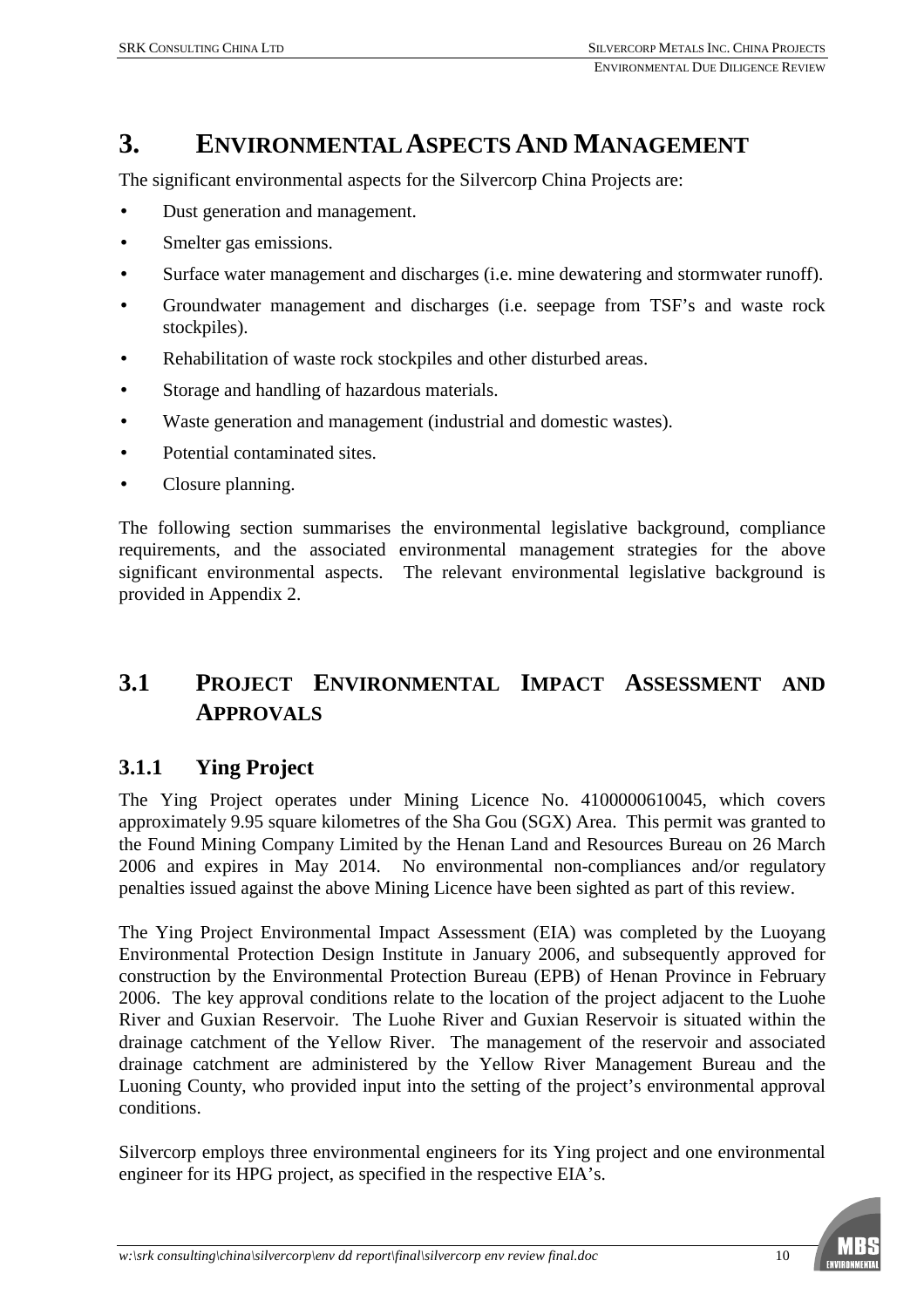The Ying project is currently operating under the 'trial production' phase of the Chinese National project environmental approvals process. This phase is to ensure that the project's environmental programs are developed in line with statutory requirements, prior to the project undergoing final environmental checking and acceptance by the Henan EPB. This final project approval phase is expected to be completed by September 2007 for the processing plant and by May 2008 for the mine. The issuing of the project's licence will occur after completion of the final environmental checking and acceptance, and is anticipated to be June 2008.

The Ying Project environmental approval conditions are specified within the Official Reply Given by the Environmental Protection Bureau of Henan Province for the Yue Liang Gou Lead- Zinc-Silver Mineral Exploitation Environmental Impact, by the Henan EPB dated 8 February 2006. Table 3 summarises these environmental approval conditions and the current project compliance status for each of these conditions. Details on the Project's environmental compliance management measures are recorded within the Mine Design Plan and are summarised in the following sub-sections.

| <b>Henan EPB</b><br><b>Environmental Approval Condition</b>                                                                                                                                                                                                   | <b>Project Compliance Status - June 2007</b>                                                                                                                                                                              |
|---------------------------------------------------------------------------------------------------------------------------------------------------------------------------------------------------------------------------------------------------------------|---------------------------------------------------------------------------------------------------------------------------------------------------------------------------------------------------------------------------|
| New mine portals and ore stockpiles are to be<br>located above the highest water level of the<br>reservoir. Existing mine portals are to be closed<br>except for CM 101 and PD16.                                                                             | Compliant.                                                                                                                                                                                                                |
| Effluent from the mining area and sewage waste<br>be collected together, treated and recycled<br>either for production or greening. Neither<br>effluent waste is to be discharged.                                                                            | Currently non Compliant – sewage is currently<br>discharged to groundwater via seepage. The<br>centralised sewage treatment plant for the Mine is<br>under construction and will be completed by end of<br>November 2007. |
| The treatment of the mine water treatment<br>should be carried out according to the EIA<br>report. The monitoring of water discharged into<br>the reservoir is to be undertaken and timely<br>countermeasures must be taken in case the limit<br>is exceeded. | Compliant.                                                                                                                                                                                                                |
| Discharge of mine drainage to meet a total<br>discharge limit for Chemical Oxygen Demand<br>(COD) of <29.3 grams per annum.                                                                                                                                   | Compliance not known – mine water discharge is<br>through seepage to groundwater, some COD<br>monitoring of surface water is undertaken (i.e. in<br>concentrations not discharge loadings).                               |
| All exploration portals and associated waste<br>rock stockpiles are to be rehabilitated within a<br>year of closure.                                                                                                                                          | Compliant – some reclamation and tree planting<br>works were noted, which also function as slope<br>stabilisation.                                                                                                        |
| TSF is to be sited eight kilometres downstream<br>and outside of the catchment area of the Guxian<br>Reservoir, 0.6 kilometres north of the Xia Shi<br>Gou Village (Ying Processing Plant) and 2.6<br>kilometres northeast of the Xia Yu Township.            | Compliant.                                                                                                                                                                                                                |

**Table 3: Ying Project Henan Provincial Environmental Approval – Compliance Status** 

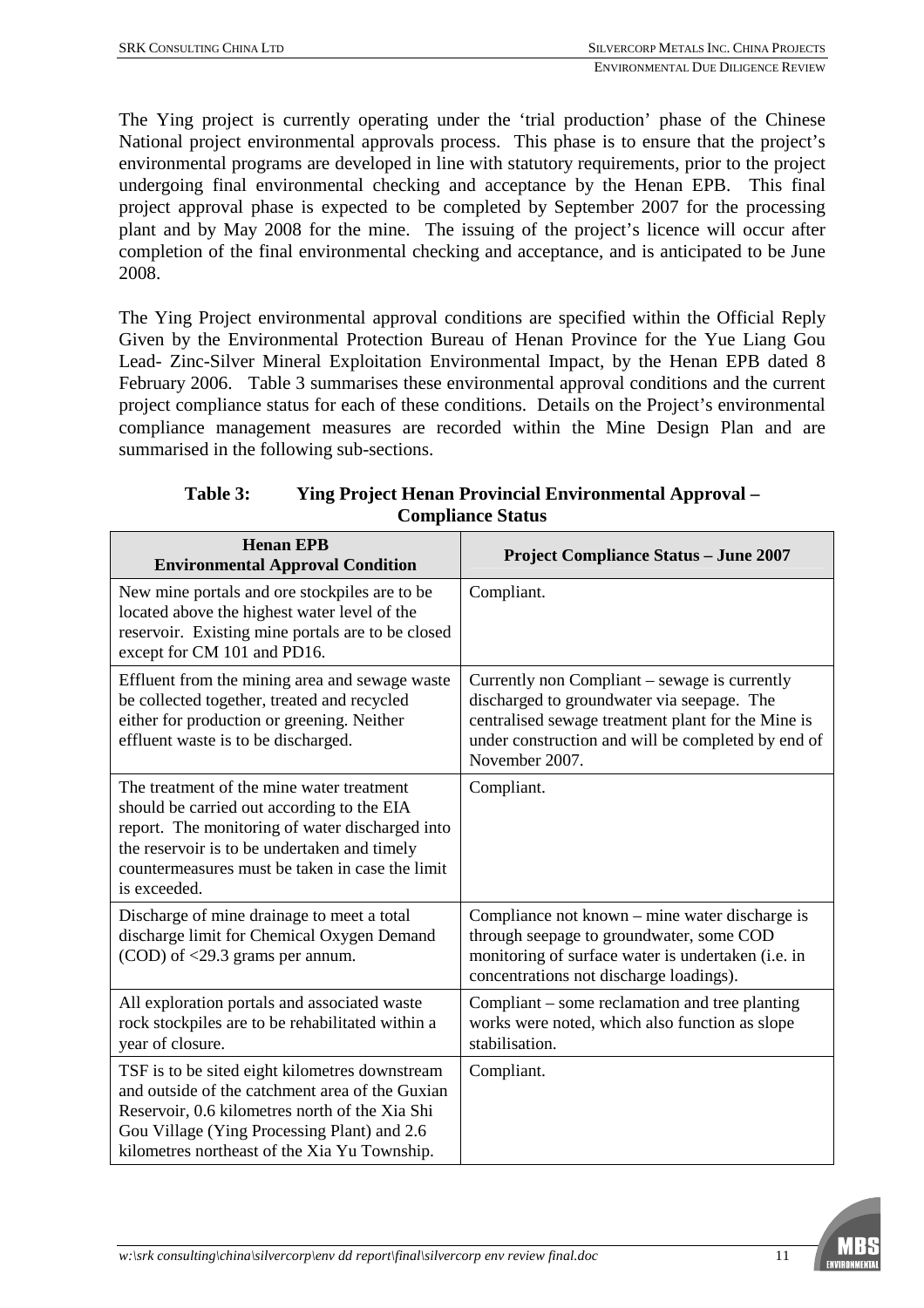| <b>Henan EPB</b><br><b>Environmental Approval Condition</b>                                                                                                                                                                                                                                                                             | <b>Project Compliance Status - June 2007</b>                                                                                                                                                                                                                                                                                                                                                                                                                                                                                        |
|-----------------------------------------------------------------------------------------------------------------------------------------------------------------------------------------------------------------------------------------------------------------------------------------------------------------------------------------|-------------------------------------------------------------------------------------------------------------------------------------------------------------------------------------------------------------------------------------------------------------------------------------------------------------------------------------------------------------------------------------------------------------------------------------------------------------------------------------------------------------------------------------|
| Process plant tailings water and sewage waste<br>water should be treated and recycled.                                                                                                                                                                                                                                                  | Partial compliance – the majority of tailings water<br>is recycled through the return water system.<br>However, there is potential for some water losses<br>through seepage, either from the TSF pond or from<br>the downstream unlined return water pond. The<br>sewage waste water (with limited treatment) is<br>being discharged approximately 0.5 kilometres<br>upstream of the TSF pond. This results in the<br>sewage water being lost to seepage and not<br>available for recycling through the TSF return<br>water system. |
| TSF is to be well constructed, and the pollution<br>and accident prevention countermeasures<br>should be carried out.                                                                                                                                                                                                                   | Compliant.                                                                                                                                                                                                                                                                                                                                                                                                                                                                                                                          |
| Ore should be transported by land with the route<br>being outside the catchment of the reservoir.                                                                                                                                                                                                                                       | Currently not compliant - ore is currently being<br>transported on barges across the reservoir. A haul<br>road to HPG and Xia Yu Township is currently<br>being constructed which will resolve this<br>compliance issue. This will be completed by<br>October 2007 (i.e. within the trial production<br>period and before the Mine's final checking and<br>acceptance in May 2008).                                                                                                                                                 |
| An accredited environmental management<br>institute is to supervise the implementation of<br>the environmental protection measures and<br>produce an environmental management report<br>for the project's final inspection and<br>acceptance. There is to be daily supervision by<br>the EPB of the Luoning County and Luoyang<br>City. | Compliance - The Luoning Environmental<br>Protection Design Institute has been contracted to<br>supervise the implementation of the environmental<br>protection measures and produce an environmental<br>management compliance report. This report is to<br>be submitted to the Henan EPB for approval.                                                                                                                                                                                                                             |
| Pollution countermeasures and emergency plan<br>must be completed before start up and<br>implemented during operation.                                                                                                                                                                                                                  | Partial compliance – the measures not yet in place<br>(e.g. ore road transport) are being addressed and<br>will be completed before the completion of the<br>project's final checking and acceptance scheduled<br>for June 2008.                                                                                                                                                                                                                                                                                                    |

## **3.1.2 HPG Project**

The HPG Project operates under two Mining Licences within the Haopinggou Valley. Mining Licence No. 4100000410514 grants approval to mine between the elevations 640mRL and 365mRL, within an area of 0.3878 square kilometres, and Mining Licence No. 4100000620027 grants approval to mine between the elevations 830mRL and 440mRL, within an area of 0.1453 square kilometres. Both licences were granted to the Luoning Huatai Mining Development Company Limited by the Henan Land and Resources Bureau, in April 2004 and February 2006 respectively. No environmental non-compliances and/or regulatory penalties issued against the above Mining Licence have been sighted as part of this review.

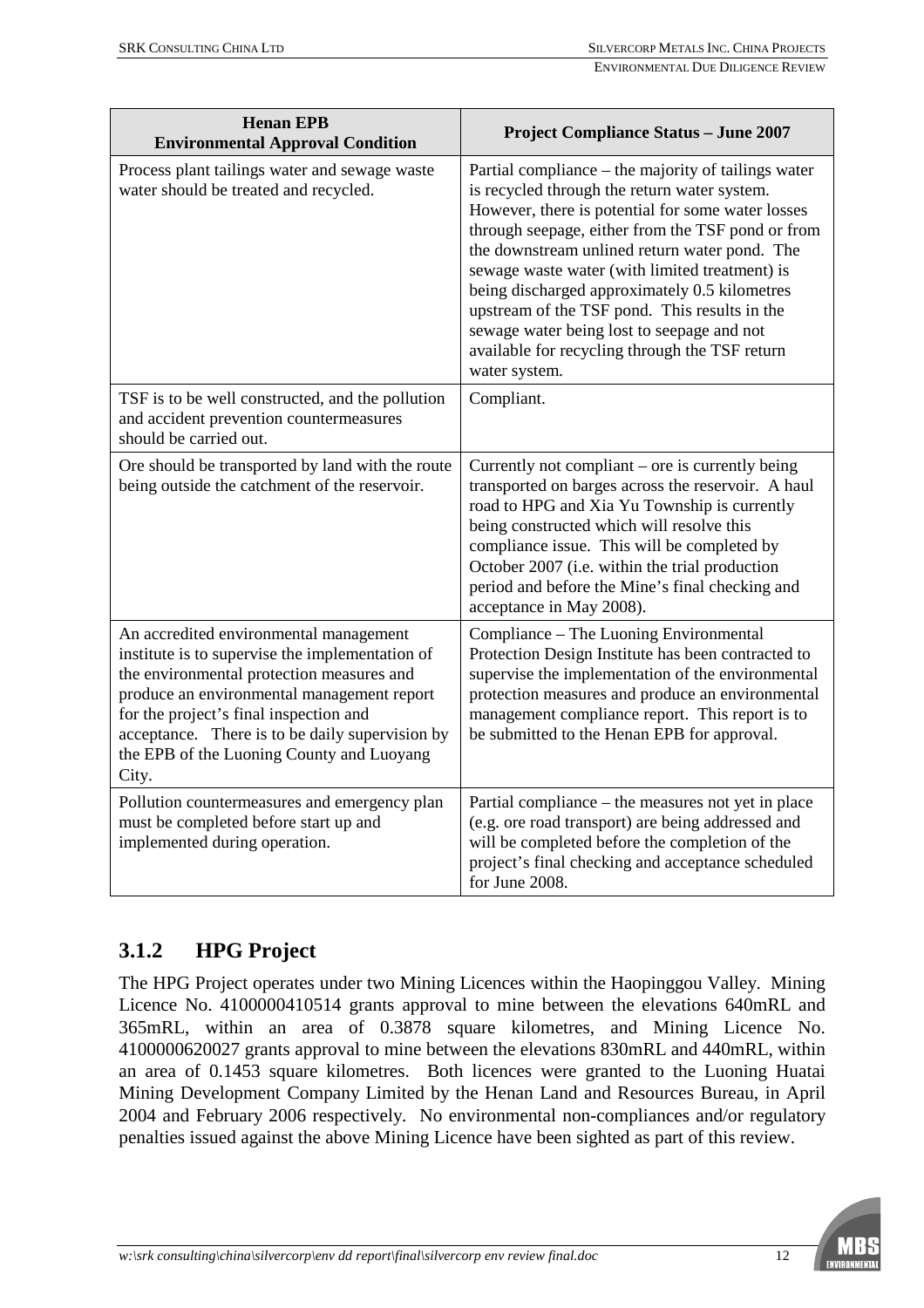The HPG Project EIA was completed by the Luoyang City Environmental Protection Research Institute (certified - Class B) in November 2002, and subsequently approved for construction by Luoyang City Environmental Protection Bureau on 9 January 2003. Like the Ying Project, the key assessment and approval issues relate to the project being sited adjacent to the Guxian Reservoir and the environmental risks this presents to this water resource. It is worth noting that the approval for the HPG EIA was undertaken at the City/County level (i.e. not at the provincial level) and approval was given for 'trial production' at 100 tonnes per day throughput with a project life stated in the EIA of six years. The current HPG project throughput is 200 tonnes per day.

### **3.1.3 Luoning Smelter Project**

An EIA has been completed for the first phase of the smelter project development (80,000t of lead per year). This EIA report was produced by the SCIVIC Engineering Corporation in May 2007 and has been submitted to the Henan EPB for approval to commence construction. A Chinese Feasibility Study for the full design capacity of 150,000 tonnes of lead per year has also been recently completed in March 2007, by China ENFI Nonferrous Engineering Company. It should be noted that no detail design for the construction of the 80,000 tonnes of lead per year smelter, has been sighted as part of this review.

During the site visit to the smelter on 17 June 2007, Silvercorp stated that approval to commence construction of the smelter was in progress. No anticipated date for the receiving of approval to commence construction was put forward during this review. It is worth noting that earthworks for the construction of the smelter have commenced. Silvercorp stated during the smelter site visit that these earthworks do not constitute formal commencement of the project construction.

## **3.2 LAND DISTURBANCE AND REHABILITATION**

#### **3.2.1 Ying Project**

The Ying Project EIA Report states that total area of disturbance for the project is 326 *mu* (22 hectares - 1 *mu* = 0.0667 hectares). Silvercorp have since revised this initial estimate to 21.8 hectares. This revised total area of disturbance comprises:

- Mining area  $-1.2$  hectares.
- Office/residential areas  $-0.4$  hectares.
- Roads (ore haulage and processing plant roads)  $-3.2$  hectares.
- Processing plant 2 hectares.
- TSF 15 hectares.

Of the above total area disturbed, 0.3 hectares at the processing plant was forest/cultivated land. The remainder of the areas disturbed have been classified as previously disturbed wasteland (i.e. disturbed land not previously utilised for agricultural purposes).

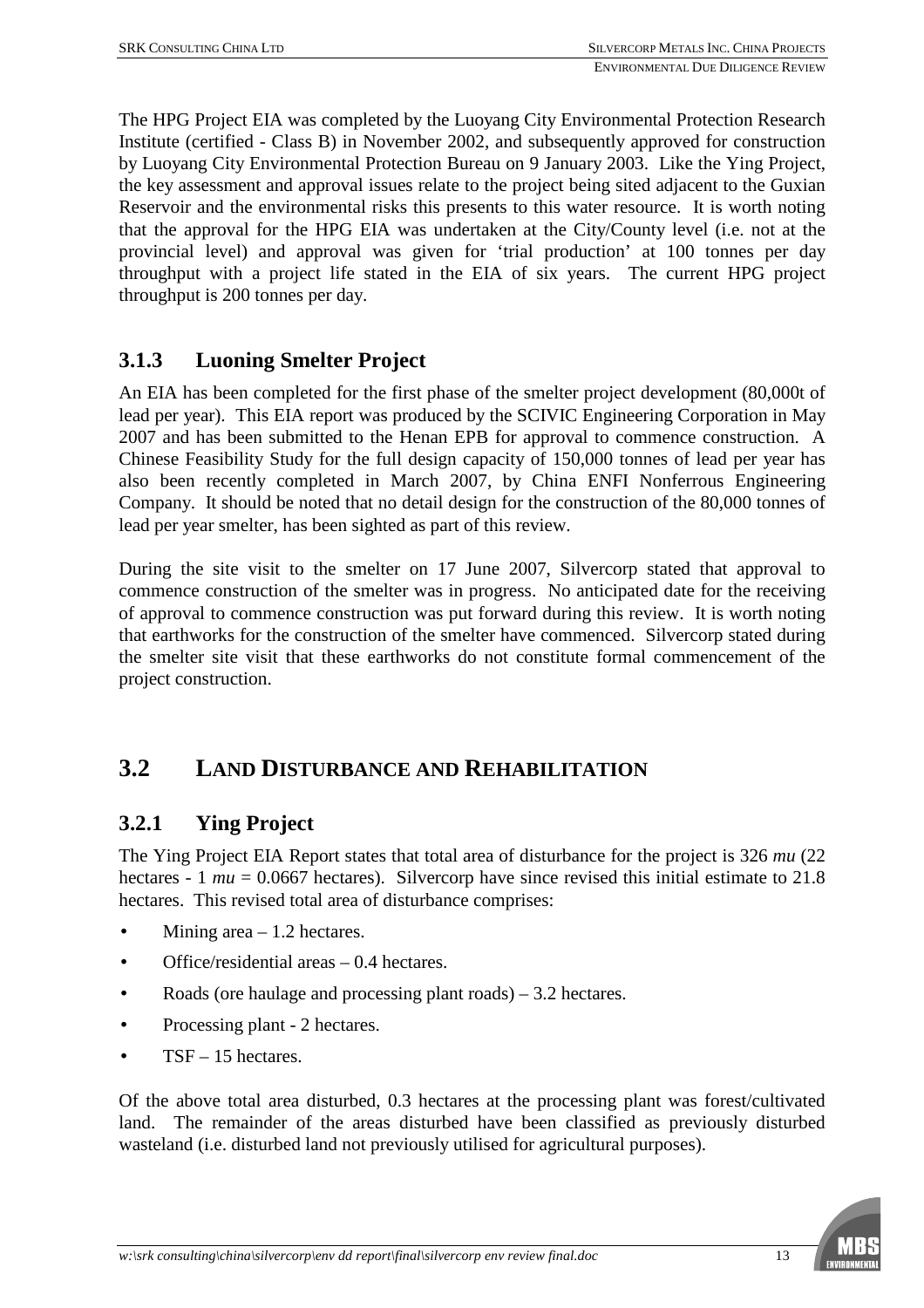The EIA Report also provides a breakdown of the areas of disturbance for the waste rock stockpiles. There are ten waste rock stockpile locations listed for the site with a total combined disturbance area of 1.3 hectares (i.e. approximately 90% of the total mining area disturbance).

The project has the following commitments in regards to site rehabilitation:

- Mining waste rock stockpiles:
	- − Levelled (i.e. re-profiled to assist stability no final slope angle is specified).
	- − Capped with 0.6 metres of clay.
	- − Covered with soil.
	- − Compacted.
	- − Replanted with vegetation.
- Ore transportation roads.
	- − Covered with soil.
	- − Compacted.
	- − Replanted with vegetation.
	- − Digging ditches for drainage.
	- − Planting of trees at roadsides.
- TSF (including downstream flood/discharge containment dams and access roads).
- Outer slope of the TSF embankment is to be covered with soil and replanted with vegetation.
- Road and excavation slopes to be covered with soil and replanted with vegetation (i.e. for slope stability).
- Processing plant and residential area  $-$  a green belt of trees is to be planted between the production and residential areas.

Of the above rehabilitation commitments, the replanting of the TSF road and excavation slopes and the tree planting between the production and residential areas, have been initiated. The Environmental Management and Monitoring Plan (EMMP) detailed within the EIA Report, also specifies that an 'annual ecological reclamation plan' is to be compiled and implemented. Silvercorp has stated that since 2006, an Annual Ecological Reclamation Plan is documented within its yearly operation plan and budget. Silvercorp has stated that in 2006, 41 reclamation related projects were completed with an expenditure of 1.69 million RMB. Silvercorp has stated that there is budgeted 508 million RMB for over 16 major reclamation projects at the both mine and mill sites. The documented Annual Ecological Reclamation Plan and the associated annual site reclamation expenditure/budgets have not been sighted by SRK as part of this review.

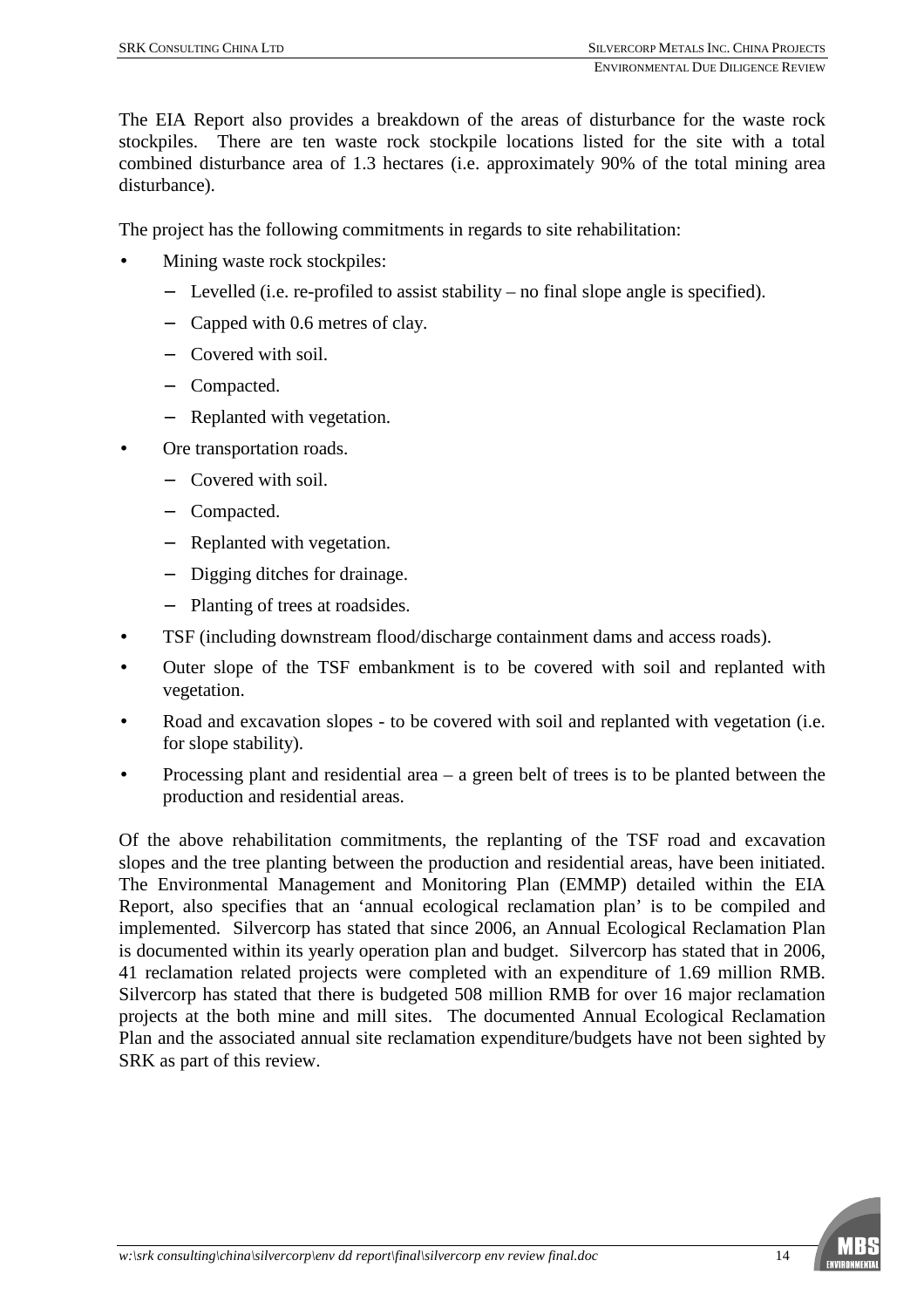## **3.2.2 HPG Project**

The HPG Project EIA Report provides an assessment of the land use areas within and surrounding the mining and processing plant sites. The total project area of disturbance is stated as being 69 hectares. Silvercorp have since revised this initial estimate to 23 hectares. This revised total area of disturbance comprises:

- Mining project area  $-4.8$  hectares.
- Office/residential areas 1.12 hectares.
- Roads (ore haulage and processing plant roads)  $-0.85$  hectares.
- Processing plant  $-0.1$  hectares.
- $TSF 1.6$  hectares.

All of the above areas of disturbance were previously classified as wasteland.

The EIA Report also provides a breakdown of the areas of disturbance for the waste rock stockpiles.

The project has the following commitments in regards to site rehabilitation:

- Mining waste rock.
	- − Waste rock generated from construction is to be stored in a purpose built storage facility equipped with a slag barrier and slag dam for collection of runoff. At closure this waste rock storage facility is to be levelled (i.e. re-profiled to assist stability – no final slope angle is specified) and replanted with vegetation.
	- − Waste rock generated from operations is to be backfilled underground within the mined out areas.
- TSF levelled, covered with soil and replanted with trees and maintenance of flood control structures.
- Processing plant and residential area after removal of infrastructure, level areas and replant with trees and grasses to reduce soil erosion.
- Mine and mill roads replanting vegetation on the roadside slopes for stability and digging ditches for drainage.

Of the above rehabilitation commitments, the construction of the waste rock storage facility is an operational requirement. To date this facility has not been constructed and uncontained stockpiles are being utilised around the site for storage of waste rock (see Section 3.3).

Silvercorp has stated that since taking over control of the HPG projects, 500,000 RMB has been budgeted to fulfil the rehabilitation commitments specified in EIA and an environmental consultant has been commissioned to assess and implement the EMMP detailed within the EIA Report. The 2007 site reclamation expenditure/budget and the Environmental Inspection Agreement for the environmental consultant have been sighted as part of this review.

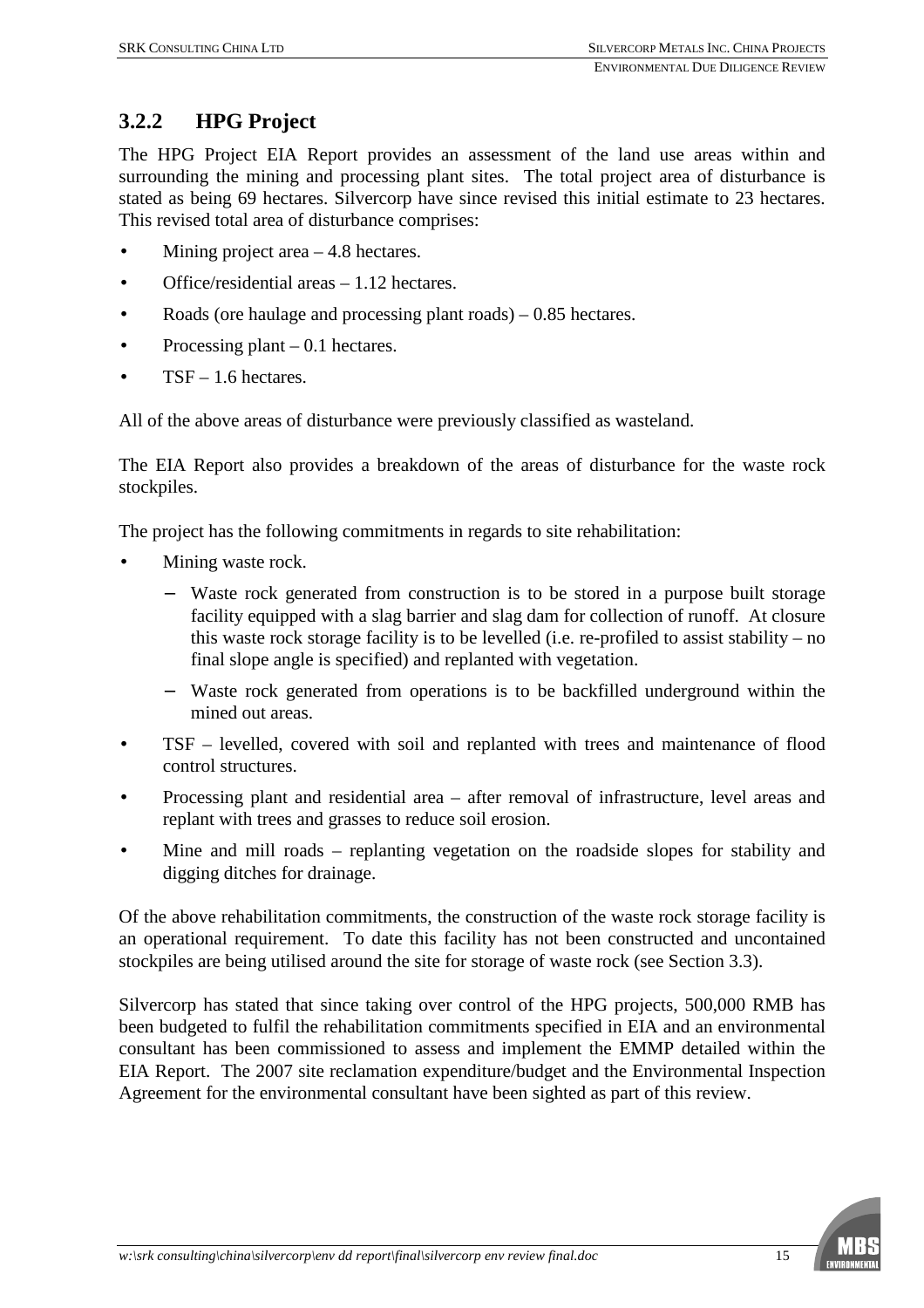## **3.2.3 Luoning Smelter Project**

The Luoning Smelter Project EIA Report states that total area of disturbance for the project is 35,910 square metres (approximately 3.6 hectares). A breakdown of this total area is not provided.

The project has the following commitments in regards to rehabilitation measures to be implemented during and at the completion of the construction program:

- Roads sides and excavation slopes:
	- − Rock armouring of operational slope areas.
	- − Soil stabilisation and replanting of temporary disturbed areas with shrubs and trees.
- Car parks, open areas and site boundary establish green belts with replanting of trees and grasses.

There are no other site rehabilitation measures specified within the smelter EIA report.

## **3.3 WASTE ROCK, TAILINGS AND SLAG MANAGEMENT**

Waste rock and tailings are generated at both the Ying and HPG projects.

### **3.3.1 Ying Project**

The Ying EIA Report provides some detail on the leach toxicity testwork for the waste rock and tailings. Testing was conducted on waste rock from the mining operation. There was no testwork conducted on the tailings, results of existing leach test on tailings from a similar leadzinc concentrator were utilised. The leaching test results provided are for lead, zinc, copper, cadmium, arsenic and sliver. All results are within the Chinese National Standard *Identification Standard for Hazardous Wastes-Identification for Extraction Procedure Toxicity (GB5085.3-1996)*.

The waste rock produced at the Ying Mine is deposited within ten waste rock stockpiles around the site. The EIA report states that total design storage capacity for these stockpiles is 164,000 cubic metres and the total area disturbed is 1.3 hectares. The main waste rock stockpile area is situated adjacent to the ore stockpile/handling area, and has a design capacity of 45,000 cubic metres within a disturbed area of 0.4 hectares. Waste rock has also been utilised for construction purposes throughout the mine site. It should be noted that the main waste rock stockpile is utilised to filter the treated mine waters (i.e. settled mine water is allowed to percolate through the waste rock and then seep into the adjacent groundwater – see Section 3.4).

It was stated during the Ying mine site visit that the waste rock being generated and stockpiled at the site is non-acid forming. The mineral composition of the waste rock within a blended ore sample provided within Table 2 of the report *Technical Update for Silvercorp Metals Inc. on the Ying Silver-Lead-Zinc Project, Henan Province, People's Republic of China (26 May 2006)*, states that 'waste rock is mainly comprised of quartz (~50%), chlorite and sericite

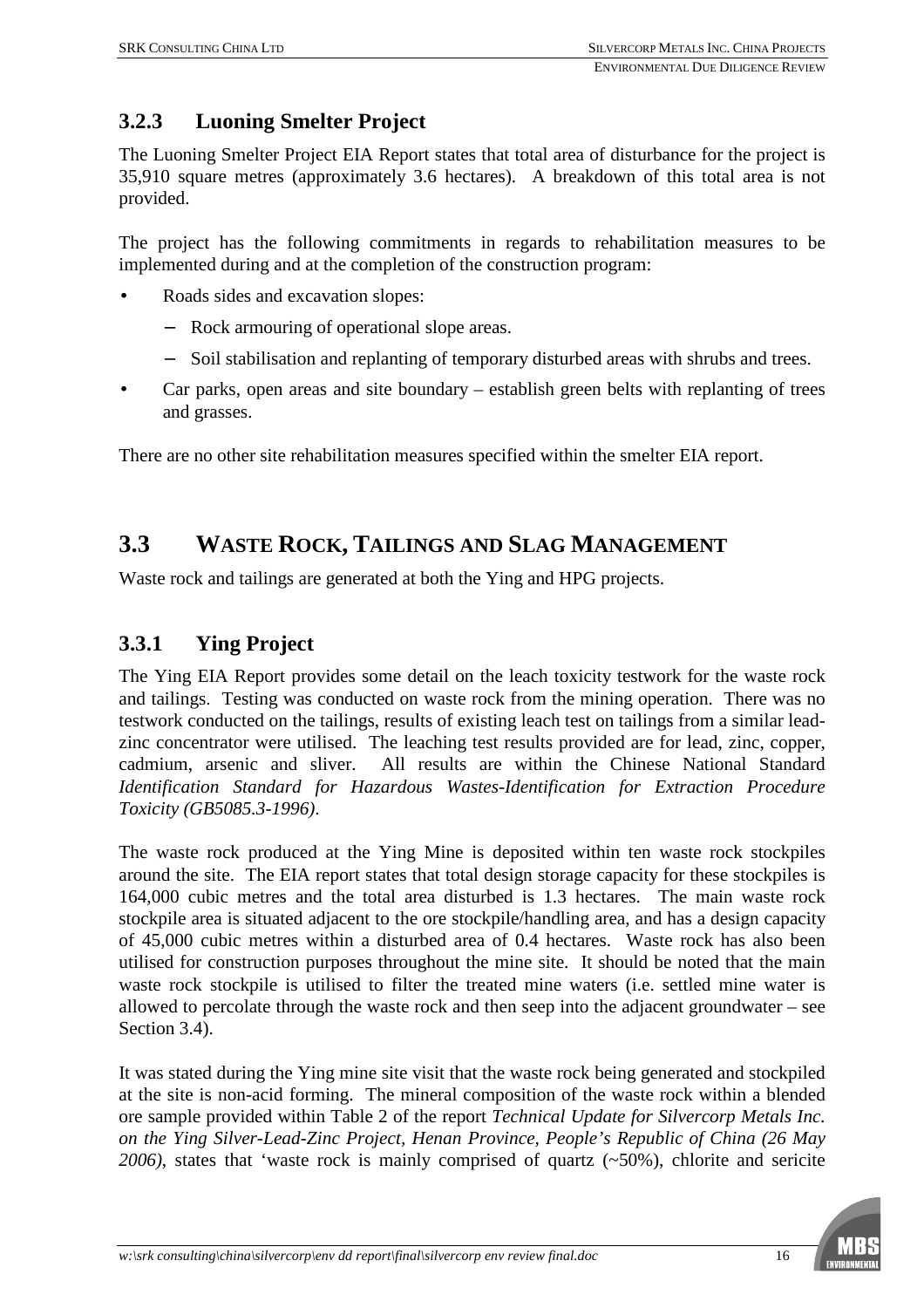$(\sim 25\%)$ , kaolin and clay minerals  $(\sim 20\%)$  and sulphide minerals such as pyrite, and pyrrhotite  $(-2.5\%)$ . This mineral composition supports the statement that the waste rock is non-acid forming, but does not constitute a comprehensive and conclusive acid generating potential testwork program specifically undertaken for all of the project's waste rock types.

The Ying EIA Report states that the annual production of tailings from the Ying processing plant (i.e. based on the plant design capacity) is 182,100 tonnes (138,000 cubic metres). Silvercorp have stated that these tailings do not contain sulphide and have no potential for acid generation. No acid generating potential testwork program or geochemical assessment of the Ying process tailings has been sighted as part of this review.

The Ying process tailings are discharged into a purpose built TSF that has an effective design capacity 2.43 million cubic metres and a service life of approximately 18 years. The tailings are discharged via gravity through a 760 metre tailings pipeline that does not have secondary containment. This tailings pipeline, while located within the upstream drainage catchment of the TFS is outside of the TSF impoundment area. It is standard international industry practice and a component of IFC guidelines, to have secondary containment for tailings pipelines that are outside of a TSF impoundment area. This is to prevent accidental releases of tailings to the environment resulting from pipeline ruptures and to provide for the collection and recovery of spilled tailings. As it is not Silvercorp's intention to utilise the upstream catchment of the TSF for the storage and containment of tailings, the lack of secondary containment for the tailings pipeline is not consistent with standard international industry practice.

The Ying TSF is designed to have a freeboard of 6 metres, with current freeboard being at 12 metres. The TSF has a decant and underdrainage system which provides for flood protection and the mechanism for collection of return water. The current level of return water for the TSF is 70%. Daily inspections are undertaken of the tailings pipeline, TSF embankment, and the seepage/return water collection system. Annual external technically qualified engineering reviews are required to be undertaken of the TSF facility (NB: As the TSF has only been in use for approximately four months, the first of these external technical reviews has yet to be completed).

The Ying TSF underdrainage and return water collection system comprises a tunnel discharging directly into an unlined collection pond/pumping station just downstream of the TSF embankment. This TSF decant and underdrainage system provides a mechanism for the direct discharge of tailings and/or contaminated tailings water from the TSF. Consideration should be given to relocating this facility to within the TSF pond and have just a lined seepage collection and return system at the toe of the TSF embankment (i.e. collect seepage and return back within the TSF pond).

This existing unlined collection pond is designed to overflow into a second unlined containment/seepage dam. There are two further containment dams downstream, with a fourth dam, approximately one kilometre downstream, also acting as another pumping station. Site personnel stated during the site visit that the nearest residential area was a very small village approximately two kilometres downstream. It was also stated that the Luohe River is approximately eight kilometres downstream.

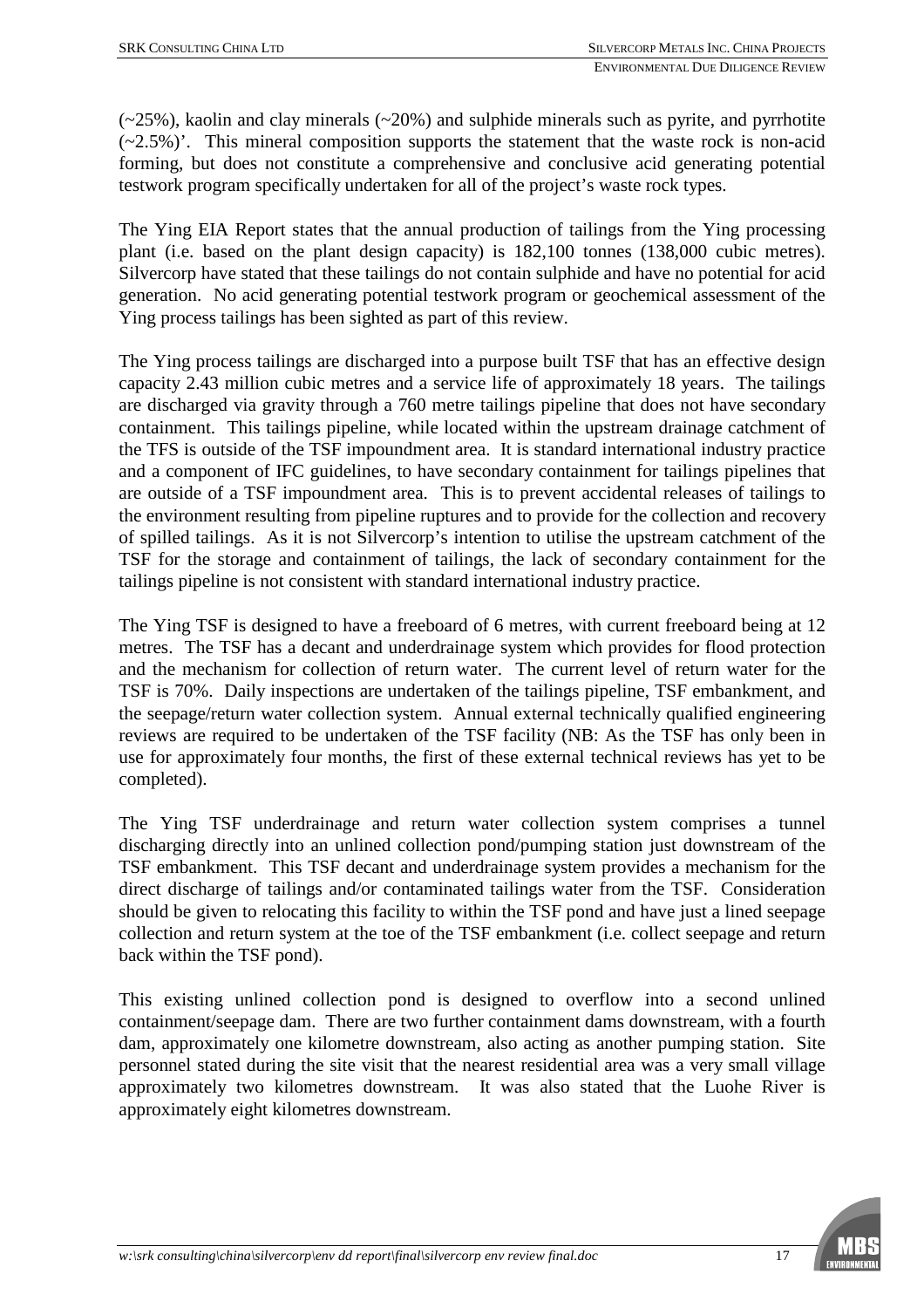The sand and geo-fabric lining of the TSF allows for seepage, this is collected through a drain at the base of the TSF embankment which also flows directly into the first collection pond/pumping station.

Regular onsite monitoring of the TSF return water quality is undertaken for lead, silver and zinc. Silvercorp has stated that the Luoning County EPB has been contracted to undertake the external water quality monitoring program for the Ying Processing Plant and TSF (see Section 3.4.1). At the time of the site visit the first sampling round for this program had yet to be undertaken.

There is evidence of sediment build up in the first unlined collection pond/pumping station. Silvercorp has stated that these sediments were fines generated from excavating the discharging tunnels. However, as this pond receives tailings water via the TSF decant and drainage tunnel system, there is potential for this TSF discharge to contain some sediment.

At the time of the site visit, there has been no sampling and analysis of this sediment to determine the levels of contaminants and if the sediment presents an environmental risk. The potential for ongoing deposition of tailings could result in the development of a contaminated site and a closure liability (see Section 3.8). The sampling and analysis of this sediment will determine if this is currently the case. To remove the risk of any future contamination resulting from the operation of this unlined pond, it is recommended that consideration be given to relocating this facility to within the TSF pond.

Section 7.1 of the TSF preliminary design report provides a description of the hydrogeological condition of the TSF area. At the time of the production of the EIA report there was no hydrogeological survey conducted for the TSF. It was recommended that Company complete this survey as part of the TSF design.

## **3.3.2 HPG Project**

The HPG EIA report states that approximately 78,000 tonnes of waste rock will be generated during the project life of the HPG mine (i.e. stated in the EIA report as six years). Of that 41,000 tonnes is to be generated during construction/mine development and 37,000 tonnes is to be generated during mining operations.

The HPG EIA report also states that all waste rock generated from the mining operations will be backfilled underground within the mined out areas. The waste rock generated from construction is to be stored in a purpose built storage/containment facility equipped with a slag barrier and slag dam for collection of runoff. At the time of the site inspection, this facility had not been constructed and operational waste rock was being deposited in various waste rock stockpiles adjacent to the mine portals and was also being utilised for construction around the site.

Approximately 85 tonnes per day of process tailings are produced at the HPG processing plant and discharged into the purpose built TSF via a 300 metre gravity fed tailings pipeline. This tailings pipeline, while located within the upstream drainage catchment of the TSF, does not have secondary containment for collection and recovery of potential spillages of tailings resulting from pipeline rupture. The TSF has a design storage capacity of 155,000 cubic

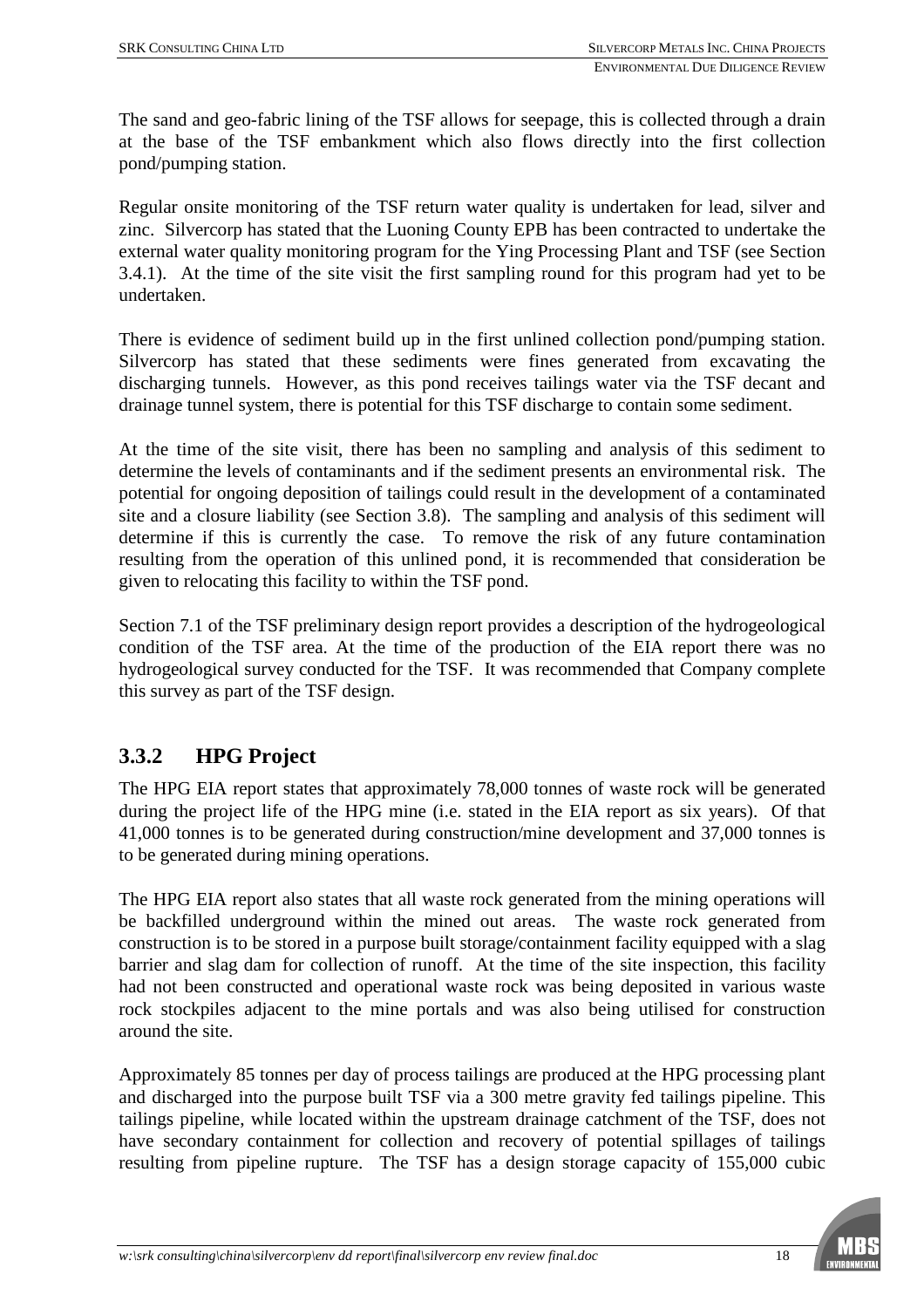metres, and has been constructed with upstream wall lifts and an upstream flood diversion/spillway system.

The TSF is constructed approximately 1km south of and upstream of the Xunyu River. The Xunyu Village is located between the TSF and the Xunyu River. The village comprises three residential areas with a total population of approximately 960 people. The nearest residential area is located approximately 50 to 100 metres downstream of the TSF. This area comprises about thirty residences with a population of 120 people. There are three residences within 50 metres of the TSF. The occupants of these residences (i.e. 17 people), have been relocated to an area north of the Xunyu River.

The situation of the TSF directly upstream of a residential area presents an environmental risk in regards to potential impacts resulting from TSF discharges and embankment overflows and/or failures. The upstream wall lift construction method also has the potential to present higher stability risk than the use of a downstream construction method. An assessment of the risks and potential downstream impacts of TSF embankment failure was undertaken as part of the HPG EIA. The conclusion of this assessment was that the situation of the TSF presents a significant risk, which can be addressed if the construction is completed as per the design.

Direct discharge of tailings water from the TSF to the Xunyu River can occur via a pipe and open drain system which passes through the Xunyu Village. In addition, evidence of historical tailings discharge was also observed at one of the stormwater bypass drains. This is in contravention of the design and operating methodology approved in the EIS and poses a significant environmental risk to the downstream residential areas.

Silvercorp have stated that since taking control of the HPG operations in January 2007, the Company has been assessing the TSF to determine what measures will be implemented to minimise the risk. No documented details of this assessment process have been sighted as part of this review. The outcomes of this process were also not available at the time of the review and no timetable has been provided by Silvercorp for completion of this process.

During the site visit it was stated that the TSF does not have a return water collection system, but there is some recovery of process water back within the plant. The HPG EIA report states that a return water pumping station was to be constructed within the upstream area of the TSF pond. This was to pump return water at a rate of 207 cubic metres per day, resulting in 80% reuse.

As part of the HPG EIA, leaching tests for metals and pH were undertaken on the tailings. The leachate results were within the Chinese National Standard *Identification Standard for Hazardous Wastes-Identification for Extraction Procedure Toxicity (GB5085.3-1996)*.

Monthly quality monitoring of the TSF discharge water and the Xunyu River receiving waters has been undertaken by the Luoning Environmental Monitoring Station. Results for April and May 2007 monitoring were provided, and results are within Chinese National Standards.

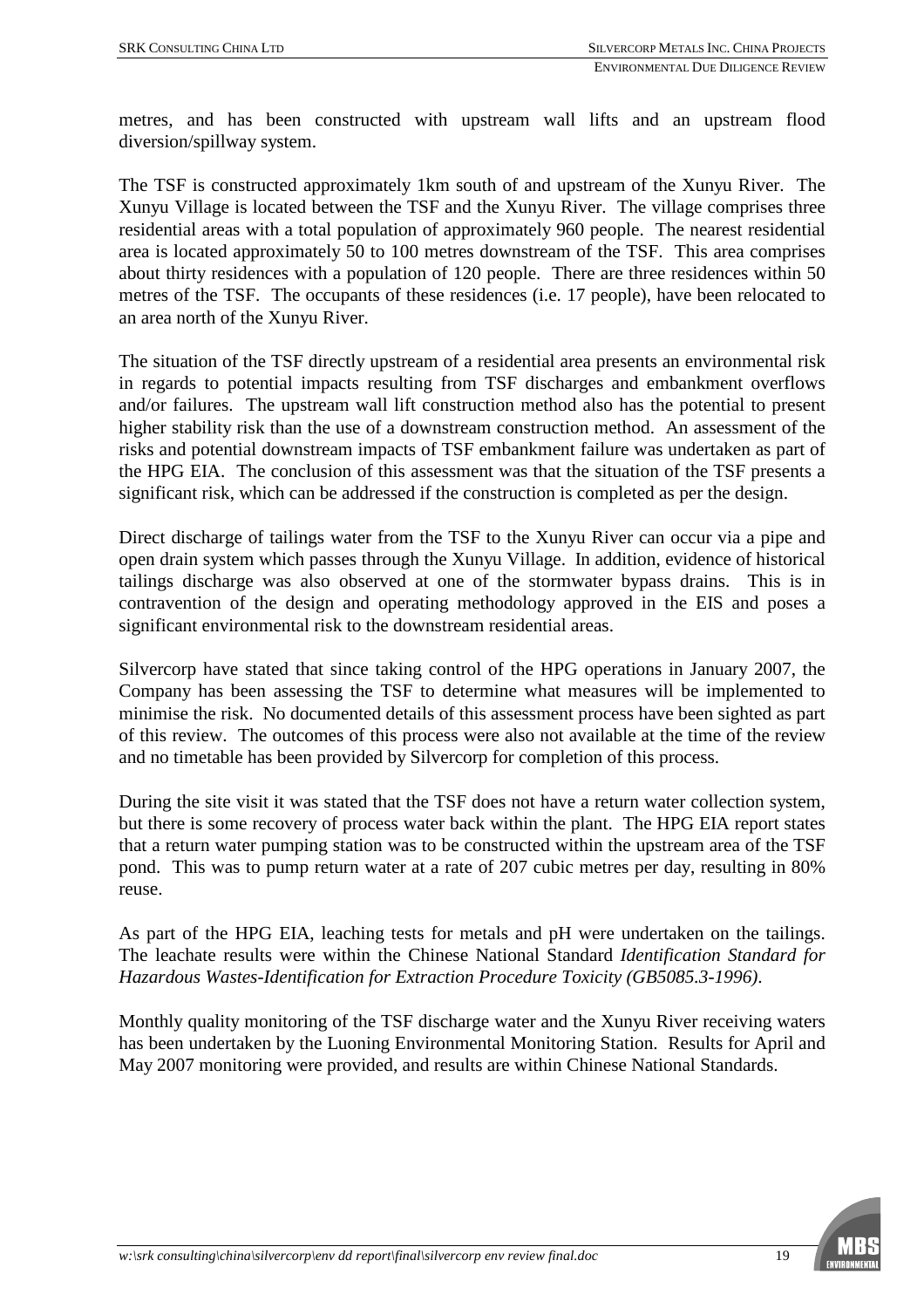## **3.3.3 Luoning Smelter Project – Slag Wastes**

Process slag wastes (such as furnace slag) will be generated from the operation of the Luoning Smelter. It is proposed to recover these solid wastes and either recycle them through the plant, sell them as by-products or where required, dispose of them in a purpose built landfill facility (i.e. constructed in line with Chinese National Standards – see Section 3.7.2). Some general comments are made within the smelter feasibility study regarding the potential for the sale of process slag wastes. However, there are no specific statements made in regards to the physical and chemical suitability of these wastes for this potential sale/reuse.

## **3.4 GROUNDWATER AND SURFACE WATER**

The water supply for the Ying and HPG projects is mainly sourced from the Guxian Reservoir however there is also one make-up water pump station situated at a spring near the Ying processing plant.

The management of potential impacts to the water quality of the Guxian Reservoir from the operation of the Ying and HPG projects has been identified as a key component in the project environmental approvals.

## **3.4.1 Ying Project**

The management of surface water discharges for the Ying mine comprises the:

- Collection and sedimentation treatment of mine dewatering, and a containment system (i.e. zero surface water discharge).
- Installation of a stormwater drainage bypass system for the segregation/diversion of clean stormwater and for flood protection.

Mine water is pumped to surface via the mine portals, and then pumped to Sedimentation Pond 1 via a lime dosing system to assist in flocculation. The settled water is then drained to Sedimentation Pond 2, where the overflow is then allowed to seep through the main waste rock stockpile to a further unlined containment pond. From this collection point the treated water is removed through seepage (i.e. to the adjacent reservoir) and evaporation.

Chapter 4 of the Ying EIA states that the water quality protection for the Guxian Reservoir and the Ying project area is subject to Chinese National Standard *Environmental Quality Standard for Surface Water (GB3838-1988 - Class II)*. However, the mine discharge water quality is to meet *Class III* of this Standard (i.e. at the point of discharge).

Quality monitoring of the mine waters and the surrounding receiving surface waters is carried out under contract with the Luoning County Environment Institute, in line with the specifications of the site EMMP. The surface water quality monitoring program was initiated in June 2005, with follow up sampling programs being undertaken in July, September and December 2006, and in April and May 2007. All mine discharge water quality monitoring results up to May 2007 have been within the *GB3838-1988 - Class III*.

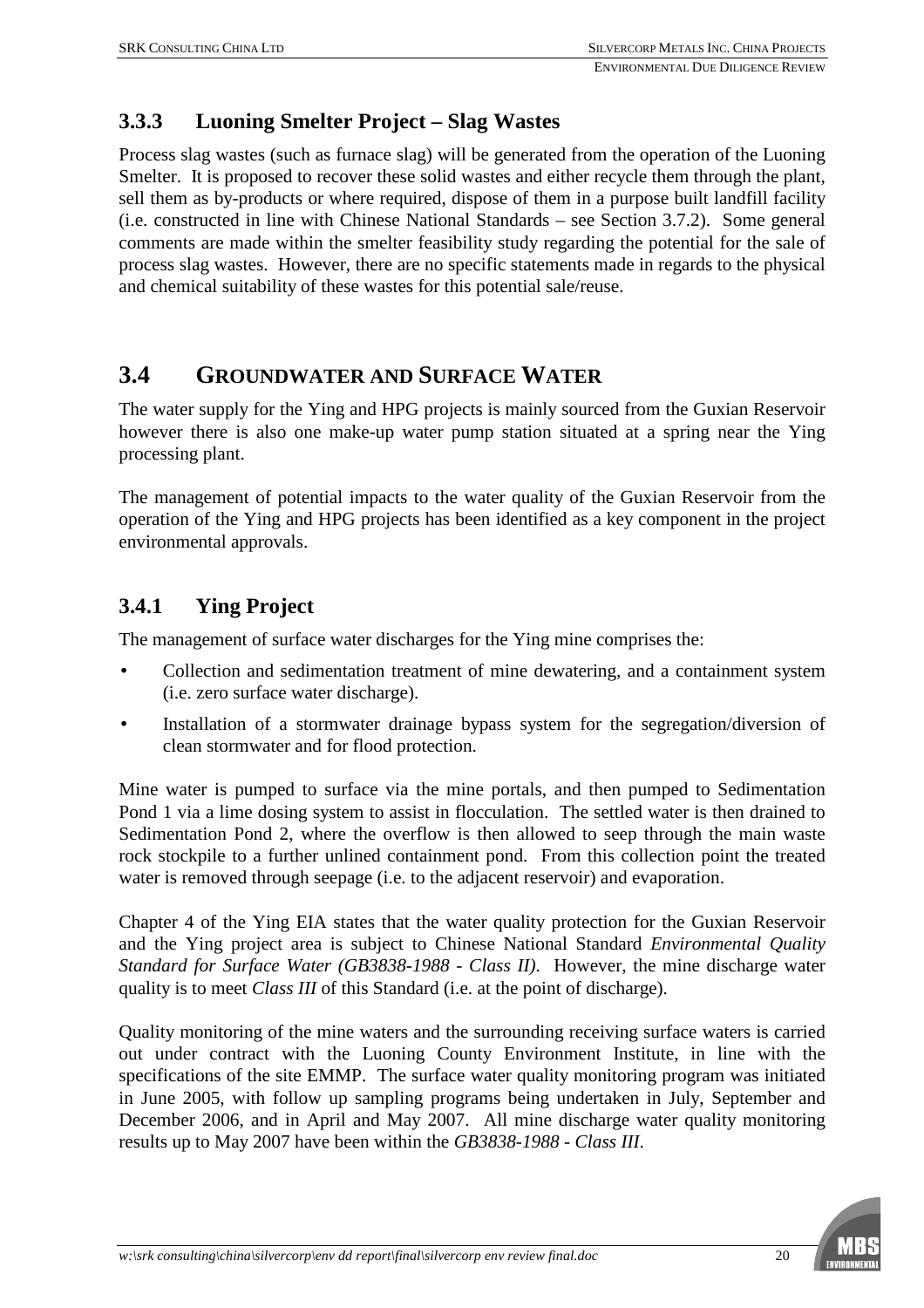It should be noted that values for some of the relevant parameters from this Standard (e.g. values for nitrogen/nitrate, phosphorous and total petroleum hydrocarbons) were not included within the monitoring results provided. Silvercorp have stated that these parameters will be analysed in future water samples.

There is no corresponding monitoring of the groundwater within and surrounding the mine to determine the extent and potential impacts from seepage of the collected mine waters. It is recognised that there is no requirement under the Chinese environmental approval to monitor this potential impact. However, international standards and guidelines require that the impacts to groundwater from mining operations are determined. As the discharge of mine water to the Guxian Reservoir occurs via seepage, this would suggest that there is a potential for quality impacts to localised groundwater and in turn the Guxian Reservoir. The implementation of an appropriate groundwater monitoring program to complement the existing surface water program will provide data to confirm the actual impacts to groundwater from the seepage of mine waters. It is recommended that consideration be given to developing a groundwater monitoring program for the Ying Project, with specialist hydrogeological input. Silvercorp has stated that the Company is considering this recommendation and intends to initiate such a program.

The natural stormwater drainage flows for the Ying mine site are through the valley where the mine has been constructed down into the reservoir. Stormwater diversion drains have been constructed upstream of the site to divert stormwater flows into adjacent valleys. In addition, an underdrainage diversion tunnel is being constructed to divert the remaining upstream stormwater flows into the reservoir. At the time of the site visit, the construction of the diversion tunnel was to a point upstream of Settling Pond 2 and as such, discharging stormwater flows into the mine water stream. Completion of construction of this tunnel through to a point beyond the mine operational area and with direct discharge into the reservoir, is required for this tunnel to act as a site stormwater diversion drain.

The surface water management for the Ying processing plant comprises the:

- Collection and reuse of process and surface drainage waters from within the plant facility.
- Collection and reuse of tailings water (i.e. return water system described in Section 3.3).
- The direction and discharge of stormwater within the upstream catchment of the TSF (described in Section 3.3).

At the time of the site visit, the only water quality monitoring in place for the Ying Processing Plant was the regular onsite monitoring of the TSF return water quality (see Section 10.3). Silvercorp has stated that the Luoning County EPB has been contracted to undertake the external water quality monitoring program for the Ying Processing Plant and TSF. At the time of the site visit the first sampling round for this program had yet to be undertaken. No water quality data from this external water quality monitoring program has been sighted as part of this review. Silvercorp have since stated (August 2007) that this program started on 26 June 2007, and that water quality results have been received and they are all within Chinese National standards.

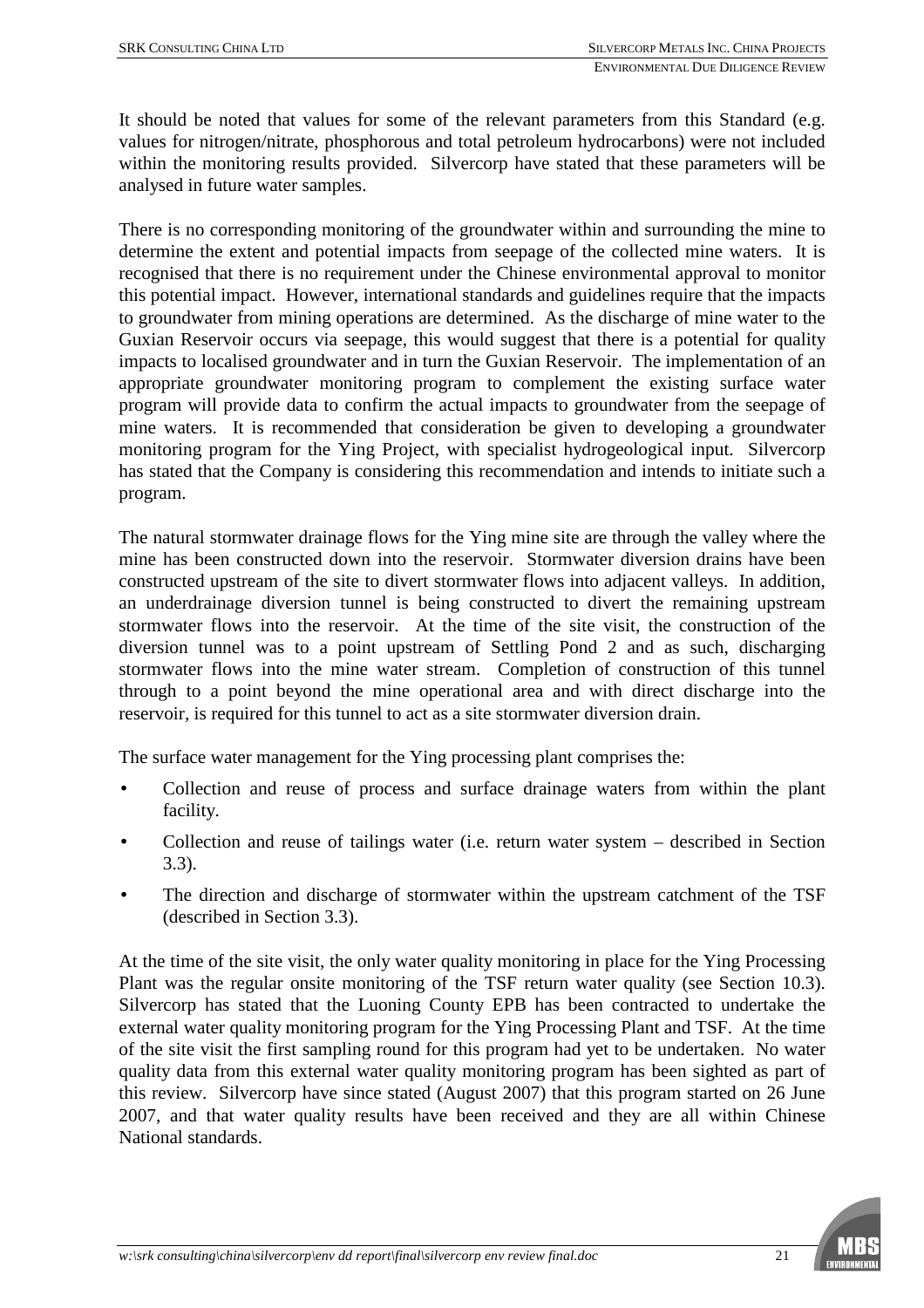There has been no corresponding monitoring of the groundwater within and surrounding, the Ying TSF to determine the extent and potential impact from seepage of the collected tailings waters/sediments. Silvercorp have stated that the Ying TSF groundwater monitoring program will be initiated soon.

## **3.4.2 HPG Project**

The surface water discharges for the HPG mine and processing plant comprises the:

- Untreated mine waters.
- Stormwater directed into surface drainage lines/features (i.e. no stormwater diversion measures).
- Tailings water (i.e. no return water system see Section 3.3).

Surface water management at the HPG project is limited and requires improvement. At the time of the site visit there was no evidence noted of any current water quality monitoring program being carried out at the HPG mine. Silvercorp has stated that settling ponds and a lime dosing system will be constructed for the treatment of mine water. A corresponding water quality monitoring program will also be implemented after the completion of this mine water treatment system.

A surface water quality monitoring program water undertaken by the Luoning Environmental Monitoring Station was in place for the HPG processing plant. The focus of this program has been mainly on monitoring of TSF discharges and the Xunyu River downstream receiving waters. Results for April and May 2007 monitoring were provided, and results are within Chinese National Standards.

There is no management or monitoring of potential impacts to groundwater at the HPG project.

It recommended that consideration be given to developing a surface and groundwater monitoring program for the HPG Project, with specialist hydrogeological input.

### **3.4.3 Luoning Smelter Project**

The Luoning Smelter Project is located approximately three kilometres upstream and south of the Luohe River and approximately 1.5 kilometres km to the west of the Jingyanghe River. The Luonan irrigation channel is also located approximately 1.2 kilometres to the north of the project site.

Water supply for the Luoning Smelter will be sourced from groundwater wells to be located near the Luohe and/or Jingyanghe Rivers.

The Luoning Smelter Project will operate on a zero water discharge principle; all process waste water (acid waters), stormwater (including from slag storage areas), sewage and general operational (washdown) wastewaters are to be collected, treated and then reused within the

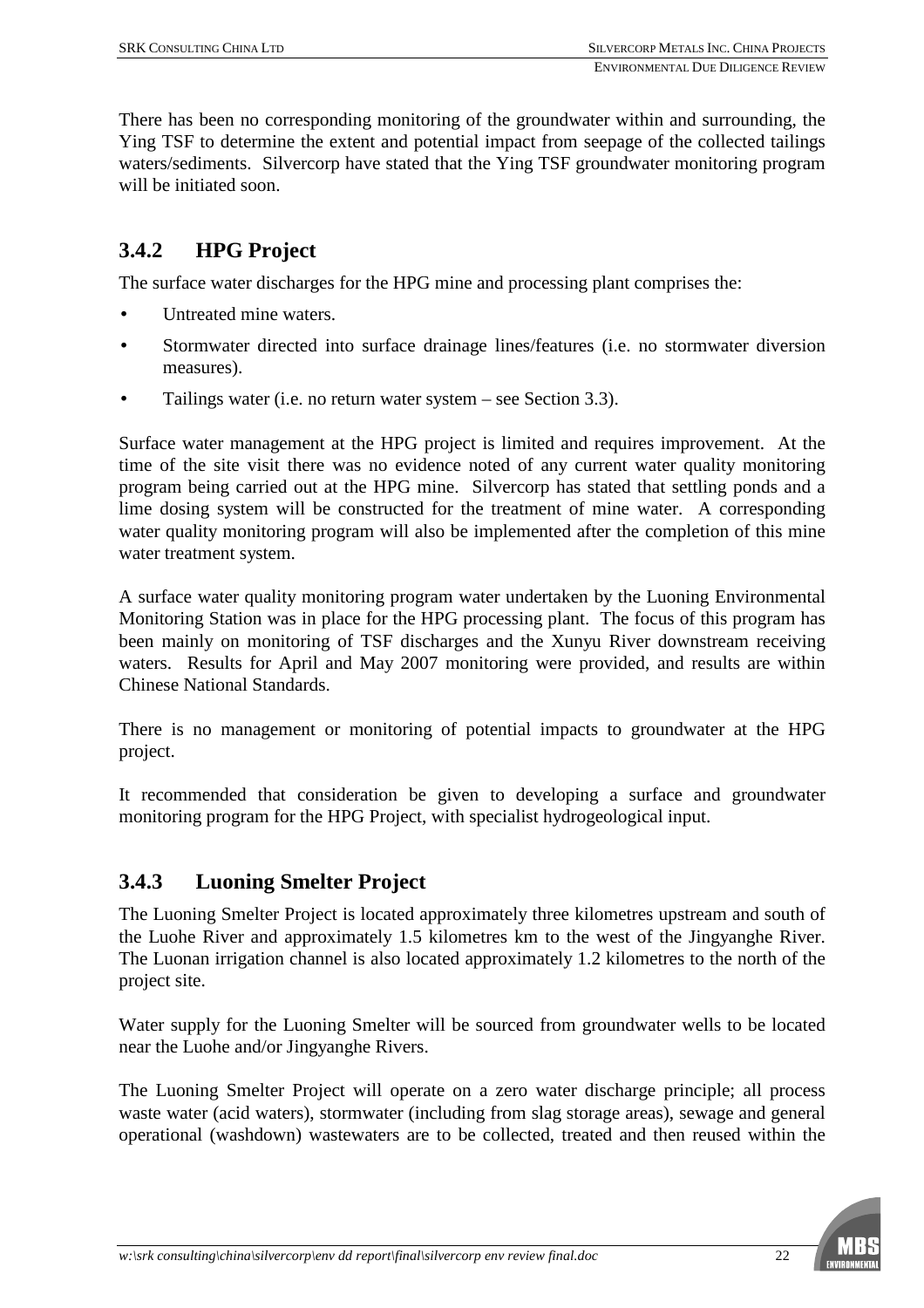process. Reference is made within the smelter EIA Report to minimising potential impacts to surrounding groundwater via adopting this zero water discharge principle.

Stormwater will be treated via settling ponds. Process waste water will be treated via a three stage process comprising neutralisation (i.e. with lime), precipitation/sedimentation (i.e. using a combination of lime, iron and aluminium salts) and filtration. Treatment of sewage and washdown waters is discussed in Section 3.7.

## **3.5 CHEMICALS AND HAZARDOUS MATERIALS**

### **3.5.1 Ying and HPG Projects**

The hazardous materials utilised within the Ying and HPG projects comprise:

- Diesel and oils for mobile plant.
- Explosives.
- Processing reagents zinc sulphate, bluestone, sodium sulphite, No.2 (pine) oil, ammonium dibutyl dithiophosphate, butyl xanthate, ethyl xanthate, and lime.

Hydrocarbons are stored on site within 205 litre drums. Storage and handling of hydrocarbons (including fixed plant) occurs without any secondary containment, either within open areas or within small sheds.

At the time of the site visit there were no designated facilities for servicing and maintenance of mobile equipment (which was being undertaken in open uncontained areas) and the storage and handling of hydrocarbons within the Ying and HPG projects did not conform to international industry standards (e.g. Australian Standard *AS1940-2004: The storage and handling of flammable and combustible liquids*).

Since the site visit, Silvercorp have stated the following in regards to hydrocarbon management:

- 5,500 litre tanks have recently been purchased and installed within secondary containment.
- A facility has been designated for mobile equipment servicing and maintenance, however contractors are still undertaking such work in open areas due to the project still being in the construction stage and the constraint with land space. Maintenance shops for contractors will be built by November 2007.
- Silvercorp is progressing towards conforming to international industry standards with respect to hydrocarbon storage and handling.

Processing reagents are stored under cover within the plant facilities. At the time of the site visit, there was little segregation of regents and there was also some potential for stormwater ingress into the reagent storage areas. Since the site visit, Silvercorp have stated the following in regards to storage of process reagents:

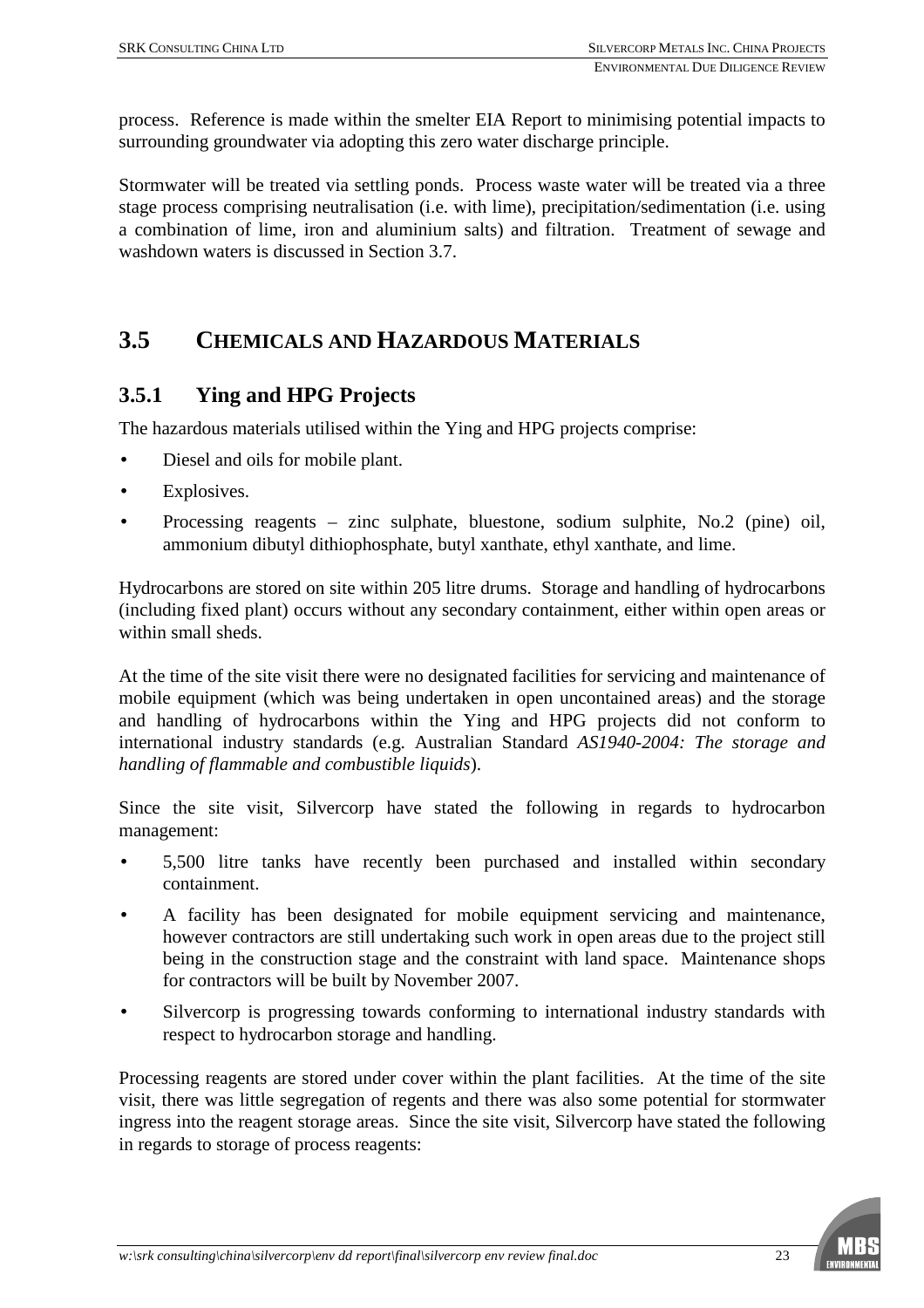- Segregated storage of reagents within brick walled areas will be completed by the middle of August 2007.
- Stormwater diversion drainage/ditches are proposed to prevent stormwater ingress into the reagent storage area.

### **3.5.2 Luoning Smelter Project**

The Luoning Smelter EIA refers to use of only one reagent – hydrogen nitrate, which will be used as the silver electrolyte. There is no detail provided in regards to proposed storage and handling measures.

The smelter will produce sulphuric acid as a by product of treating the smelter's sulphur dioxide emissions. The EIA report states that 'waste acid' production will be 84 cubic metres per day and the total operation storage acid capacity will be 6,530 cubic metres (i.e. approximately two to three months storage). The collection and transport from site will be the responsibility of the individual customers.

There will two storage tanks each having a capacity of 3,215 cubic metres and an additional tank of the same size to be used as a reserve. There will also be secondary containment and spillage recovery sumps around each of the tanks. Each containment area will be designed to hold approximately 50% of the tank volume, and there will be a pumping/pipeline system for transfer of acid spillage to the reserve tank. In addition there will also be a further back up pumping/pipeline system for transfer of acid spillage into the stormwater collection/storage system (i.e. an additional 3,000 cubic metres of storage capacity), in the event that there is a tank and/or pump failures.

## **3.6 AIR EMISSIONS**

#### **3.6.1 Dust Emissions**

#### *3.6.1.1 Ying and HPG Projects*

The dust generation sources for the Ying and HPG projects are primarily from vehicle movements, materials handling and open/unsealed areas.

The proposed operational dust management measures mainly comprise:

- Regular wetting of roads, waste rock stockpiles and open/unsealed areas.
- Dust suppression and collection equipment on materials handling (e.g. sprays, dust extraction, wet scrubbers).

Silvercorp have stated that water trucks have been purchased to implement dust management measures by wetting roads and open working areas. The operation of these water trucks was not observed during the site visits. However, Silvercorp have since stated (in August 2007) that they have purchased a water truck during July 2007 and have provided a photo of this water truck (see Plate 1).

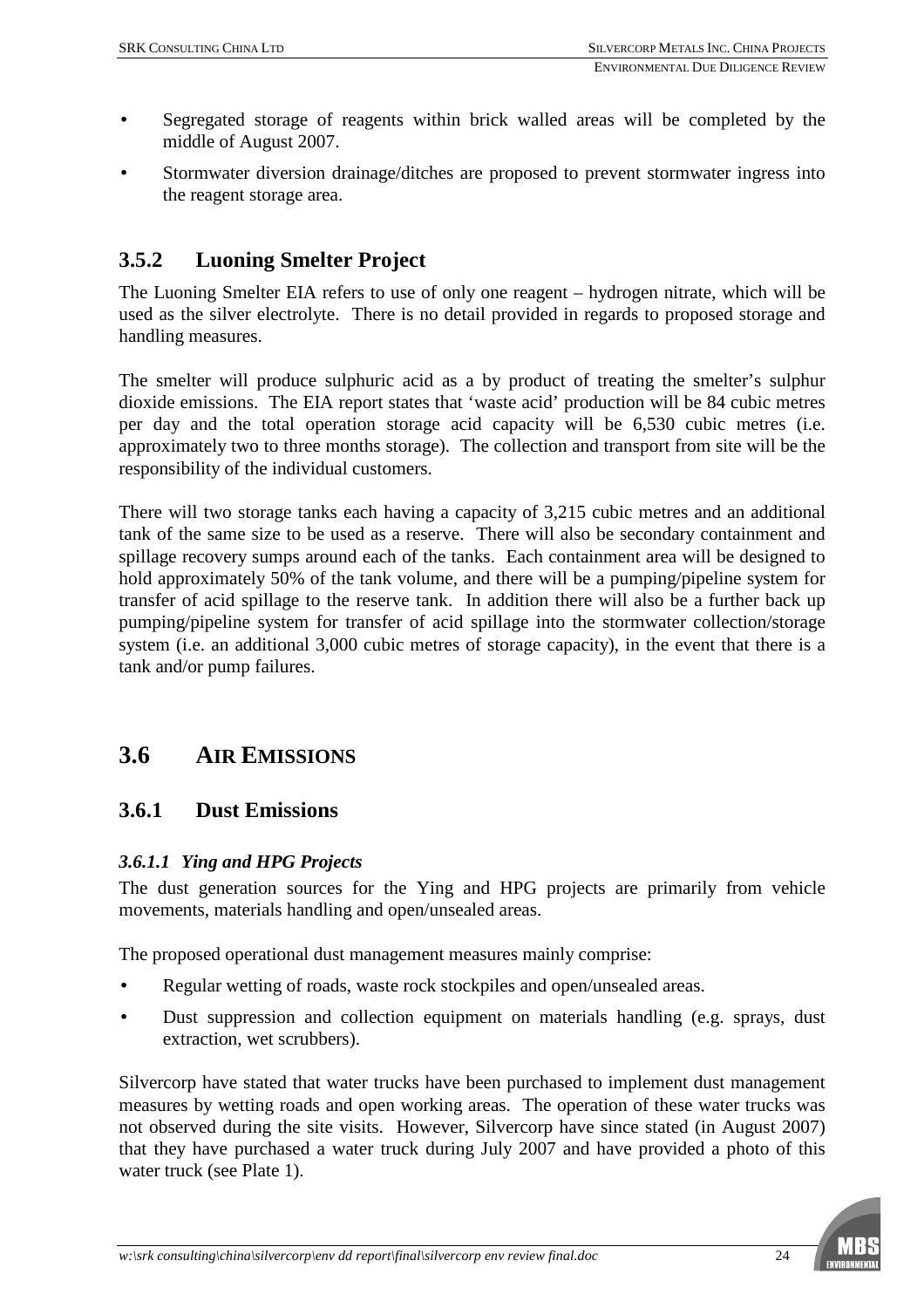

#### **Plate 1: Water Truck at Ying mine**

The Ying EMMP also states that the monitoring of total suspended particulates (TSP) be undertaken twice yearly at one monitoring point for the mine, processing plant and residential area. At the time of the site visit, this environmental dust monitoring program had not been initiated. Silvercorp have stated that this program is scheduled for commencement in mid August 2007.

#### *3.6.1.2 Luoning Smelter Project*

The dust generation sources for the Luoning Smelter Project in the construction phase will be from earthworks, vehicle movements and general open/unsealed areas. The proposed construction dust management measures will comprises regular watering of roads and unsealed areas (including stockpile areas), regular cleaning/washdown of vehicles and the setting of vehicle speed limits.

The dust generation sources for the operations phase will be from ore handling, furnace exhausts, electrolysis, coal handling/combustion and general non-point fugitive emissions. The proposed operational dust management measures will comprise:

- An enclosed materials handling system.
- Dust suppression/collection measures sprays, bag filters and stack precipitators and wet scrubbers for exhaust emissions.
- Regular watering of roads and unsealed areas (including stockpile areas).

The smelter gas emissions are not discharged after dust collection but are sent to the acid plant for sulphur dioxide removal (see Section 3.6.2).

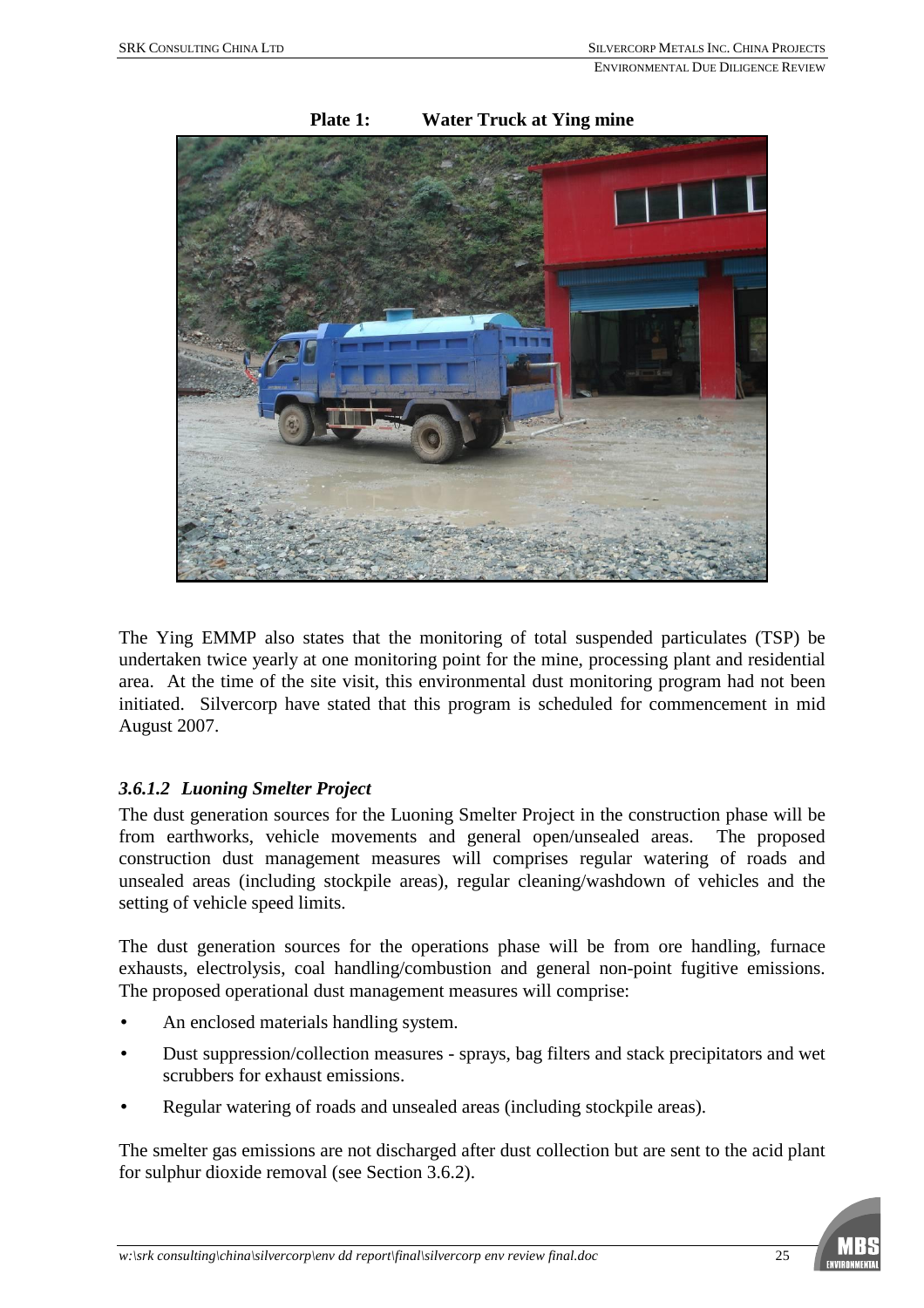## **3.6.2 Gas Emissions – Luoning Smelter Project**

The smelter EIA report describes the process of for the treatment of gas emissions. After dust collection the smelter gas emissions will be sent to the acid plant for sulphur dioxide removal/sulphuric acid production. The gas scrubbing system utilises weak acid and has a predicted sulphur dioxide removal efficiency of approximately 98%. The predicted concentration of sulphur dioxide in the emitted tail gas is 732 milligrams per cubic metre.

All gas emissions are predicted to meet Chinese National Atmospheric Pollutant Emission Standards. Predictive ground level concentrations of sulphur dioxide and particulates from gas stack emissions have also been modelled for various locations outside of the site boundary and under various meteorological conditions. All these predicted ground level concentrations are within the Chinese National *Ambient Air Quality Standard (GB3095-1996).*

#### **3.6.3 Greenhouse Gas Emissions**

There is no Chinese National legislative requirement for the project to estimate its Greenhouse Gas emissions or to implement any emissions reductions. As such none of the project environmental assessment documentation reviewed address the issue of Greenhouse Gas emissions. However, energy efficiency and the reduction of Greenhouse Gas emissions are now considered as Chinese National policy directives. In addition, these are also components of IFC environmental requirements and are considered as internationally recognised environmental management practices.

There is some minor reference to energy efficiencies within the Ying EIA report (i.e. in the context of the application of cleaner production principles). The Luoning Smelter EIA report presents a more detailed discussion on energy efficiencies in relation to the use of the SKS smelting process.

## **3.7 WASTE MANAGEMENT**

#### **3.7.1 Waste Oil**

#### *3.7.1.1 Ying and HPG Projects*

Waste oil is generated through maintenance of mobile and fixed plant. As maintenance activities to date appear to be generally ad hoc and small scale, minimal volumes of waste oil have been generated to date. No designated waste oil collection and management facilities were observed during the site visits and management of waste oil is not addressed within the reviewed project environmental assessment and approval documentation. However, Silvercorp have stated that waste oil is collected and stored in 205 litre drums and sold to Sinopec for recycling.

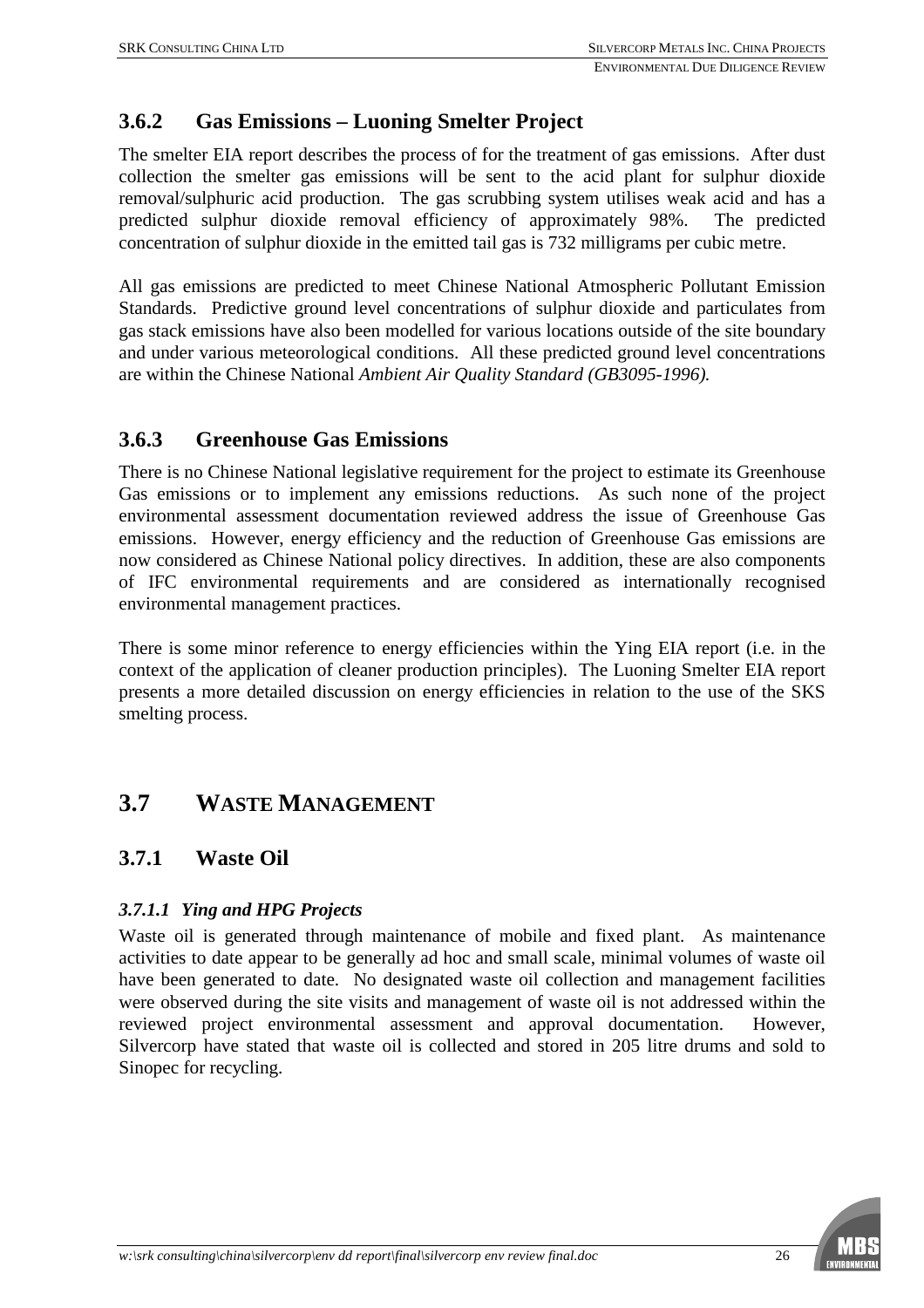#### *3.7.1.2 Luoning Smelter Project*

The management of waste oil is not addressed within the smelter EIA report. However, Silvercorp have stated that a similar recycling program for waste oil as implemented in its other operations will be initiated as soon as smelter construction commences.

It is worth noting that the IFC requirements and internationally recognised environmental management practice with regards to waste oil is to explore commercial alternatives for environmentally sound disposal, recycling or reuse.

#### **3.7.2 Solid Wastes**

#### *3.7.2.1 Ying and HPG Projects*

Solid industrial and domestic wastes are disposed of directly to land. This practice is line with provisions made in the Ying EIA for centralised disposal areas which are to be landfilled (i.e. buried) at the end of their service life. This solid waste disposal method is in line with international sanitary landfill practice.

#### *3.7.2.2 Luoning Smelter Project*

General solid industrial and domestic wastes are proposed to be disposed of to directly to landfill.

In addition there is also a proposed hazardous wastes landfill facility, which will receive acid waste slag that contains arsenic (NB: Estimated level of arsenic present within this slag is not provided). This hazardous wastes landfill will reportedly be lined with a geo-membrane and have stormwater diversion drains to minimise potential seepage, in line with the Chinese National *Standard of Landfill and Pollution Control of Hazardous Waste (GB 18598-2001)*. The proposed capacity of this landfill is 12,000 cubic metres which will have a service life of 20 years.

### **3.7.3 Sewage and Oily Waste Water**

#### *3.7.3.1 Ying and HPG Projects*

Sewage generated at the Ying and HPG projects are currently treated through a below ground septic systems, and then discharged.

The Ying EIA report and approval refers to the recycling of the treated sewage for irrigation; to date this yet to occur. It should be noted there is a proposal to develop a centralised sewage treatment plant for the Mine. Design for a centralised aeration and chlorination based sewage treatment system has been completed. The level of treatment of the sewage waste will be to Chinese National Standards and to a level that will allow for the reuse of the treated wastewater on site for irrigation and dust suppression.

The management of oily waste water/washdown waste water is not addressed in the Ying EIA report. The washing the mobile equipment currently occurs without any containment or

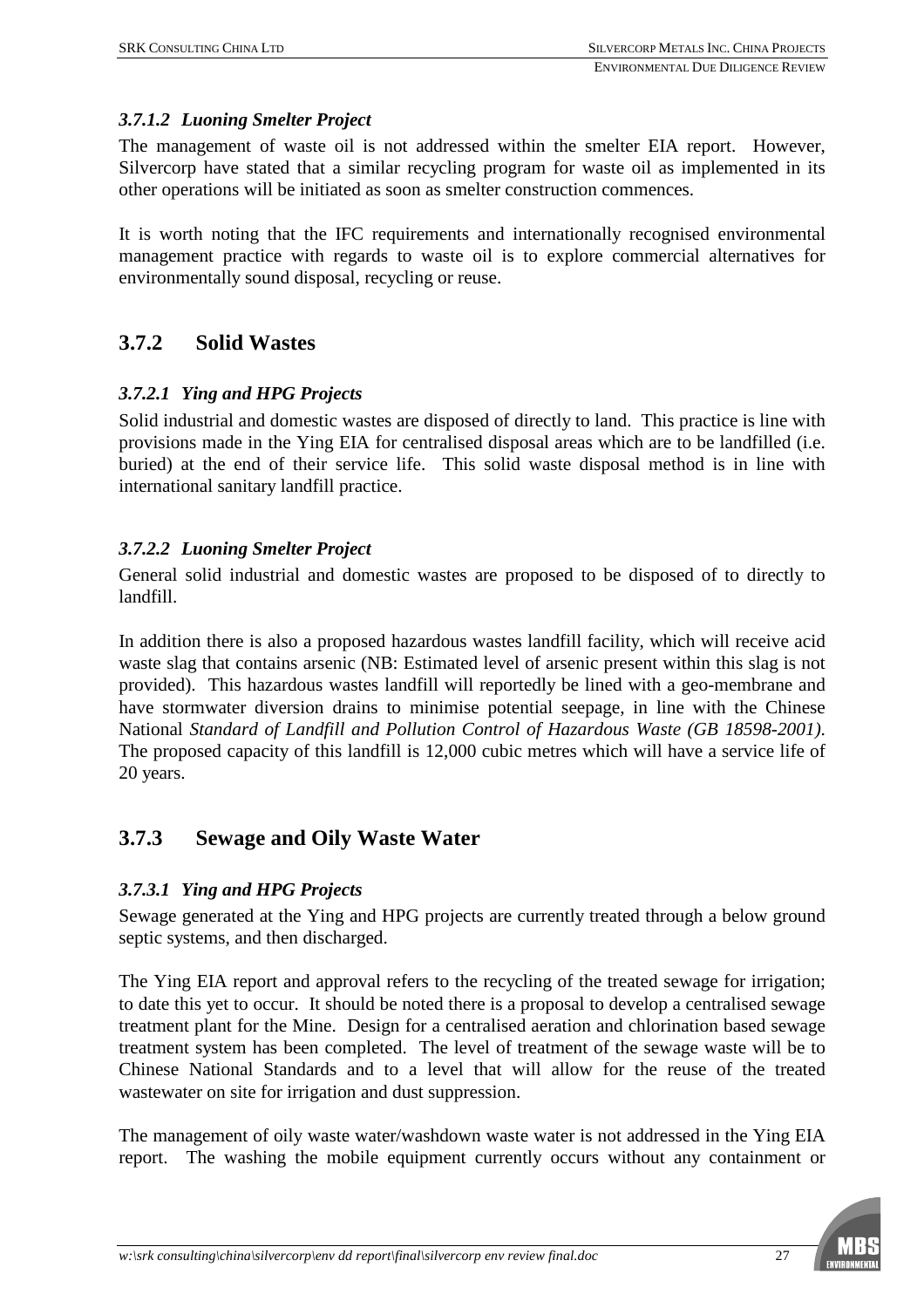collection measures. Silvercorp have stated that a centralised mobile equipment washdown facility will be established and that the washdown waste water will be collected for treatment.

#### *3.7.3.2 Luoning Smelter Project*

The Luoning Smelter Project will operate on a zero water discharge principle and it is proposed to collected, treat and reuse sewage and operational washdown/oily waste water.

## **3.8 CONTAMINATED SITES ASSESSMENT**

There is no documented contaminated sites assessment process for any of the Silvercorp China projects. The current and proposed practices of fuel storage without secondary containment have the potential to result in the development of contaminated areas.

In addition the build up of sediments within the unlined Ying TSF collection pond/pumping station may present an environmental risk and also constitute a contaminated site. It is recommended that sampling and analysis of this sediment be undertaken to determine if this is currently the case.

## **3.9 SKS SMELTING PROCESS**

The SKS smelting process was jointly developed by Shuikoushan Mining Corporation and ENFI in China. It is an advanced bottom blown smelting process utilising oxygen enriched air to smelter lead sulphide concentrates. The process replaces the conventional sintering circuit resulting in significant reductions in discharge levels of lead dust and sulphur dioxide. In addition the SKS is also credited as being more energy efficient then conventional smelting.

The Luoning Smelter Feasibility Study provides the following as being the environmental benefits presented by the SKS smelting process:

- The process is carried out in an enclosed furnace, which is maintained at negative pressure to minimise potential for releases of sulphur dioxide.
- The sulphur dioxide produced from the process is very suitable for use in acid production (i.e. a greater potential for transformation and absorption than sintering gases).
- All lead ash is handled within enclosed conveyors and returned for batching.
- Lead and slag discharge outlets are equipped with smoke ventilators.
- The sulphur content in the high lead slag is low (i.e. 0.3-0.5% sulphur) and can be discharged without further desulphurisation.
- The use of pure oxygen for smelting reduces the need for additional coal fired heating.
- Waste heat from the furnace gas emissions are able to be recovered.
- Primary crude lead is produced by the smelting furnace, greatly reducing the quantities of materials to be processed in the blast furnace (especially the consumption of coke).

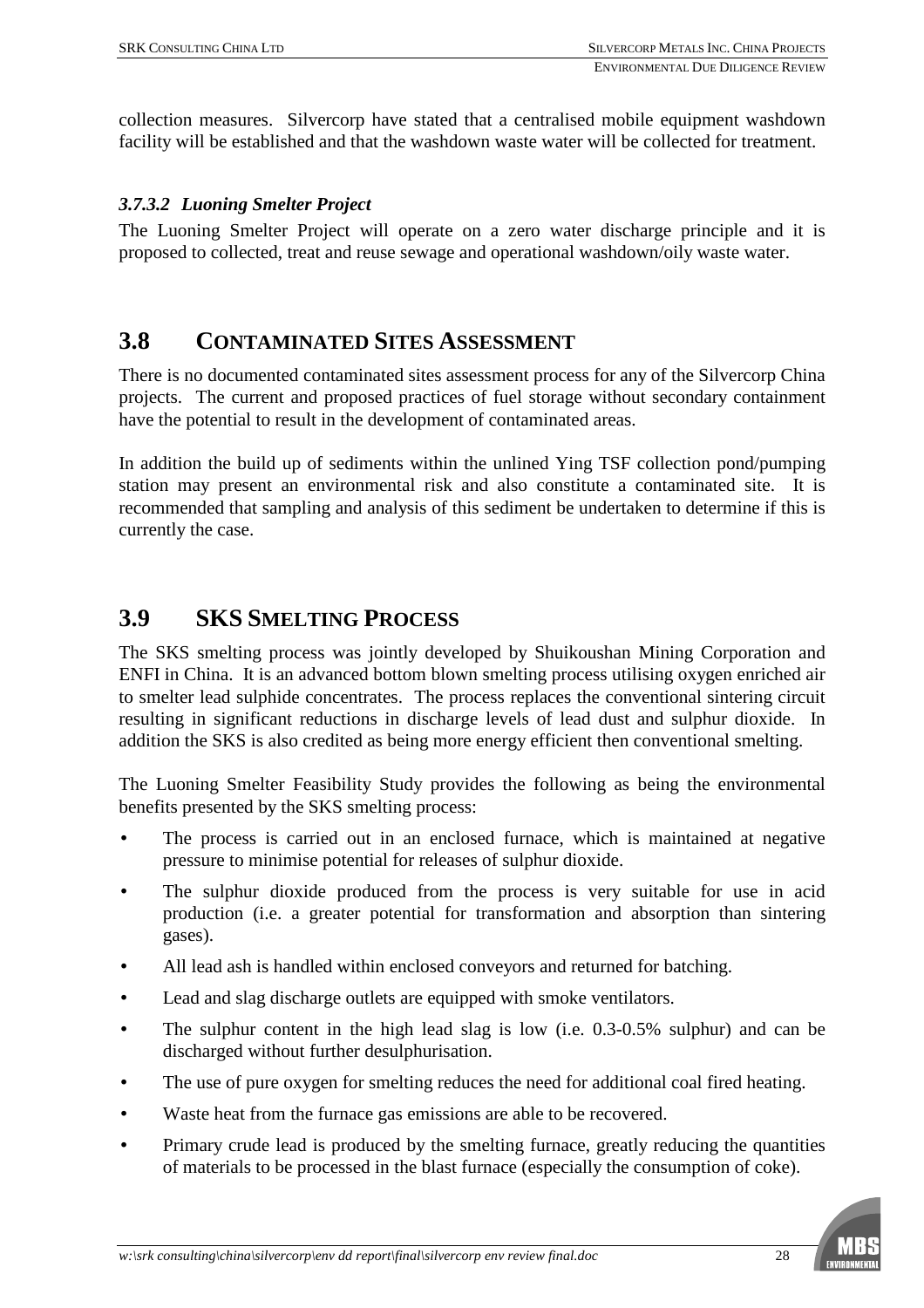## **3.10 QUALITATIVE ENVIRONMENTAL RISK ANALYSIS**

A qualitative environmental risk analysis has been used to assess the various environmental aspects discussed in above sections.

To ensure the technical integrity of this developed risk analysis process, the following Australian Standards for risk analysis and risk management have been utilised for overall guidance:

- *AS/NZS 3931:1998 Risk Analysis of Technological Systems Application Guide.*
- *AS/NZS 4360:1999 Risk Management.*
- *HB 203:2004 Environmental Risk Management Principles and Process*.

These Australian Standards have been developed in line with comparable international standards.

A risk is generally described in terms of the severity/consequence and likelihood of an undesirable occurrence or incident. The greater the potential severity and likelihood of an undesirable occurrence, the higher the level of risk associated with the related activity. An environmental risk can be defined as both a risk to the environment resulting from an organisation's activities and also as a risk to an organisation from related environmental issues.

The generic approach for this qualitative environmental risk analysis has the following three steps:

- 1. Establish the context/define the scope of the analysis goals/objectives, the analysis strategy and evaluation criteria.
- 2. Identify and analyse the environmental risks in terms of consequence and likelihood.
- 3. Evaluate and rank the environmental risks.

Further detail on the environmental risk analysis process and a summary table of environmental risks for the Silvercorp China Projects are presented in Appendix 3. The following section summarises the outcome of the environmental risk analysis.

### **3.10.1 Evaluation of Environmental Risk**

The sources of inherent environmental risk are project activities that may result in potential undesirable events/environmental impacts. These project activities have been previously described within this report. In summary they are as follows:

- Dust generation and management.
- Smelter gas emissions.
- Surface water management and discharges (i.e. mine dewatering, TSF discharges and stormwater runoff).
- Groundwater management (i.e. seepage from TSF's and waste rock stockpiles).
- Rehabilitation of waste rock stockpiles and other disturbed areas.

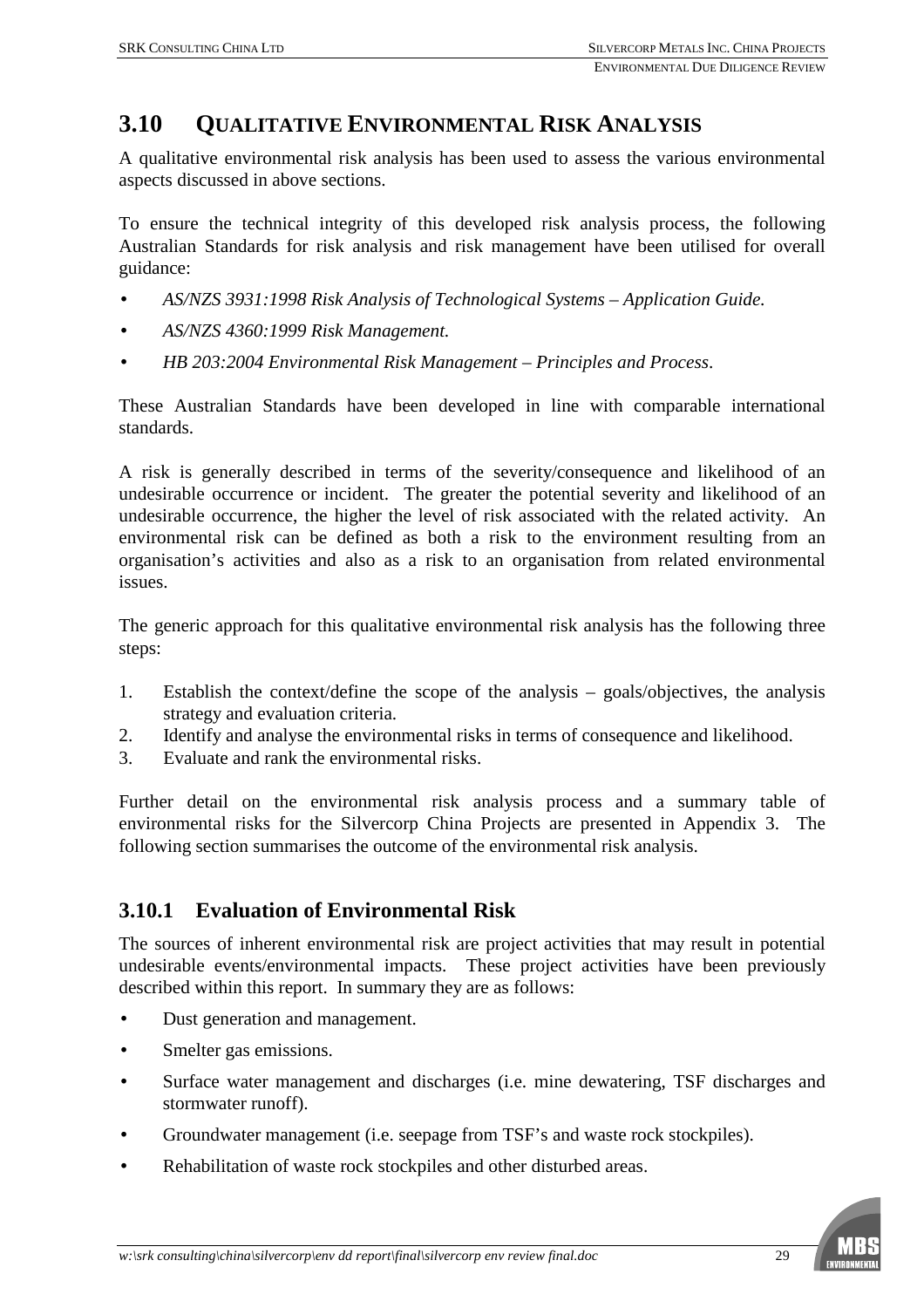- Storage and handling of hazardous materials.
- Waste generation and management (industrial and domestic wastes).
- Potential contaminated sites.

It should be noted that the sources of environmental risk for the Luoning Smelter are proposed only. The potential environmental risk rankings for these proposed sources of environmental risk have been based on the project information reviewed and associated environmental management statements made by Silvercorp.

The categories of environmental risks posed by the Silvercorp China Projects range from Acceptable to Tolerable Risks (i.e. there are no Unacceptable Risks). The Tolerable environmental risks for the project are:

#### **Very High Environmental Risks**

• HPG Processing Plant - surface water/tailings discharges.

#### **High Environmental Risks**

- Ying and HPG Mines dust emissions.
- HPG Mine surface water discharges.
- HPG Processing Plant groundwater discharges.
- Ying and HPG Processing Plants land disturbance and rehabilitation (i.e. TSFs).
- Luoning Smelter land disturbance and rehabilitation.
- Ying and HPG Mines hydrocarbon storage and handling.
- Luoning Smelter storage and handling of slag materials.
- Luoning Smelter storage and handling of hydrocarbons and chemicals.
- Ying and HPG projects oily wastewater disposal.
- Ying and HPG projects solid waste disposal.

Of the above environmental risks, surface water/tailings management for the HPG TSF represents the most significant environmental risk (i.e. very high risk) for the current Silvercorp China Projects.

It is worth noting that the storage and handling of hazardous materials/wastes and air emissions for the Luoning Smelter Project have the potential to present significant (i.e. very high) environmental risks if proposed management measures are not implemented as planned.

Generally all of the above Tolerable Risks are able to be reduced to Acceptable Risks through application of appropriate remedial/risk management measures; including implementation of a comprehensive and appropriately resourced, operational environmental monitoring and management plan for each project (i.e. fully implement and update plans documented as part of the project EIA process).

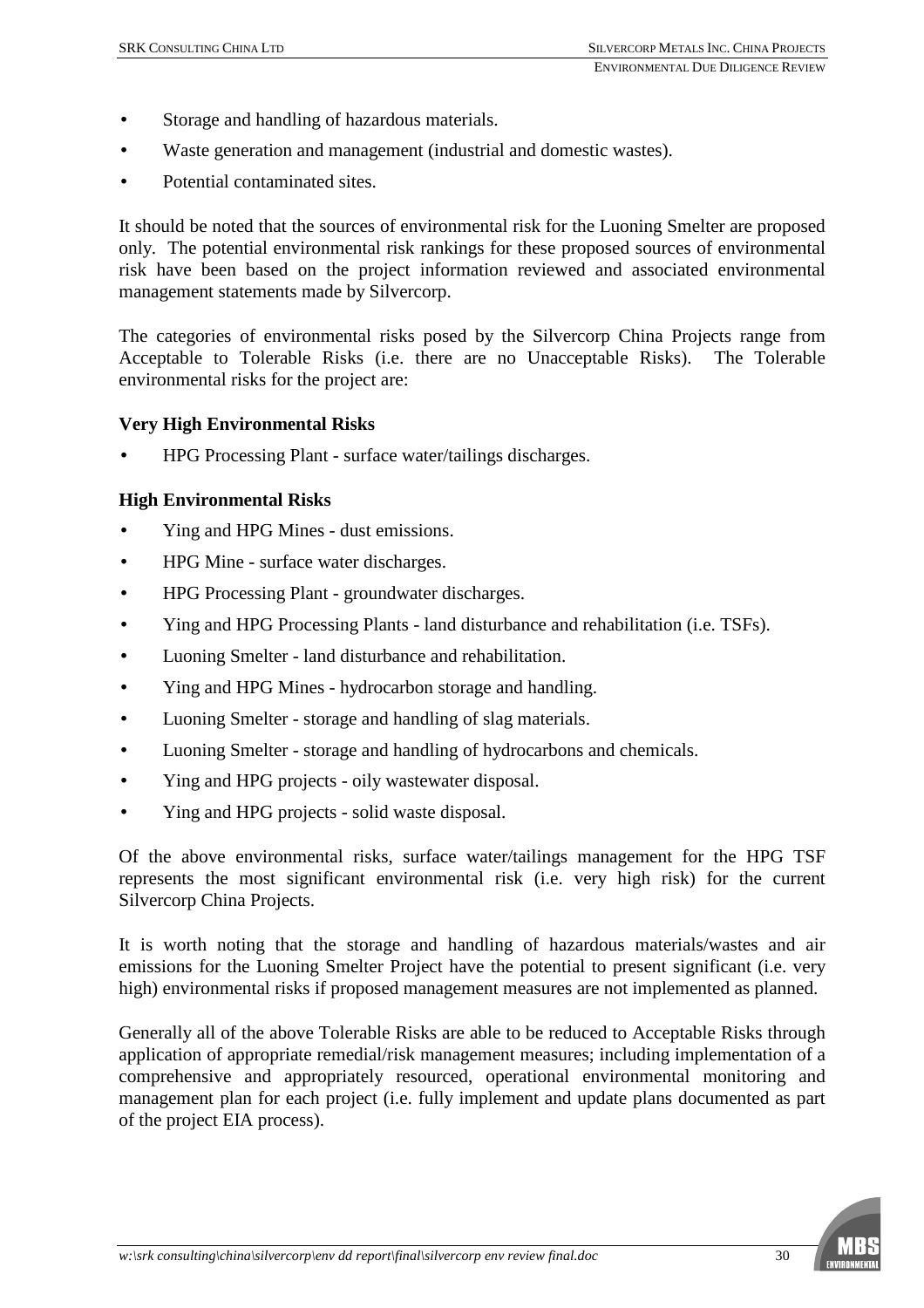## **3.11 SITE CLOSURE PLANNING**

Silvercorp have stated that the Company will comply with the Chinese National requirements for mine closure. These comprise Article 21 (Closure Requirements) of the *Mineral Resources Law (1996)*, and Articles 33 and 34 of the *Rules of Implementation Procedures of the Mineral Resources Law Of The People's Republic Of China (2006)*.

A component of World Bank/IFC and internationally recognised environmental standards and practices, is that an operational site closure planning process be developed and implemented, and that a Closure Plan is documented to guide this process. It should be noted that this is an operational process that is designed to address, where possible, the identified site closure liabilities, during the operational phase of the project. With the overall objective being to minimise the liabilities that will need to be addressed upon site decommissioning and closure. The development and implementation of a plan to decommissioning a site at or near closure is the end point of this longer term operational planning process. The operational site closure planning process should include the following components:

- Identify all site closure stakeholders (e.g. government, employees, community etc.).
- Undertake stakeholder consultation to develop agreed site closure criteria and post operational land use.
- Maintain records of stakeholder consultation.
- Establish a site rehabilitation objective in line with the agreed post operational land use.
- Describe/define the site closure liabilities (i.e. determined against agreed closure criteria).
- Establish site closure management strategies and cost estimates (i.e. to address/reduce site closure liabilities).
- Establish a financial accrual process for site closure.
- Describe the post site closure monitoring activities/program (i.e. to demonstrate compliance with the rehabilitation objective/closure criteria).

The Silvercorp China Projects do not have in place a closure planning process in line with the above components. Silvercorp have stated as the projects are still in the construction and trial production stages, site closure planning has yet to be initiated. Silvercorp have also stated that a site decommissioning plan will be produced in line with Chinese National and international requirements, at least one year before mine closure.

## **3.11.1 Site Rehabilitation and Closure Cost Estimates**

At the time of this review, there have been no comprehensive site closure cost estimates undertaken for the Silvercorp China Projects (i.e. cost estimates for addressing all of the identified site closure liabilities). However, within the Ying and HPG EIA reports, the following cost estimates have been made in respect to soil and water conservation and for site rehabilitation measures:

• **Ying EIA** – Table 12.1 in the hard copy provided or Table 11.1 (Schedule of Environmental Protection measures and Investment Budget) presented in Section 11.2.2 (Environmental Protection Measures and Investment Budget) in the electronic copy

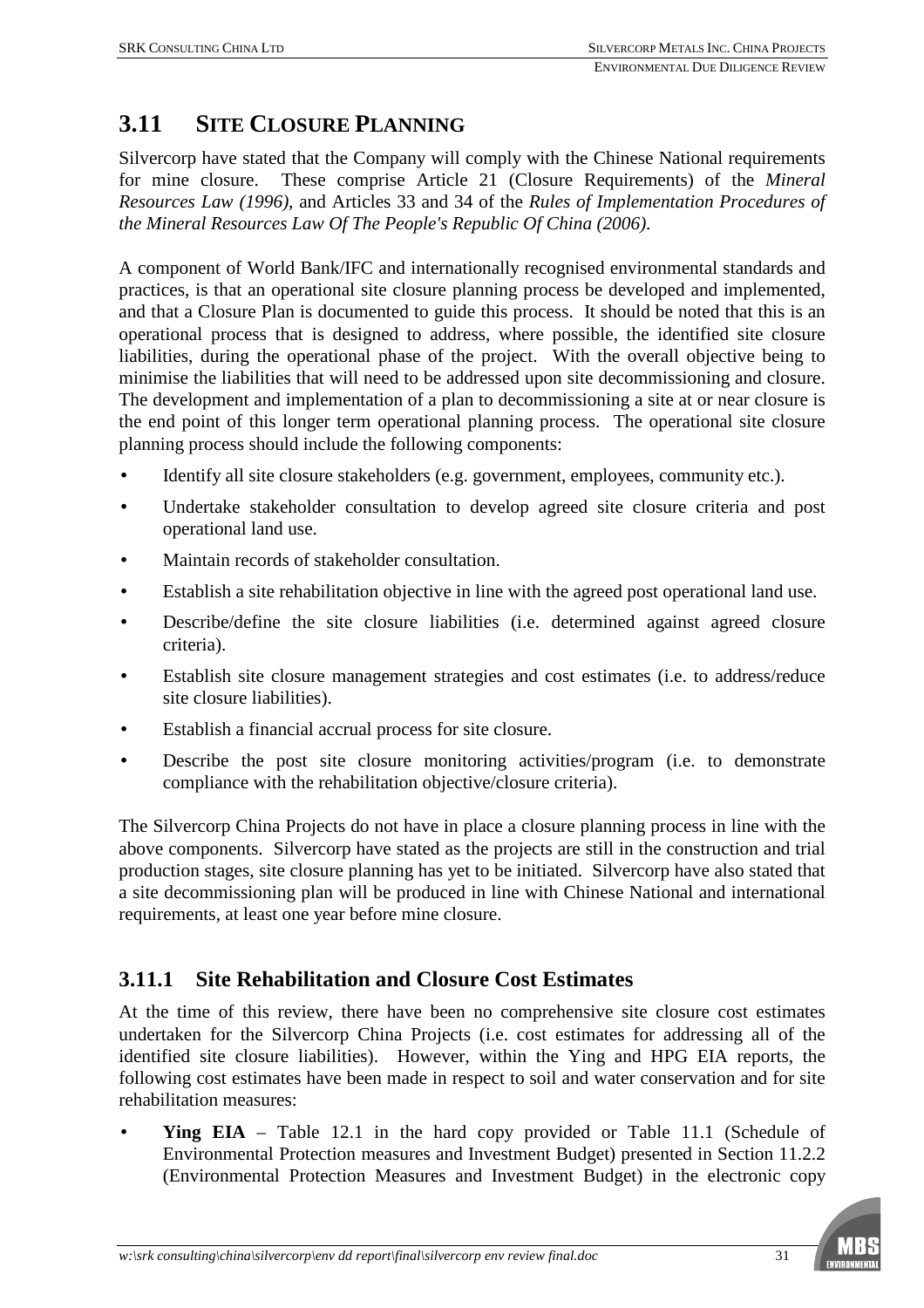provided (Schedule of Environmental Protection measures and Investment Budget), provides cost estimates for the project's operational soil and water conservation scheme of 3.187 million RMB, and 0.785 million RMB for the rehabilitation of the TSF.

#### • **HPG EIA**:

- Table 7.3 (Investment Status of the Water and Soil Conservation measure of the Project) provides a cost estimate for the project's operational soil and water conservation scheme of 0.323 million RMB.
- − Table 8.1 (Summary of Environment Protection) provides a cost estimate for site rehabilitation of 0.137 million RMB.

In addition Silvercorp have stated that following site rehabilitation cost estimates have been provided within the project EIA reports:

- 15.163 million RMB quoted from page 12-18 of the Ying EIA report.
- 0.466 million RMB quoted from Appendix 1 of the HPG EIA report.

It should be noted that indicative site closure costs can be developed as a component of a Preliminary Site Closure Plan. This process will determine (through stakeholder consultation), the site's closure criteria and associated closure liabilities. Indicative site rehabilitation and closure measures can then be developed along with cost estimates for their implementation.

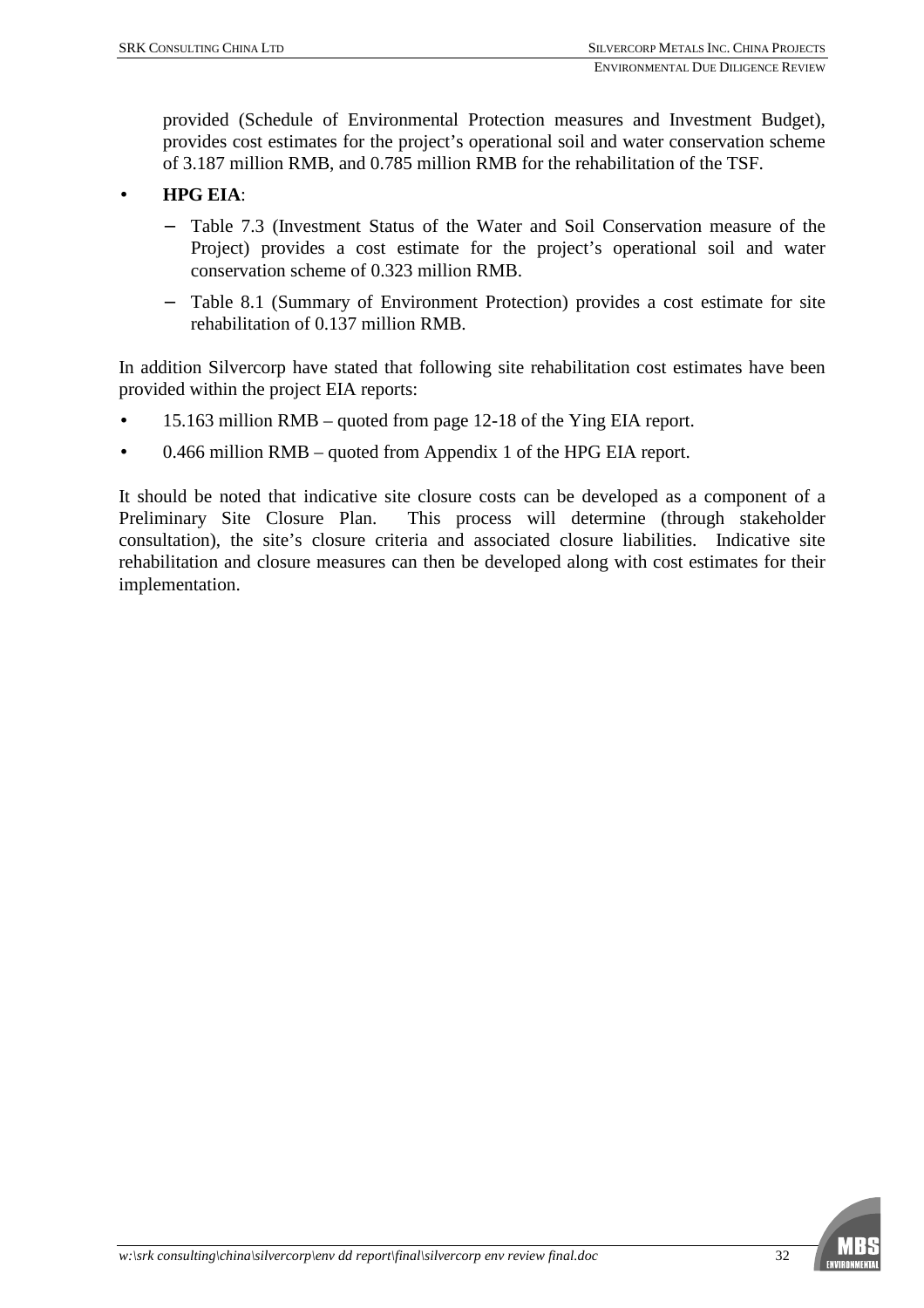## **4. SOCIAL ASSESSMENT**

## **4.1 SOCIAL AND COMMUNITY INTERACTION**

The nearest significant community for the Ying and HPG projects is the Xia Yu Township, which is approximately two kilometres to the south west of the Ying processing plant. The Luoning County is approximately 40 kilometres to the north east and the town of Lushi is approximately 30 kilometres to the south east.

The project area's surrounding land use is predominantly agriculture.

Records of donations and contributions made by Silvercorp to communities within the Luoning County were provided as part of this review. These comprise a range of cash donations/contributions to local capital projects and community support programs, as well as the undertaking of capital projects such as road construction and school repairs/upgrading. The total amount of socials funds expended to date by Silvercorp is 7,495,680RMB (517,680RMB in 2005, 1,770,000RMB in 2006 and 5,208,000RMB to date in 2007).

Other positive effects to the surrounding local communities are mainly in the form of direct employment of local contractors and the use of local suppliers/service providers where practical.

No records of public complaints in relation to the activities of Ying and HPG Projects were sighted as part of this review. There is also no documented procedure for the response to and recording of public complaints.

## **4.2 CULTURAL MINORITIES AND HERITAGE**

There are no cultural minority groups within the general project area surrounds. The cultural make up of the broader Luoning County is predominantly Han Chinese.

No records of cultural heritage sites located within or near the Ying and HPG project area, were sighted as part of this review.

## **4.3 RELATIONSHIP WITH LOCAL GOVERNMENT**

Silvercorp has a close relationship with the local Luoning County, evidenced by the following:

- The Company consults with the Luoning County on local issues.
- The Luoning County is utilised to undertake regular water quality monitoring for the Ying and HPG Projects.
- Relations with statutory bodies are also reported to be positive as evidenced by no notices of breach of environmental conditions have been issued to Silvercorp.

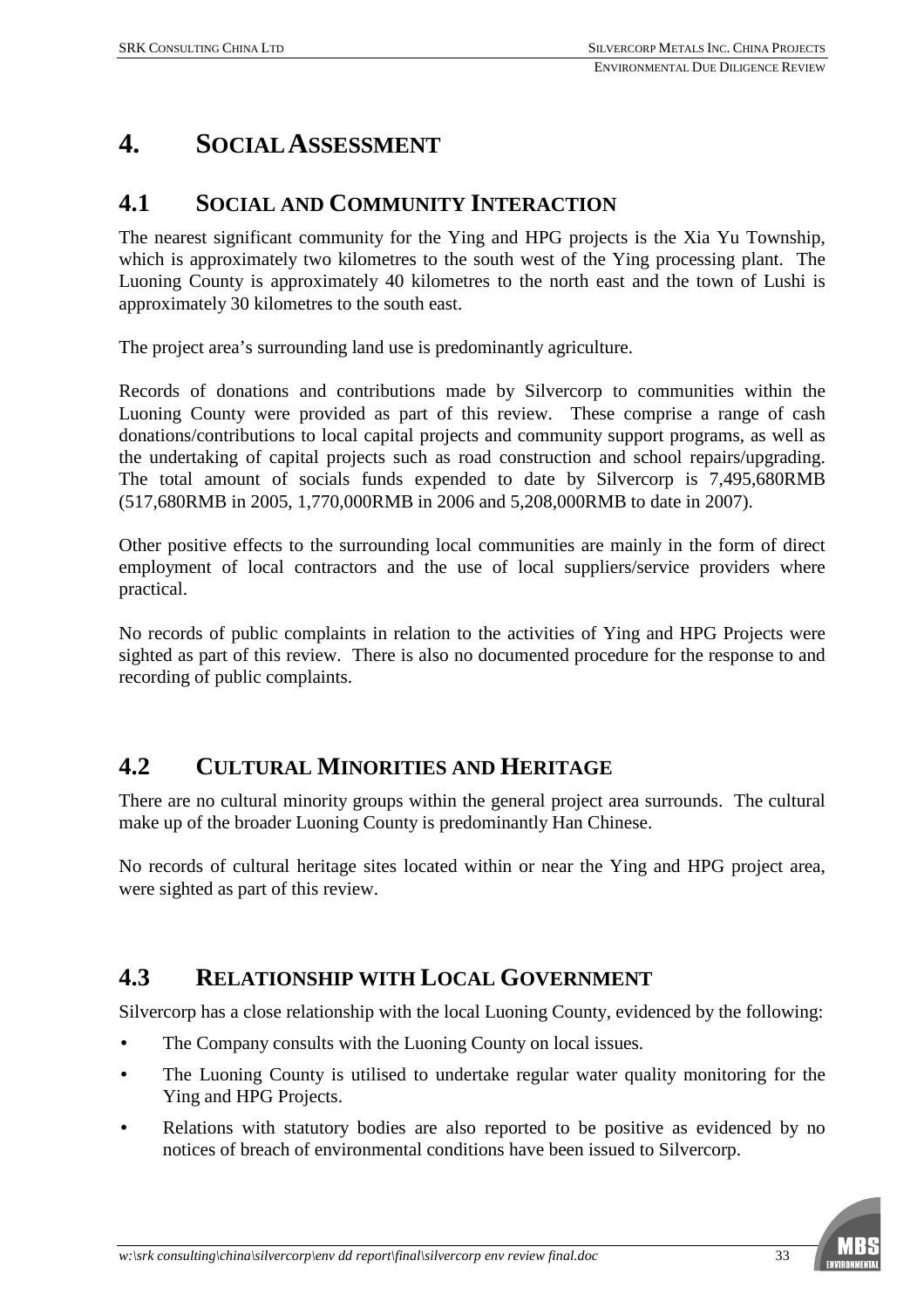## **5. OCCUPATIONAL HEALTH AND SAFETY**

As a component of the environmental review, the following activities were undertaken for occupational health and safety (OHS):

- During the site visits opportunistic observations were made in respect to OHS work practices.
- OHS documentation provided by Silvercorp was noted and recorded.

This report section is not intended to be, nor should it be considered as a comprehensive safety due diligence review.

### **5.1 OCCUPATIONAL HEALTH AND SAFETY MANAGEMENT**

Silvercorp have stated that the following OHS management components are in place for the Ying and HPG Mines:

- There are OHS departments for each site; the Ying Mine is staffed six safety officers and the HPG mine with three safety officers.
- The OHS departments are to provide safety training, enforce the OHS policies and procedures, make recommendations on mine safety issues and carry out daily inspections of the underground workings and explosive usages.
- Each of the four mining contractors is required to appoint one to two safety officers of their own.
- Safety committees comprising of 10 members each are maintained for the Ying and HPG mines. These safety committees are headed by the General Manager of Found and made up of Deputy General Manager of Henan Found, the Mine Manager, Safety Department Supervisor, Safety Officer, and representatives of the four mining contractors. The committees are coordinated by each mine's Safety Department and the mine management and the safety officers are required to have valid mine safety training certificates issued by the Provincial Bureau of Safe Production and Inspection.
- Insurance policies covering death and injury have been purchased for all of the staff and workers in the mine.
- The mine and the mining contractors supply PPE to their own staff or miners. The PPE includes hard hats, gum boots, work gloves, face masks, and ear plugs.
- There is a proposal to establish a mine rescue team in the near future.

Silvercorp have stated that in regards to the provision of occupational medical services the following have been established:

- A medical clinic has been established at the Ying Mine staffed with a licensed medical physician to perform injury treatment, emergency and routine health check.
- A contract with the Luoning County General Hospital to take and treat injured workers from the Ying and HPG mines.

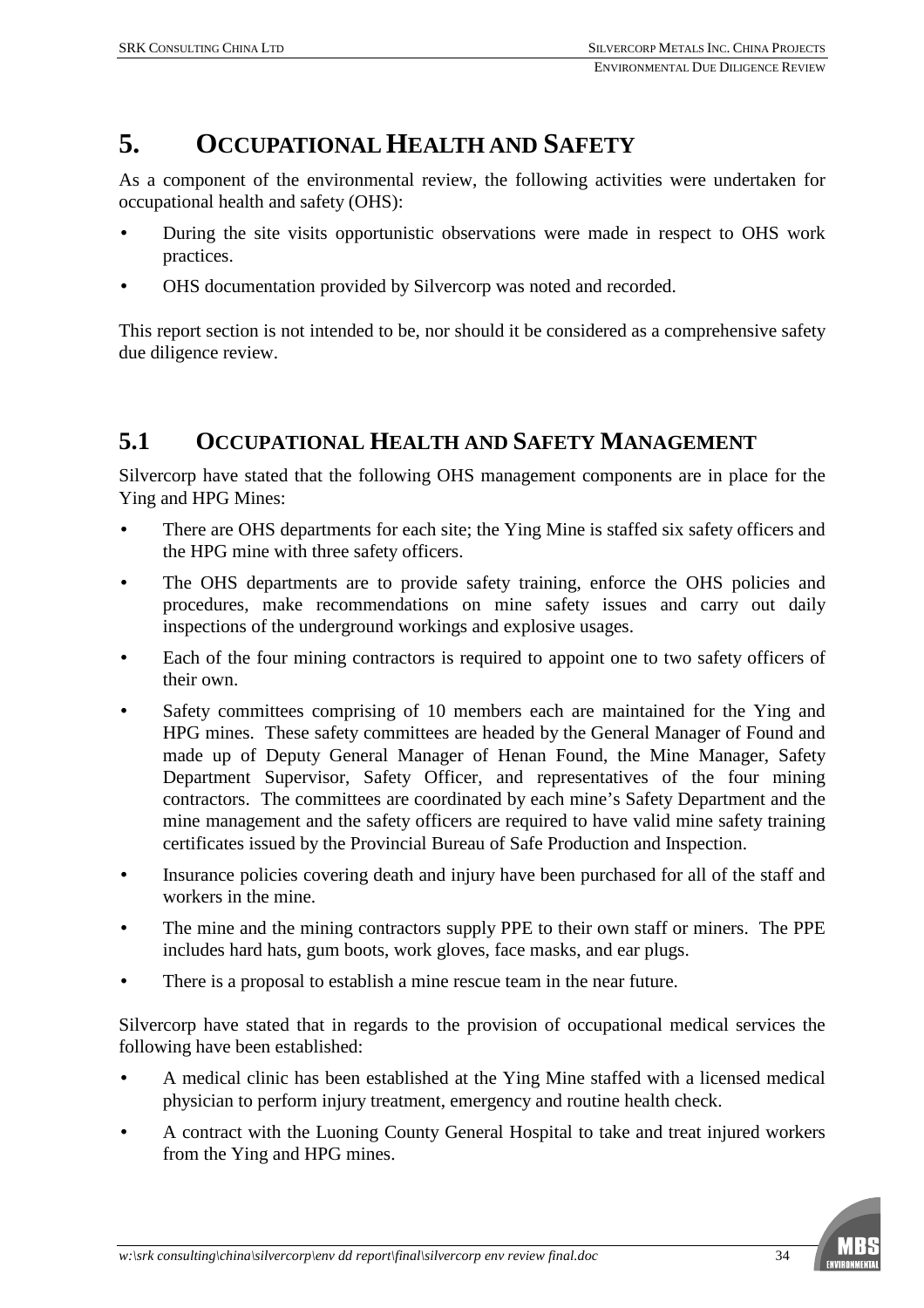An inspection of the above clinic was not undertaken as part of this review. The licence of the medical physician and the contract with the Luoning County General Hospital, have been sighted as part of this review.

Silvercorp has stated that the following OHS policies and procedures have been established for the Ying Mine, in line with the Chinese health and safety laws and regulations:

- Personal responsibilities of safe production, which covers safety responsibility for all management and staff.
- Safety inspection policies, which outline the procedures for daily, monthly and quarterly safety inspections.
- Safety training policies.
- Accident reporting policies.
- High-risk source monitoring policies.
- Correction policies of safety rule breach.
- Safety management policies for equipment.
- Safety incentive and punishment policies.
- OHS record-filing policies.
- Safety fund collecting policies.
- Operating procedures for underground mining equipment.
- Incentive and penalty policies.

Silvercorp has provided SRK with scanned copies of the following OHS documentation:

- External Safety Manuals/Textbooks:
	- − Safety Training Textbook for Non-Coal Mines, Directors and managers Training Centre of Luoyang Production Safety Supervision Authority.
	- − Safety Knowledge for Employers Editorial Department of Labour Safety.
	- − Safety Knowledge for Employers Edited by Luo Yinyu and Jiang Zhongan, China Social Sciences Publishing House.
	- − Knowledge of Safe Production Management Table of Contents.
	- − Basic Knowledge of Safety Technology Table of Contents.
	- − Basic Knowledge of Occupational Health Table of Contents.
	- − Contents from Chapter 1 to Chapter 6, including Introduction of Safety Production in Mine, Mine Safety Regulation and Supervision and Management System in China, Safety Security of Mine Construction, Safety Security of Mining, Safety Management System in Mine, Modern Safety Management Methods.
	- − Contents from Chapter 7 to Chapter 9, including Mine Accident Prevention Technology in Non-Coal Mines, Emergency Response and Treatment of Accidents, and Laws and Regulations.

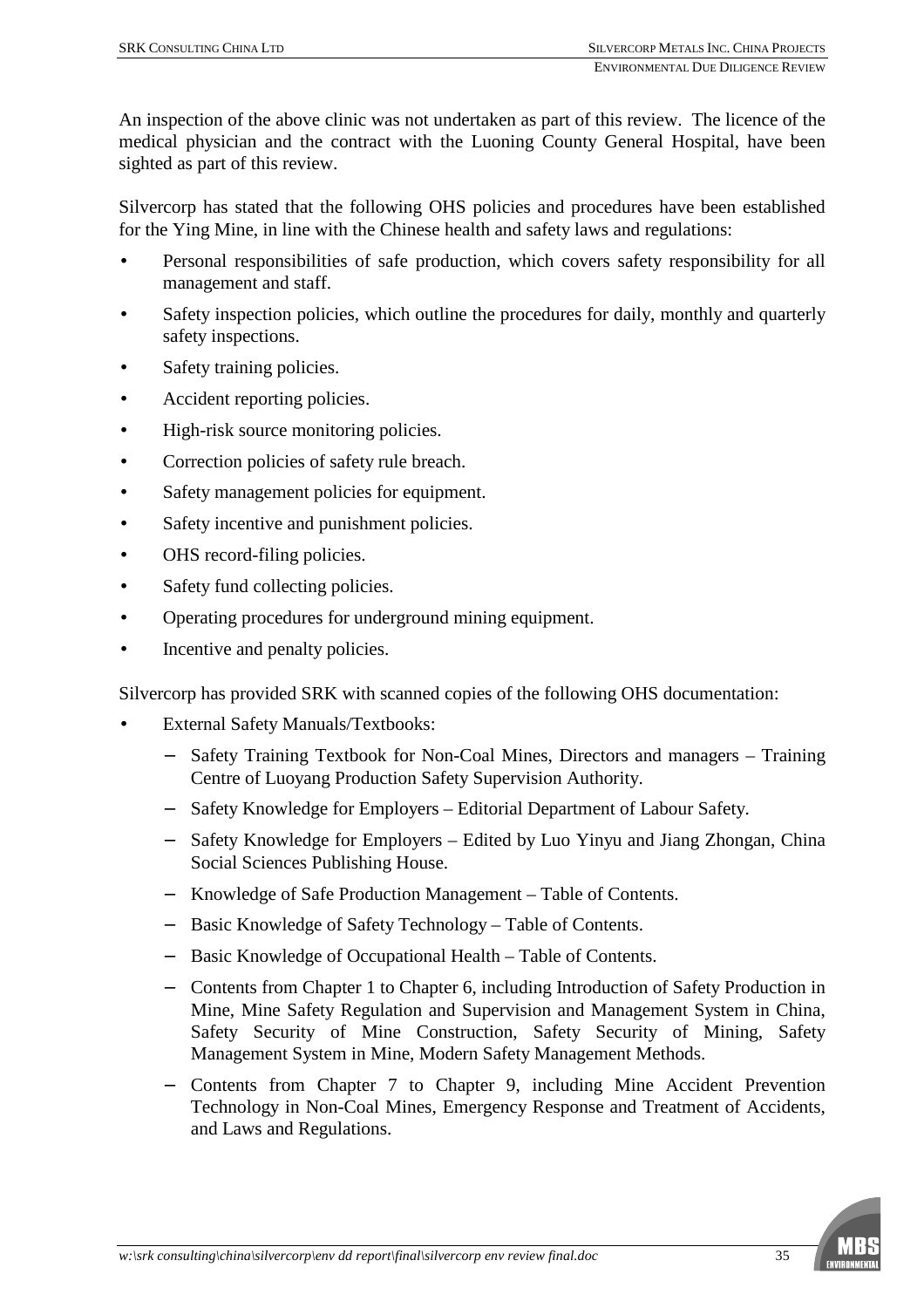- − Safety Knowledge Edited by Beijing Dafei Safety Science Technology Company Limited.
- Safety Knowledge Table of Contents (Chapters 1 to 3) including Regulations for Report and Investigation of Accidents in Production Safety, Henan Safe Production Regulation, Introduction of Safe Production, Management of Safe Production, and Technology of Safe Production.
- Safety Knowledge Table of Contents (Chapters 4 to 6) including Knowledge of Labour Protection, Accident Prevention and Emergency Response, and Serious Accident Cases.
- − Safety Knowledge in Non-Coal Mines Edited by Li Xiaofei and Wang Honghan Chinese Workers Press.
- − Safety Knowledge in Non-Coal Mines Table of Contents (Chapters 1 to 5), including Supervision and Management of Safe Production in Mines, Safety Management of Mine Construction, Safety Management of the Mine Enterprise, Basic Safety Requirements, Mine Tunnel Safety Requirements.
- Safety Knowledge in Non-Coal Mines Table of Contents (Chapters 6 to 11), including Safety Requirement of Underground Mining, Open Pit Mining Safety, Blasting Safety Requirements, Transporting and Hoisting Safety Requirements, Ventilation and Dust-Prevention Safety Requirements, Electricity and Gas Safety Requirements of the Mine.
- − Safety Knowledge in Non-Coal Mines Table of Contents (Chapters 12 to 15), including Mine Surface Industry Square and Surface Production System, Mine Water Prevention and Discharge, Mine Fire Protection, Mine Accidents Ambulance.
- − Safety Management and Regulations (Part 1) Table of Contents.
- − Fire and Explosion Prevention (Part 2) Table of Contents.
- − Chemical Safety (Part 3) Table of Contents.
- Personnel Safety Certificates:
	- − Qualification Certificate of Intermediate Professional Title in Guizhou Province, Guizhou Personnel Bureau.
	- − Cover-Safety Qualification Certificate for the Principal Responsible Person of Production and Operation Units, Guizhou Production Safety Supervision Authority, issued 30 August 2006.
	- − Safety Technical Engineer Certificate, Name-Zhu Xuewen, Sex-Male, Date of Birth-1957.8, Certificate Issue Date 1 April 1, 2002, Certificate Number-20010012.
	- − Safety Training Certificate of Zhu Xuewen, Course Studied-Safety Regulation and Management, Course Hour-90, Mark-99.
	- − Safety Training Certificate of Zhu Xuewen, who participated in the safety training from 3 December, 1990 to 20 December, 1990 and passed the examination, certificate number 075, certificate issue date 28 February 1991.
	- − Safety Qualification Certificate of Zhu Xuewen, who participated in the safety qualification training from 22 April, 2005 to 29April, 2005, passed the examination.

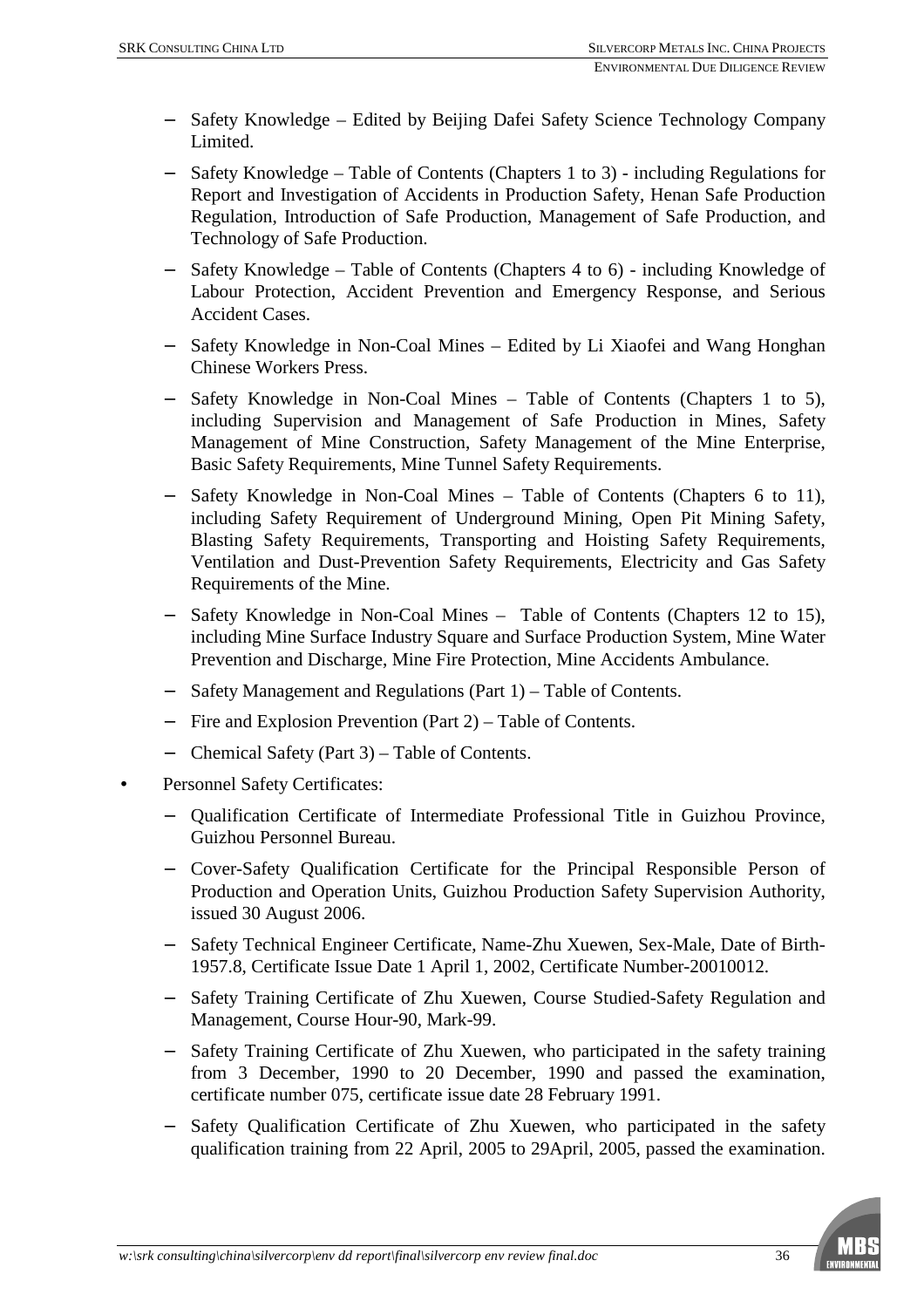Certificate issue date 20 May, 2005, certificate number-050547, Zhu Xuewen-Director of Guizhou Zijin Mining Co., Ltd.

- Safety Qualification Certificate of Zhu Xuewen, Course studied-safe production law and regulation, safe production management and safety technology of non coal mine, mark-passed.
- Safety Training Certificate, Ministry of Geology and Mineral Resources, People's Republic of China.
- − Safety Qualification Certificate of Fang Jianzhong, who is a Safety Technician in Henan Faende Mining Co., Ltd. Certificate Issued by Henan Production Safety Supervision Authority to Certify that Mr. Fang participated in the Safety Training from 18 April, 2006 to 26 April, 2006 and passed the examination. Certificate No. 06523000001615, Issue Date 29 May, 2006.
- Safety Qualification Certificate of Feng Yanping, who is a Section Chief in Henan Faende Mining Co., Ltd. The certificate is issued by Henan Production Safety Supervision Authority to certify that Mr. Feng participated in the safety training from 18 April, 2006 to 26 April, 2006 and passed the examination. Certificate No. 06523000001616, Issue Date 29 May, 2006.
- Safety Qualification Certificate of Hua Housheng, who is a Safety Technician in Luoning Faende Mining Co., Ltd. This is to certify that Mr. Hua participated in the safety training from 15 November, 2005 to 22 November, 2005 and passed the examination. Certificate No.06523000000298, Issue Date 23 January, 2006. The certificate is issued by Henan Safe Production Supervision Authority.
- Safety Qualification Certificate of Liu Jinping, who is a section chief in Hennan Faende Mining Co., Ltd. This is to certify that Mr. Liu participated in the safety training from 18 April, 2006 to 26 April, 2006, and passed the examination. Certificate No. 06523000001617, Issue Date 29 May, 2006. The certificate is issued by Henan Safe Production Supervision Authority.
- Safety Qualification Certificate of Zhang Xiaotao, who is a Safety Technician in Hugou Gold Mine in Luoning County. This is to certify that Mr. Zhang participated in the safety training from 15 November, 2005 to 22 November, 2005 and passed the examination. Certificate No.06523000000253, Issue Date 23 January, 2006. The certificate is issued by Henan Safe Production Supervision Authority.
- Safety Qualification Certificate of Wang Huanxiang, who is a section chief in Hennan Faende Mining Co., Ltd. This is to certify that Mr. Wang participated in the safety training from 18 April, 2006 to 26 April, 2006, and passed the examination. Certificate No.06523000001614, Issue Date 29 May, 2006. The certificate is issued by Henan Safe Production Supervision Authority.
- Operational Safety Licences:
	- Safe Production Licence of Dongzigou Tailings Reservoir of Luoning Huatai Mining Co. Ltd. - License Number [2006] CWK433, Company Name - Dongzigou tailings reservoir of Luoning Huatai Mining Co. Ltd, Responsible person-Song Xiumiao, Validation Period 30 August, 2006 to 29 August, 2009. Licence issued by Henan Production Safety Supervision Authority.

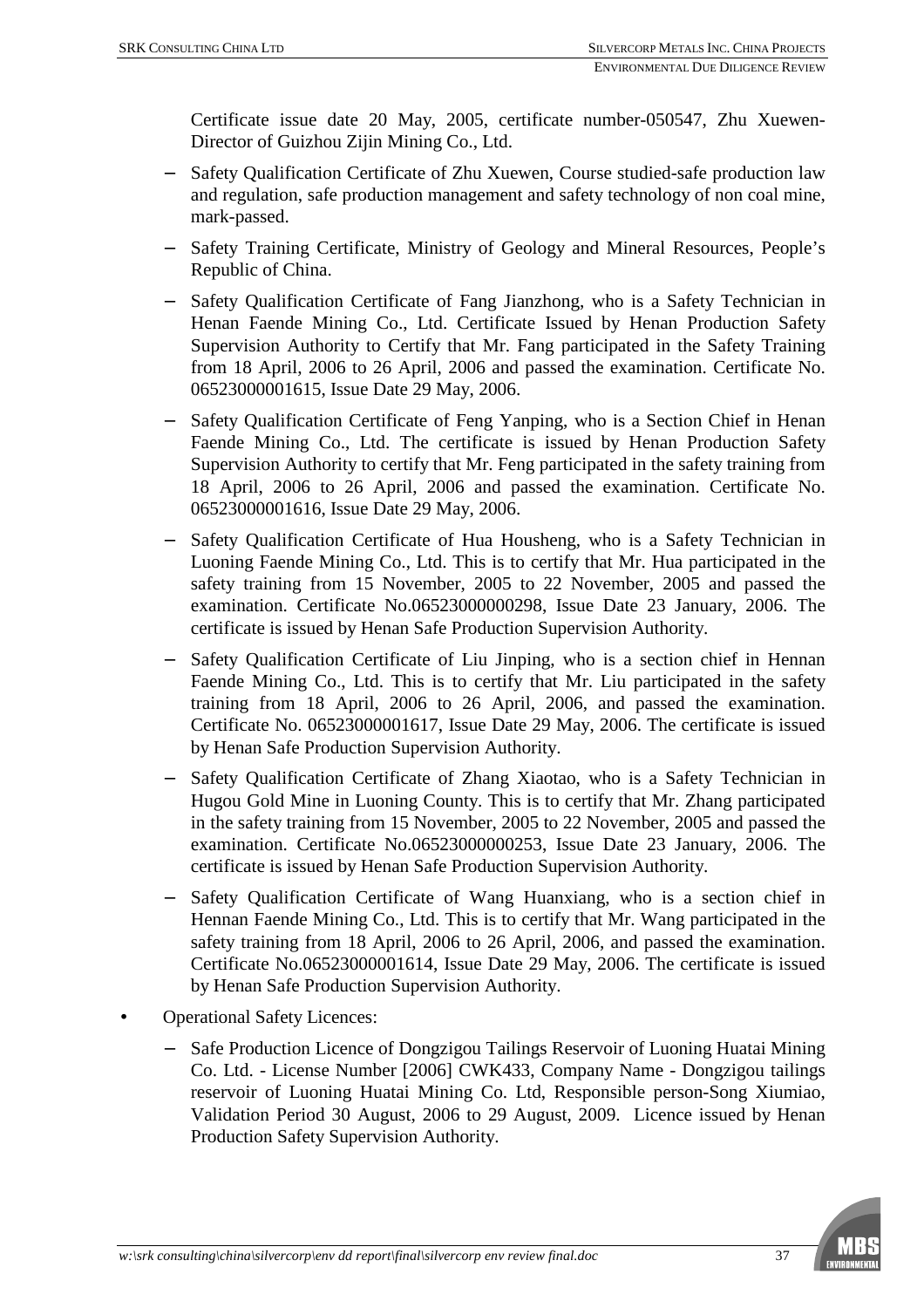- − Safe Production Licence of Haopinggou Lead Mine of Luoning Huatai Mining Co. Ltd -License Number [2006] CJC432, Company Name- Haopinggou Lead Mine of Luoning Huatai Mining Co. Ltd, Responsible Person - Song Xiumiao, Validation Period 30 August, 2006 to 29 August, 2009. Licence issued by Henan Production Safety Supervision Authority.
- Safe Production Licence Change Application Form of Haopinggou Lead Mine, Henan Huawei Mining Co., Ltd.
- − Filing Note of Safe Production Licence Change Application Form of Haopinggou Lead Mine, Henan Huawei Mining Co., Ltd.
- − Contents of Safe Production Licence Change Application Form of Haopinggou Lead Mine, Henan Huawei Mining Co., Ltd, from Chapter 1 to Chapter 3, including Introduction of Haopinggou Lead Mine, Business Licence and Copy of Safe Production Licence, Responsibility System for Production Safety.
- − Contents of Safe Production License Change Application Form of Haopinggou Lead Mine, Henan Huawei Mining Co., Ltd, Chapter 4 Production Safety Regulations.
- − Contents of Safe Production License Change Application Form of Haopinggou Lead Mine, Henan Huawei Mining Co., Ltd, from Chapter 6 to Chapter 17, details of the safety measures in Haopinggou Lead Mine.
- − Background of Safe Production License Change Application of Henan Huawei Mining Co., Ltd and Luoning Huatai Mining Co., Ltd.
- − Cover of Safe Production Licence Application of Henan Faende Ming Co., Ltd, application number-Fs[2005]CSG022, application date – 15 December, 2005.
- − Filing Note of Safe Production Licence Application of Henan Faende Ming Co., Ltd.
- − Annex of Safe Production Licence Application of Henan Faende Ming Co., Ltd.
- − Comment of Safe Production License Application of Henan Faende Ming Co., Ltd.
- Safety Personnel CVs:
	- − CV of Zhu Xuewen, Director of Safety and Environment Department of Henan Huawei Mining Co., Ltd.
	- − CV of Wang Huanxiang, Mining Safety Engineer in Henan Faende Mining Co., Ltd.
	- − CV of Fang Jianzhong, Safety Technician in Henan Faende Mining Co., Ltd.
	- − CV of Feng Yanping, Mining Safety Engineer in Henan Faende Mining Co., Ltd.
	- − CV of Hua Housheng, Safety Technician in Henan Faende Mining Co., Ltd.
	- − CV of Li Lianguo, Safety Technician in Moon Valley Lead Zinc Silver Mine of Henan Faende Mining Co., Ltd.
	- − CV of Liu Jinping, Mining Safety Engineer in Henan Faende Mining Co., Ltd.
	- − CV of Zhang Xiaotao, Safety Technician in Henan Faende Mining Co., Ltd.
	- − CV of Song Peiting, who is a doctor in Heinan Faende Mining Co., Ltd.
- Internal OHS Management Documentation:

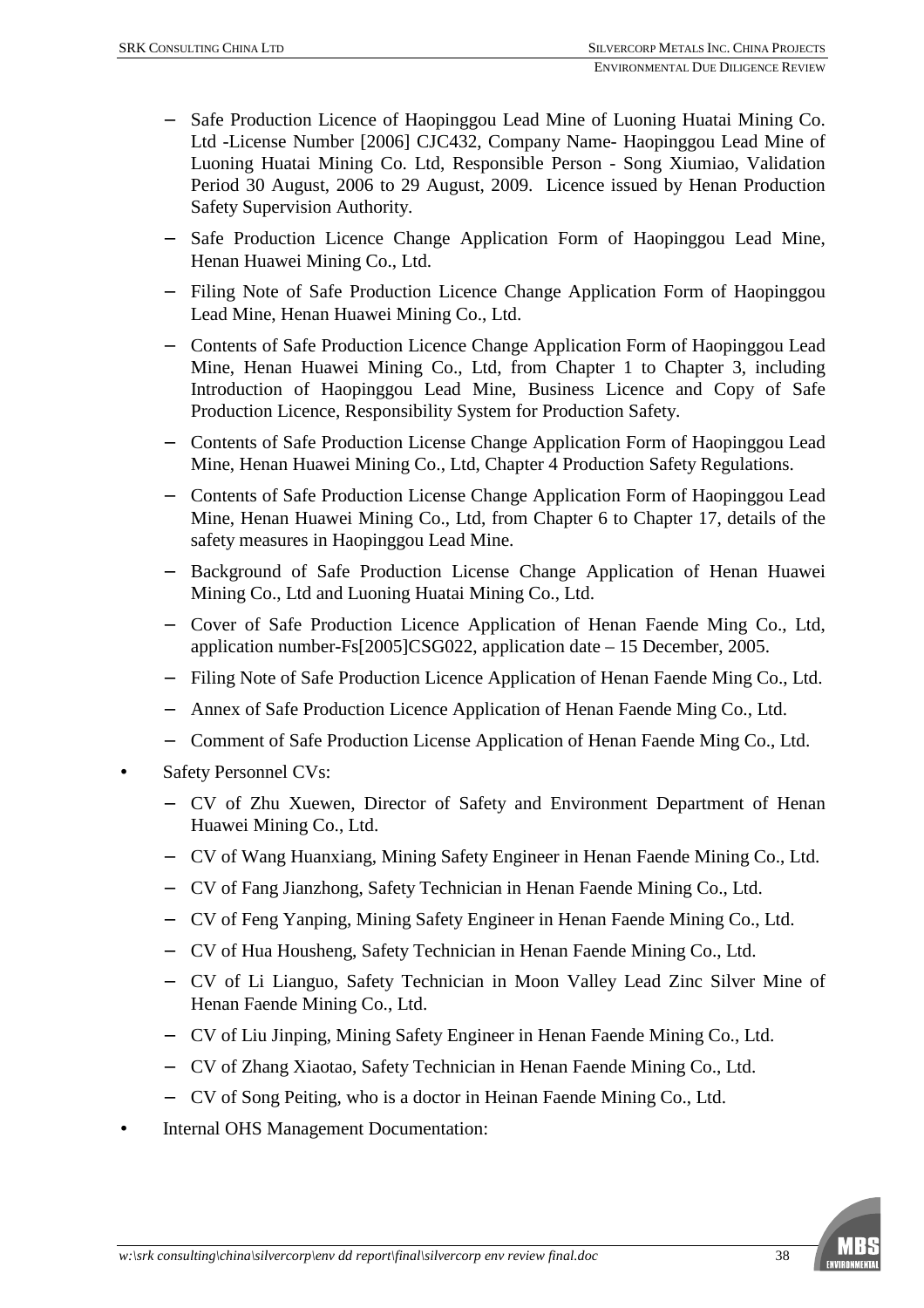- − Rewards and Punishments for Production Safety Management of Henan Faende Mining Co., Ltd 3 April, 2007.
- − Responsibilities of the Employees at all Levels in Henan Huawei Mining Co., Ltd. 5 March, 2007.
- − Responsibility System for Safety in Production of Henan Faende Mining Co., Ltd.
- − Registration Form for the Workers of Henan Huawei Mining Co., Ltd.
- − Assessment Method for Seasonal Award of Production Safety.
- − Emergency rescue planning for accidents in Henan Faende Mining Co., Ltd.
- − Annual review form for the Supervision Card of Purchasing Explosive Articles in Luoning County of Henan Faende Mining Co., Ltd.
- − Form-1 for ratification of the permit for the use of explosive articles in Henan Faende Mining Co., Ltd.
- − Form-2 for ratification of the permit for the use of explosive articles in Henan Faende Mining Co., Ltd.
- Safety Performance Statistics:
	- Safety Operational Regulation of Henan Faende Mining Co., Ltd, July 2004.Industrial injury of workers of Henan Faende Mining Co., Ltd in 2006 and 2007.
	- − Industrial injuries of the workers in Haopinggou mine in Henan Huawei Mining Co., Ltd. in each month from February to July.

## **5.2 OCCUPATIONAL HEALTH AND SAFETY OBSERVATIONS**

OHS observations made during the site visits have been noted in respect to a comparison with standard international industry work practices. They are not intended and should not be considered as, an assessment of compliance against Chinese National OHS regulatory requirements. The following is a summary of the key OHS observations made during the site visits:

#### • **Dust Management and Exposure**:

- − Within the Ying and HPG mines the dust suppression measures observed were limited (i.e. some minor hand watering was observed around the ore handling areas). Silvercorp stated during the site visit that a water truck is used to suppress dust around the mine haul roads and ore handling areas. The operation of this water truck was not observed during the site visits. However, Silvercorp have since stated (in August 2007) that they have purchased a water truck during July 2007 and have provided SRK with a photo of this water truck.
- − Dust masks were observed being used within the crushing facility at the Ying Mine.
- − No environmental dust monitoring is undertaken to determine ambient dust levels and no personal dust exposure monitoring is undertaken for employees and contractors. As the dust has the potential to contain significant levels of lead and heavy metals, it is considered that this monitoring should be undertaken to accurately

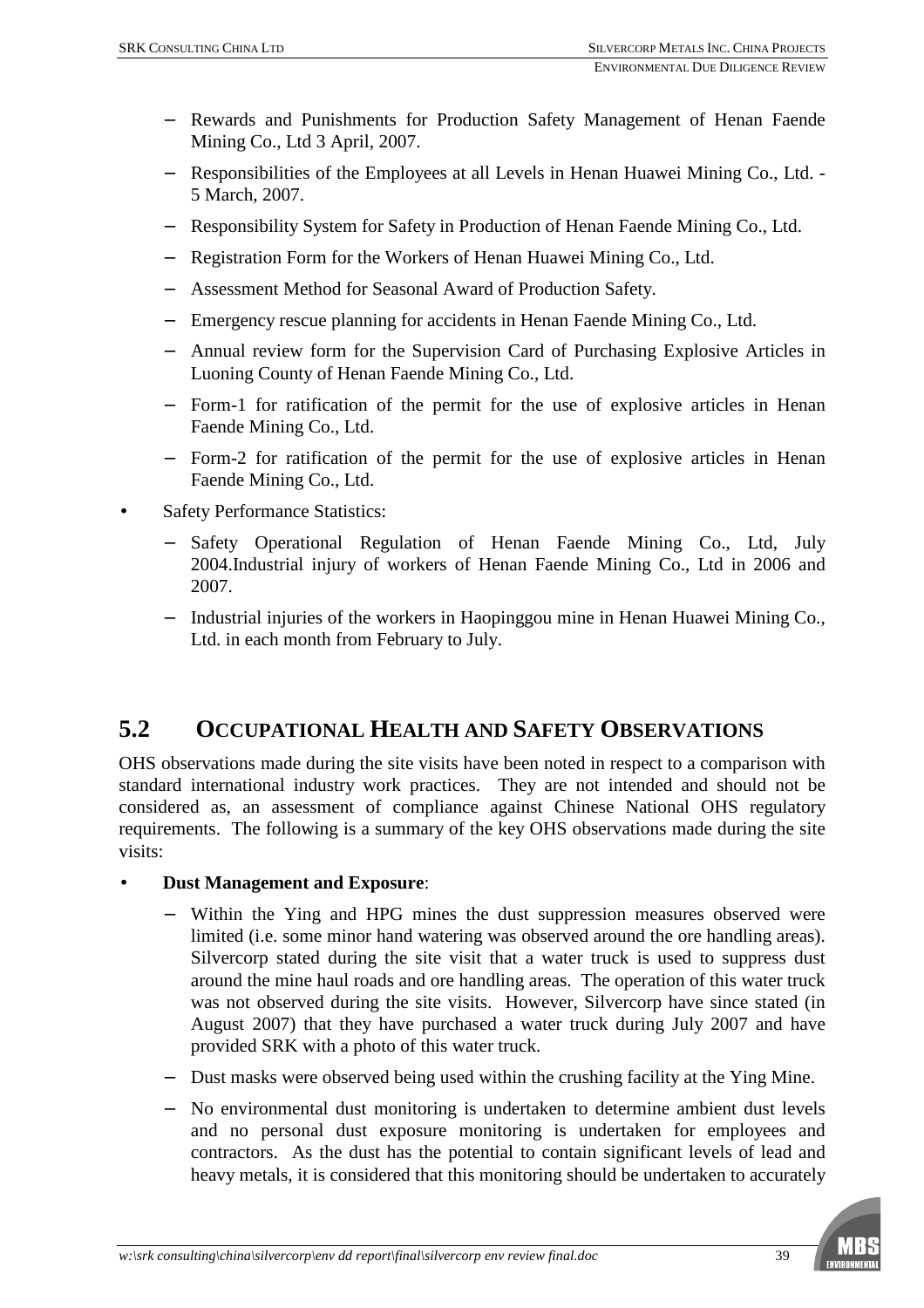define the environmental and OHS risks presented by the operation's fugitive dust emissions. Silvercorp has stated that an environmental dust monitoring program is to be initiated.

- − At the time of the site visit, a few of contract workers at the Ying mine were observed near the active ore handling areas taking water and preparing and consuming food. These individuals are at risk of potentially being exposed to elevated respirable lead dust levels. There is a risk of direct exposure through inhalation and/or indirect ingestion through dust deposited onto drinking and eating facilities. Silvercorp have since stated (in August 2007) that houses have been built for workers and that no contractors and their families now live near the ore handling areas.
- At the time of the site visits, it was observed that use of personal protective equipment (PPE) such as hard hats, safety boots/glasses and hearing protection was not consistent. For example, workers were observed within active ore handling areas, such as adjacent to mine portals, without any PPE. Silvercorp have since stated (in August 2007) that all workers have now been issued with PPE and that the standards of PPE usage have now been raised.
- At the time of the site visits, it was observed that the housekeeping within the Ying and HPG processing facilities were of a good standard. However, housekeeping within the Ying and HPG mining operations generally requires improvement. Silvercorp has since stated (in August 2007) that housekeeping at both the Ying and HPG sites has been improved substantially.

## **5.3 SAFETY MONITORING AND RECORDS**

Silvercorp has stated that comprehensive safety monitoring and the maintenance of safety records, is undertaken for both the Ying and HPG Mines. This comprises the monitoring and recording of accident/injuries and the detailed investigations related to the accidents and injuries. The mine safety department reports the OHS status on a weekly basis.

Silvercorp has stated that to date the mines have not recorded any serious injury or fatality. Silvercorp has provided two summary tables of safety statistics, for the Ying and HPG projects.

The Ying project has, up to June 2007, recorded a total of 13 minor injuries, of which nine occurred 2006 and four in 2007. The table provided for the HPG project covers February to July 2007 and states that no injuries have been have occurred during this period. Details are shown in Table 4.

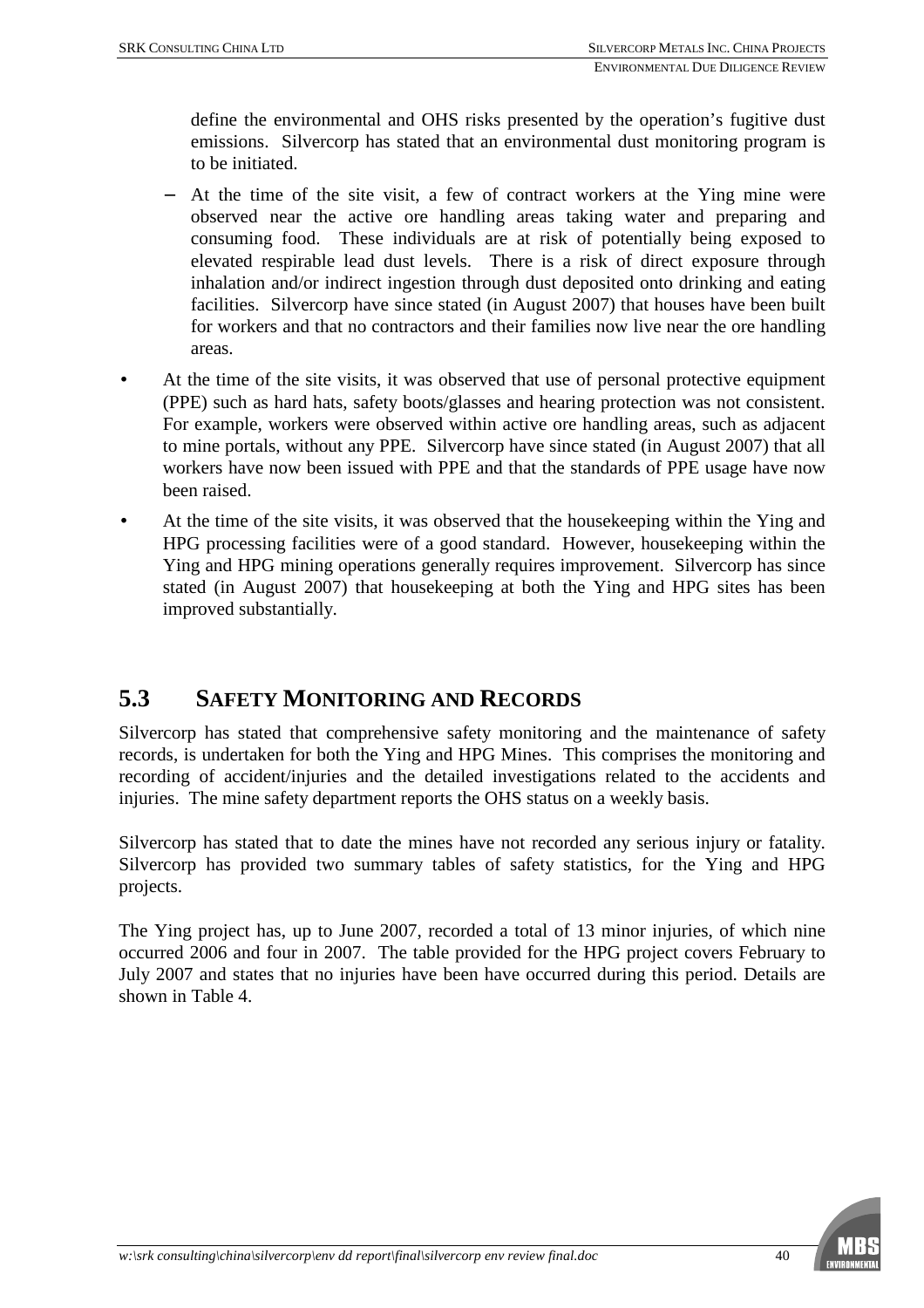| 2006           |    |                             |                  | 2007              |                |                     |                |                |                   |
|----------------|----|-----------------------------|------------------|-------------------|----------------|---------------------|----------------|----------------|-------------------|
| <b>Month</b>   |    | Level of the Injury<br>Date |                  | <b>Month</b>      | <b>Date</b>    | Level of the Injury |                |                |                   |
|                |    | <b>Minor</b>                | <b>Serious</b>   | <b>Fatalities</b> |                |                     | <b>Minor</b>   | <b>Serious</b> | <b>Fatalities</b> |
| 1              |    | $\theta$                    | $\theta$         | $\theta$          | 1              |                     | $\theta$       | $\theta$       | $\boldsymbol{0}$  |
| $\overline{2}$ |    | $\overline{0}$              | $\overline{0}$   | $\overline{0}$    | $\overline{2}$ |                     | $\Omega$       | $\theta$       | $\overline{0}$    |
| 3              |    | $\overline{0}$              | $\theta$         | $\overline{0}$    | 3              | 5                   | $\overline{2}$ | $\theta$       | $\overline{0}$    |
| 4              |    | $\overline{0}$              | $\theta$         | $\overline{0}$    | $\overline{4}$ | 22                  | 1              | $\theta$       | $\overline{0}$    |
| 5              | 22 | 1                           | $\overline{0}$   | $\overline{0}$    | 5              |                     | $\Omega$       | $\Omega$       | $\overline{0}$    |
| 6              |    | $\overline{2}$              | $\overline{0}$   | $\overline{0}$    | 6              | 26                  | 1              | $\overline{0}$ | $\boldsymbol{0}$  |
|                | 30 | 3                           | $\overline{0}$   | $\overline{0}$    |                |                     |                |                |                   |
| $\overline{7}$ |    | $\overline{0}$              | $\theta$         | $\overline{0}$    |                |                     |                |                |                   |
| 8              |    | $\theta$                    | $\theta$         | $\overline{0}$    |                |                     |                |                |                   |
| 9              |    | $\theta$                    | $\boldsymbol{0}$ | $\theta$          |                |                     |                |                |                   |
| 10             | 1  | 1                           | $\boldsymbol{0}$ | $\theta$          |                |                     |                |                |                   |
|                | 5  | $\overline{2}$              | $\overline{0}$   | $\overline{0}$    |                |                     |                |                |                   |
| 11             |    | $\overline{0}$              | $\theta$         | $\overline{0}$    |                |                     |                |                |                   |
| 12             |    | $\overline{0}$              | $\overline{0}$   | $\overline{0}$    |                |                     |                |                |                   |
| Total 2006     |    | 9                           | $\overline{0}$   | $\overline{0}$    | Total to June  |                     | $\overline{4}$ | $\theta$       | $\overline{0}$    |

#### **Table 4: Accident Statistics of Henan Found Mining Co., January 2006 to June 2007**

SRK has not seen similar statistics for the Haopinggou Mine of Henan Huawei Mining Co.

Silvercorp has also stated that instruments have been purchased to test and monitor any toxic gas in tunnels to maintain high health and safety standard for its workers.

Silvercorp states that on a quarterly basis, it assesses the OHS performance for each of contractors using the following criteria:

- Attitude to health and safety.
- Any improvement made in compassion to previous quarter.
- If safety training and records are maintained.
- If unsafe areas and items have been improved in a timely manner.
- If routine safety inspections are performed.
- If safety officers are competent.
- Number of accidents and injuries.
- Warning signs properly posted.
- Safety training posts are renewed periodically.
- Explosive usage properly accounted and balanced.

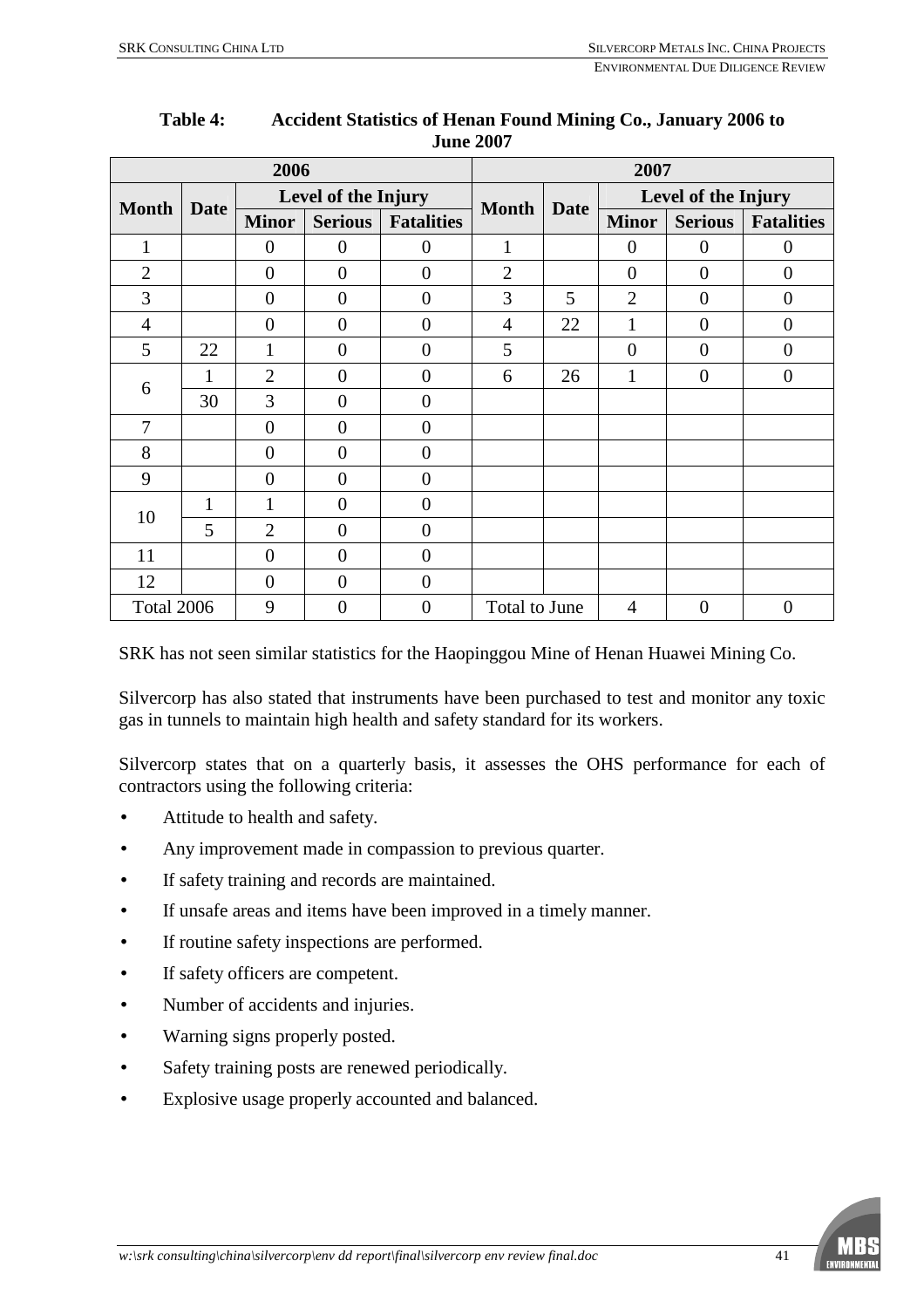Silvercorp states that at the end of the second quarter of 2007 and as an outcome of the above quarterly assessment, two cash awards of 18,000 RMB each were given to two contractors who had the first and second best safety performance. In addition, three cash awards 4,500 RMB each were also given to the three best performing contractor safety officers.

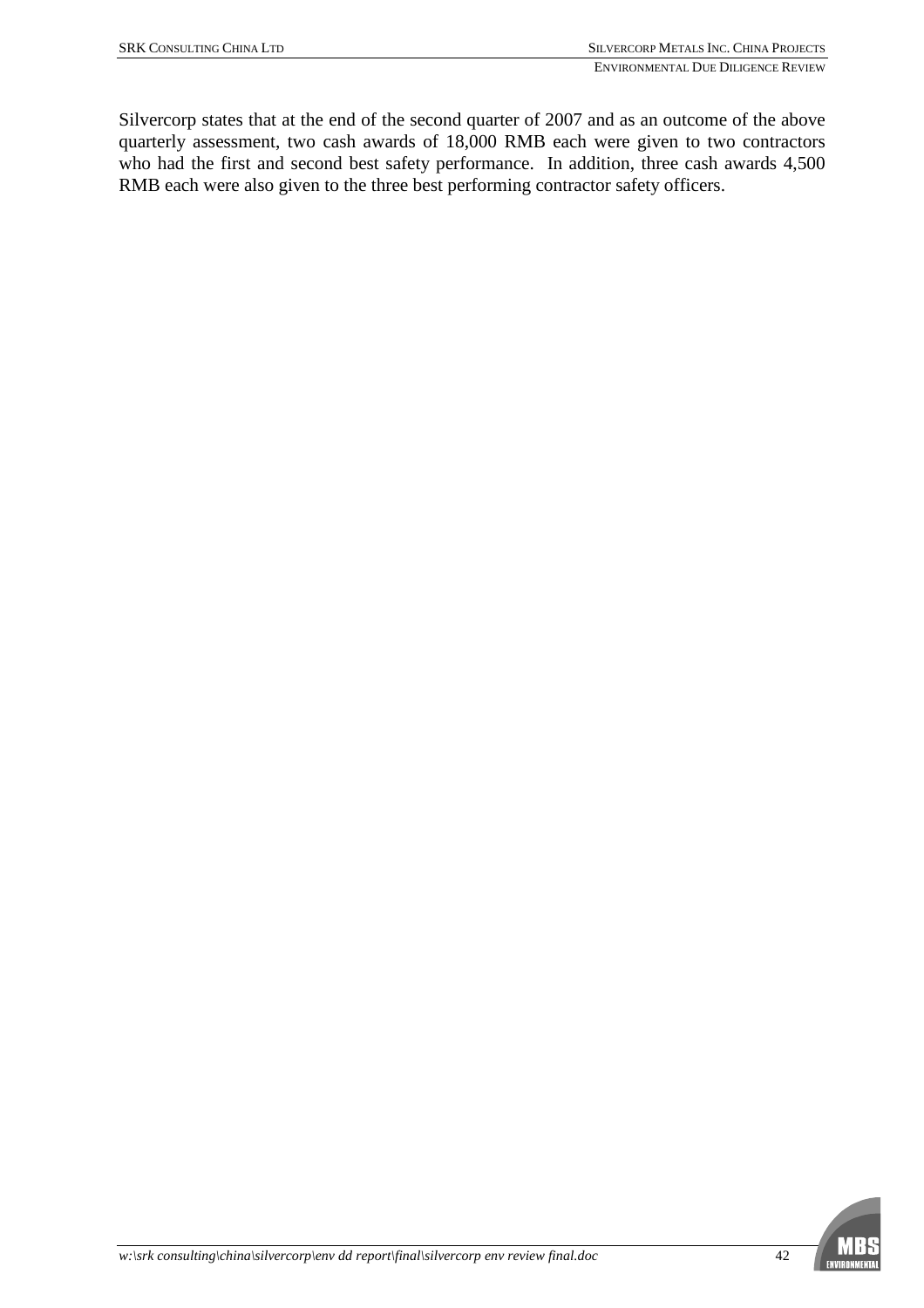**APPENDICES**

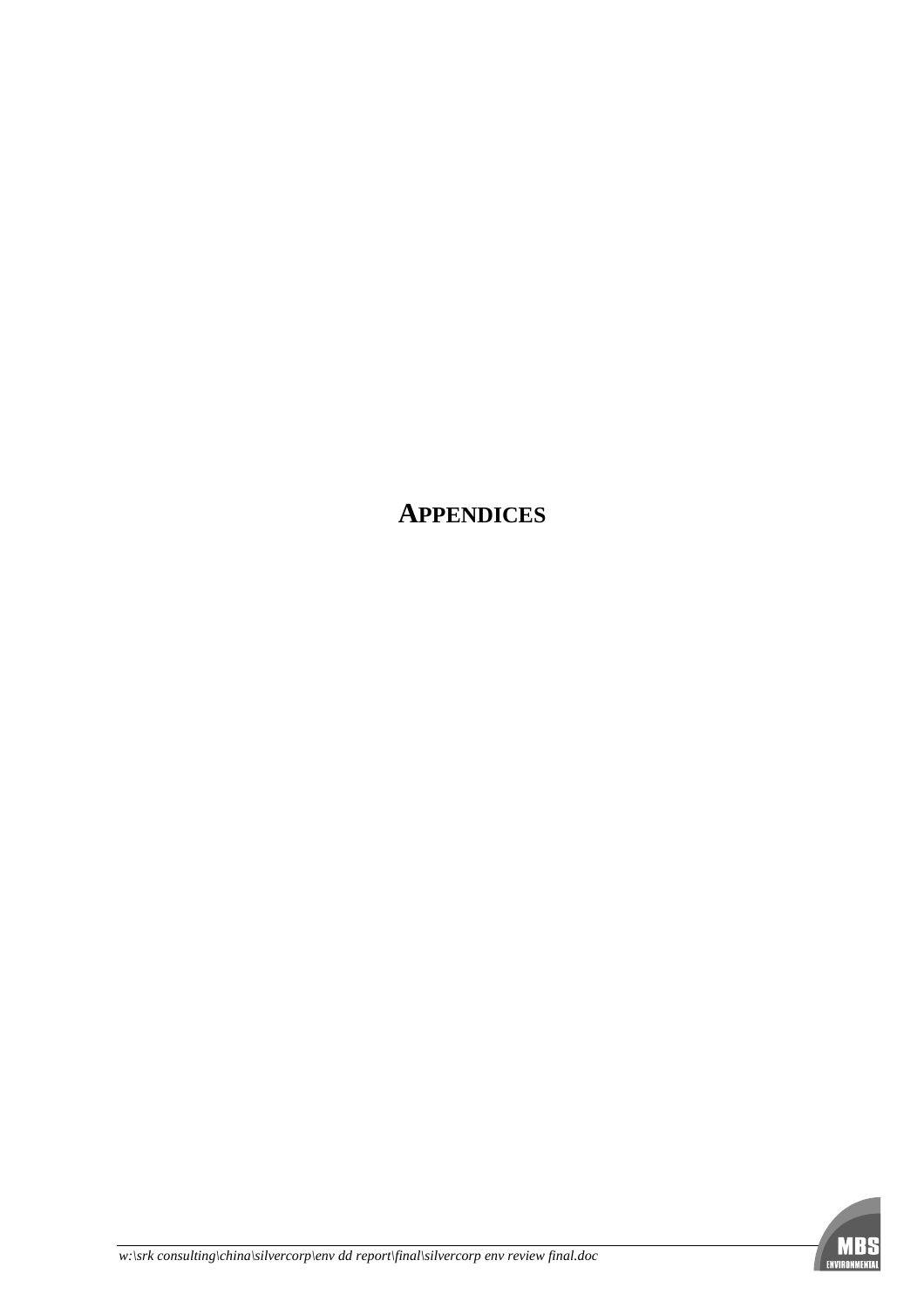# **APPENDIX 1: INFORMATION REVIEWED**

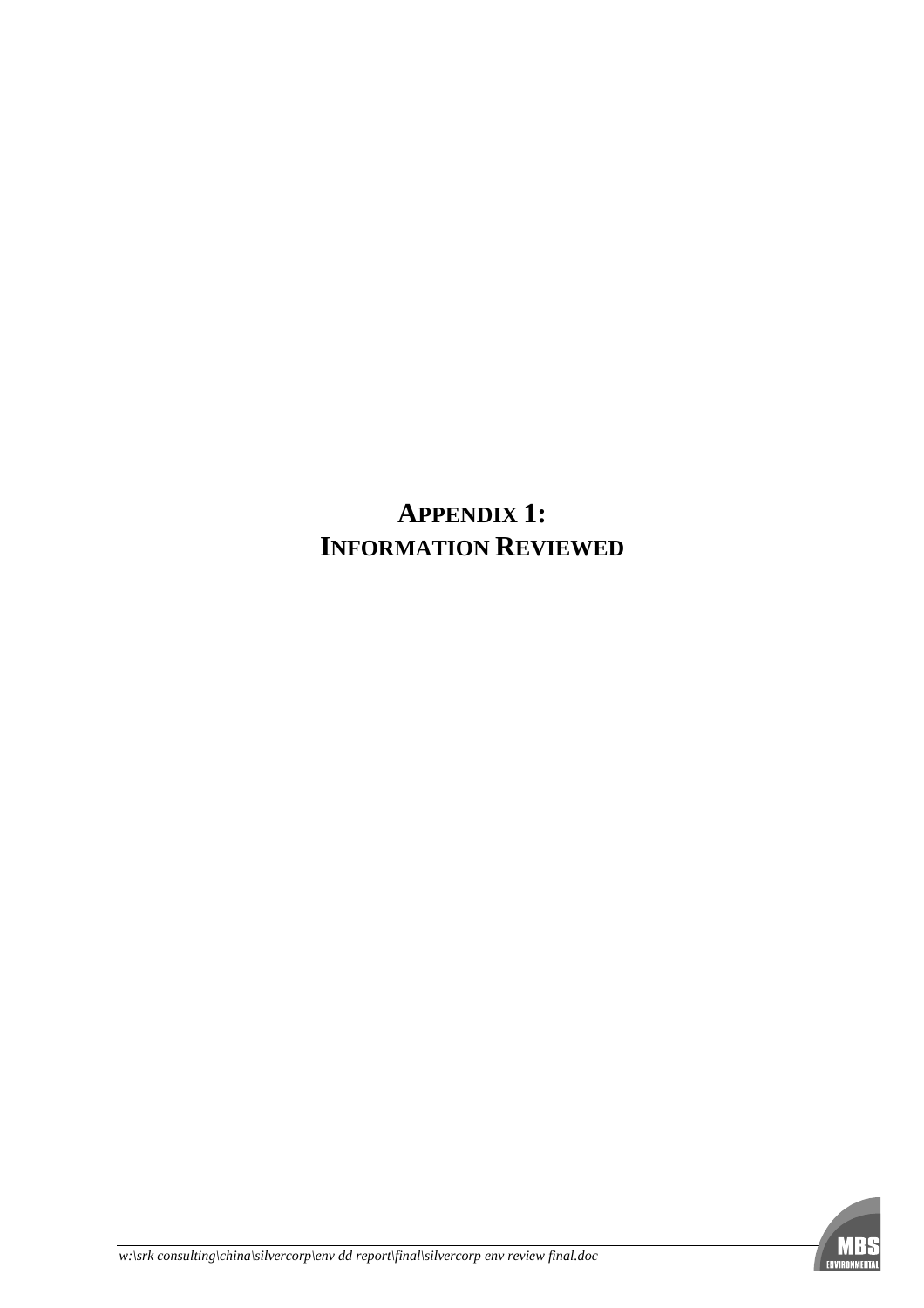All general and project specific documentation reviewed is presented below in chronological order.

#### *General Documentation*

- 1. Annual Information Form for the Year Ended March 31, 2006 Silvercorp (29 June, 2006 – as amended 3 July, 2006), Silvercorp Metals Incorporated.
- 2. Summary Table of Donations and Contributions to Communities in Luoning County by Silvercorp Metals Incorporated (June 2007), Silvercorp Metals Incorporated.
- 3. Summary Presentation –'To Become a Premier Chinese Silver Producer Through Exploration, Mine Development and Consolidation' (7 June 2007), Silvercorp Metals Incorporated.
- 4. Silvercorp Metals Incorporated Corporate Organisational Chart (Draft 4 June 2007).

#### *Ying Project Documentation*

- 1. Henan Luoning Yue Liang Gou Lead-Zinc-Silver Metallurgical Test Research Report (July 2005), Henan Non-Ferrous Research Institute.
- 2. Preliminary design for the Metallurgical Engineering for Henan FaEnDe Mining Co., Yue Liang Gou Pb-Zn-Ag Deposit (December 2005), Engineering and Exploration Design Research Institute of Maanshan - Mining and Research Institute.
- 3. Henan Fa En De Kuangye Company Yue Liang Gou Lead-Zinc-Silver Mine Mining and Dressing Preliminary Design Safety Report (December 2005), Maanshan Mining and Engineering Exploration Design Institute.
- 4. Report on the Environmental Impact Ying Project, Luoyang Kun Yu Mining Limited (20 January 2006), Luoyang Environmental Protection Design Institute.
- 5. Official Reply Given by the Environmental Protection Bureau of Henan Province for the Yue Liang Gou Lead- Zinc-Silver Mineral Exploitation Environmental Impact, Luoning, Henan Fa En De Mining Company Limited (8 February 2006).
- 6. Mining Licence No. 4100000610045, Ying Lead-Zinc-Silver Mine, issued by Henan Land and Resources Bureau on 26 March 2006 (Expiry May 2014).
- 7. Technical Update for Silvercorp Metals Inc. on the Ying Silver-Lead-Zinc Project, Henan Province, People's Republic of China (26 May 2006), Chris Broili, Mel Klohn et al.
- 8. Reconnaissance Report on Geotechnical Engineering, Luoning Xiayu Zinc-Lead Concentrating Plant, Hena Fa En De Mining Company Limited (4 July 2006), Henan Luoyang Yuxi Hydrological and Geological Reconnaissance Company.
- 9. Henan Fa En De Mining Company Limited, Shagou Mining Area Domestic Wastewater Treatment Plan (April 2007), Luoyang Institute of Environmental Protection and Design.
- 10. Summary Table of Water Monitoring Results for the Ying Mine (June 2007), Henan Found Mining Company Limited.
- 11. Luoning Xiayu Ore Dressing Plant Zhuangtou Tailings Reservoir Preliminary Design, Engineering Exploration Design Institute of Maanshan – Institute of Mining Research.

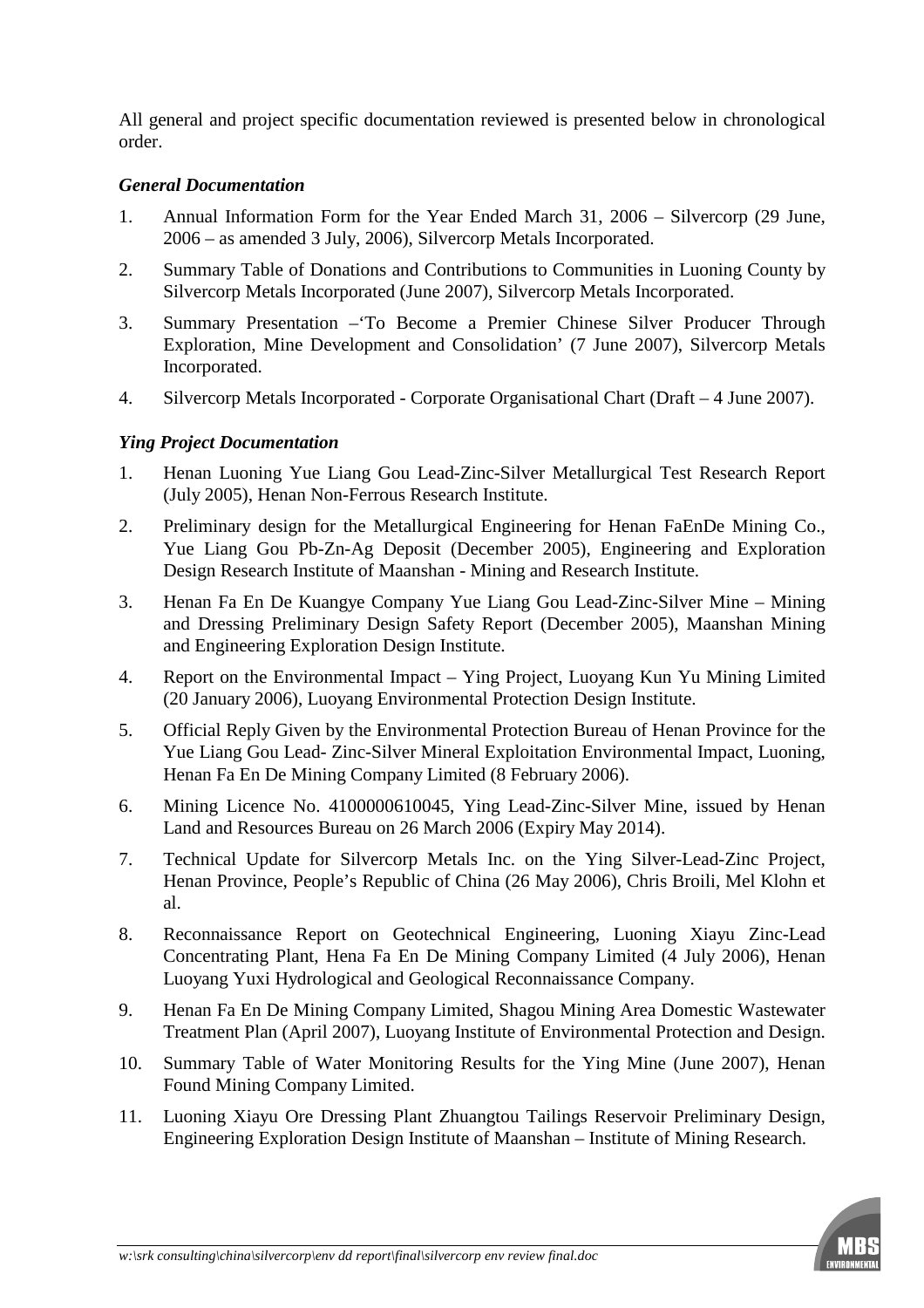#### *HPG Project Documentation*

- 1. Official Reply to Luoning Huatai Mining Development Company Limited for Soil and Water Conservation Plan For Hao Ping Gou Mine (20 February 2002), Luoyang Water Conservation Bureau.
- 2. Assessment Criteria for Silver Ore Mining and Dressing Plant Project at Hao Ping Gou (2 March 2002), Luoning County Environmental Protection Bureau.
- 3. Official Reply to Luoning Huatai Mining Development Company Limited for Concerning Environmental Impact Assessment Program (for Administrative Approval) for 100 tonne per day Mining and Dressing Plant Project (10 April 2002), Luoyang City Environmental Protection Bureau.
- 4. Luoning Huatai Mining Development Company Limited Concerning Environmental Impact Assessment Program for 100 tonne per day Mining and Dressing Project (11 April 2002), Luoyang City Environmental Protection Research Institute.
- 5. Opinion of Technical Review of Environmental Impact Assessment Program for 100 tonne per day Mining and Dressing Project of Luoning Huatai Mining Development Company Limited (April 2002), Luoyang City Environmental Protection Bureau.
- 6. Luoning Huatai Mining Development Company Limited 100 tonne per day Silver and Lead Ore Mining and Dressing Project HPG Environmental Impact Assessment Report (November 2002), Luoyang City Environmental Protection Research Institute.
- 7. Opinion of Technical Review of Environmental Impact Assessment Report for 100 tonne per day Mining and Dressing Project of Luoning Huatai Mining Development Company Limited (December 2002), Luoyang City Environmental Protection Bureau.
- 8. Examination and Approval of Environmental Impact Assessment of Construction Project – 100 tonne per day Silver and Lead Ore Mining and Dressing Project for Luoning Huatai Mining Development Company Limited (9 January 2003), Luoyang City Environmental Protection Bureau.
- 9. Luoning Huatai Mining Development Company Limited Application to Luoyang City Environmental Protection Bureau for Approval to Commence Trial Production (20 January 2003).
- 10. Notice of Approval of Trial Production of Construction Project 100 tonne per day Mining and Dressing Project of Luoning Huatai Mining Development Company Limited (24 January 2003), Luoning City Environmental Supervision.
- 11. Dong Zhi Tailings Dam Safety and Technology Improvement Design Report, Luoning Huatai Mining Development Company Limited (May 2003), Henan Province Mineral Planning, Design and Research Institute.
- 12. Haopinggou Mine Safety Report, Luoning Huatai Mining Development Company Limited (June 2003), Henan Province Metallurgy Design Institute.
- 13. Mining Licence No. 4100000410514, Haopinggou Lead-Zinc-Silver Mine, issued by Henan Land and Resources Bureau - April 2004.
- 14. Current Safety Evaluation Report on Dong Zhi Tailings Dam (April 2004), Henan Province Mineral Testing Centre and Safety Technology Research Institute.

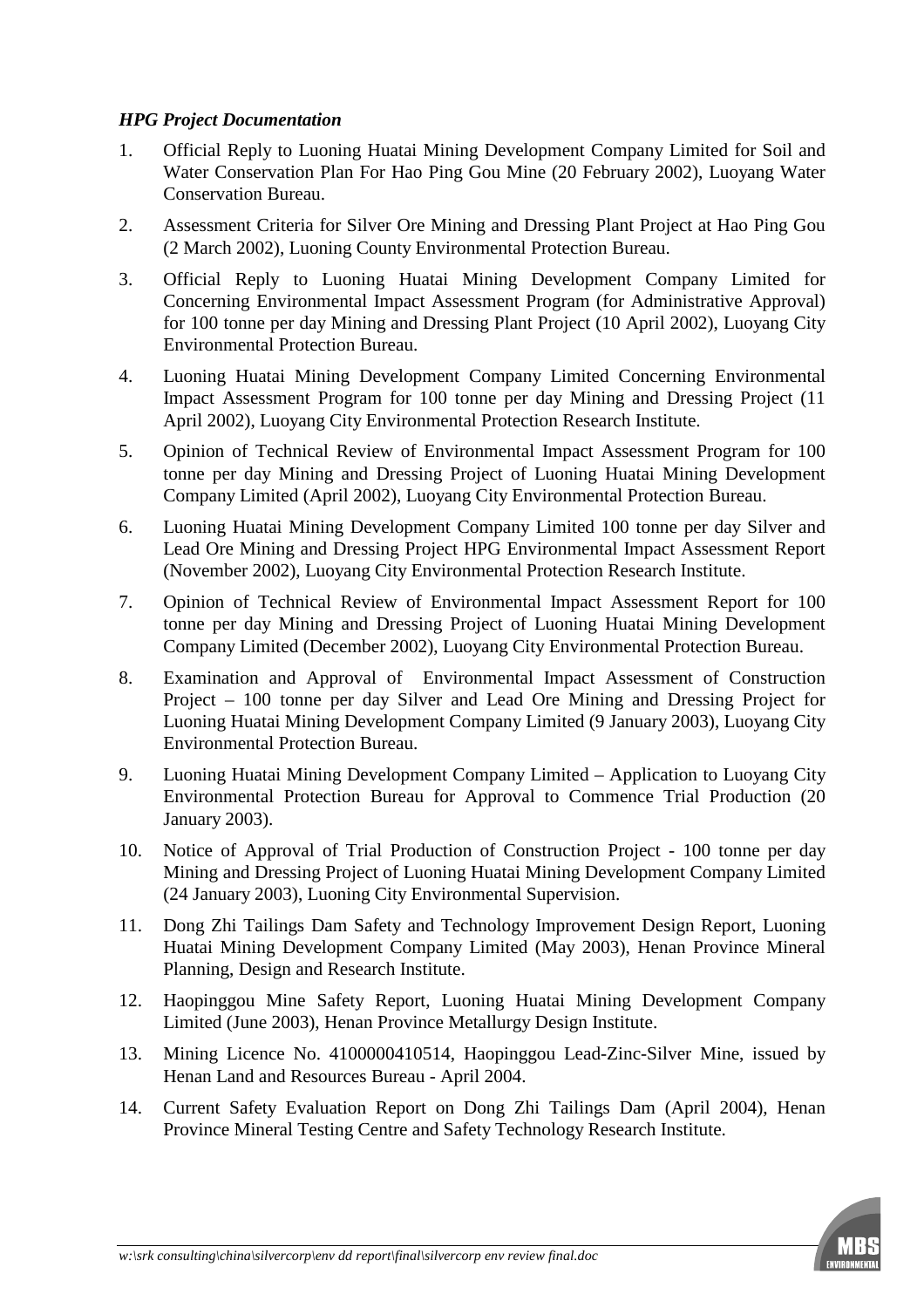- 15. Mining Licence No. 4100000620027, Haopinggou Lead-Zinc-Silver Mine, issued by Henan Land and Resources Bureau – February 2006.
- 16. Technical Review on HPG Silver-Lead Project, Luoning County, Henan Province, People's Republic of China, Report Prepared for Silvercorp Metals Inc. (April 2006), SRK Consulting China.
- 17. Henan Huawei Mining Company Limited, HPG Mining Area 2007 Production Plan (7 February 2007), Henan Huawei Mining Company Limited.
- 18. Henan Huawei Mining Company Limited, Haopinggou (TSF) Surface Water Results for April and May 2007, Luoning Environmental Monitoring Station.

#### *Luoning Smelter Project and SKS Smelting Process Documentation*

- 1. 80,000 tonnes per annum Silver-Lead-Gold Comprehensive Smelting Project Feasibility Study Report, (March 2007), China Nonferrous Engineering and Research Institute (EnFi) Nonferrous Engineering Company.
- 2. 80,000 tonnes per annum Silver-Lead-Gold Smelter Project Environmental Assessment Report (May 2007), SCIVIC Engineering Corporation.
- 3. Suikoushan (SKS) Nonferrous Metals Company Limited, Development of the SKS Lead Smelting Process (webpage –<http://csksg.com/english/development.htm>).
- 4. ENFI Outstanding Achievements Provincial Level/Technological Improvement Awards/National Prize – Development of SKS Lead Smelting Process (webpage – [http://www.enfi.com.cn/index\\_En.aspx\)](http://www.enfi.com.cn/index_En.aspx).

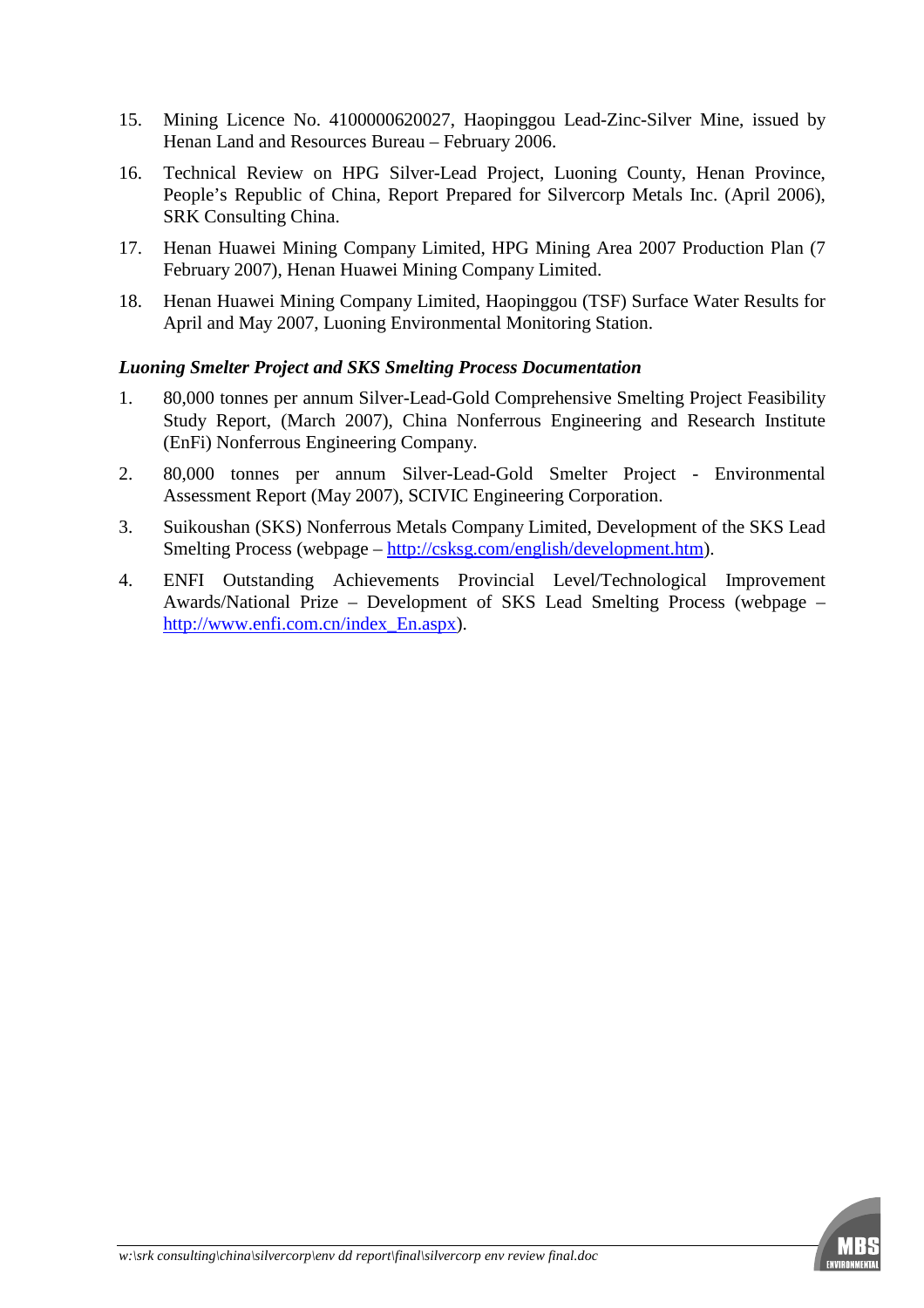# **APPENDIX 2: ENVIRONMENTAL LEGISLATIVE BACKGROUND**

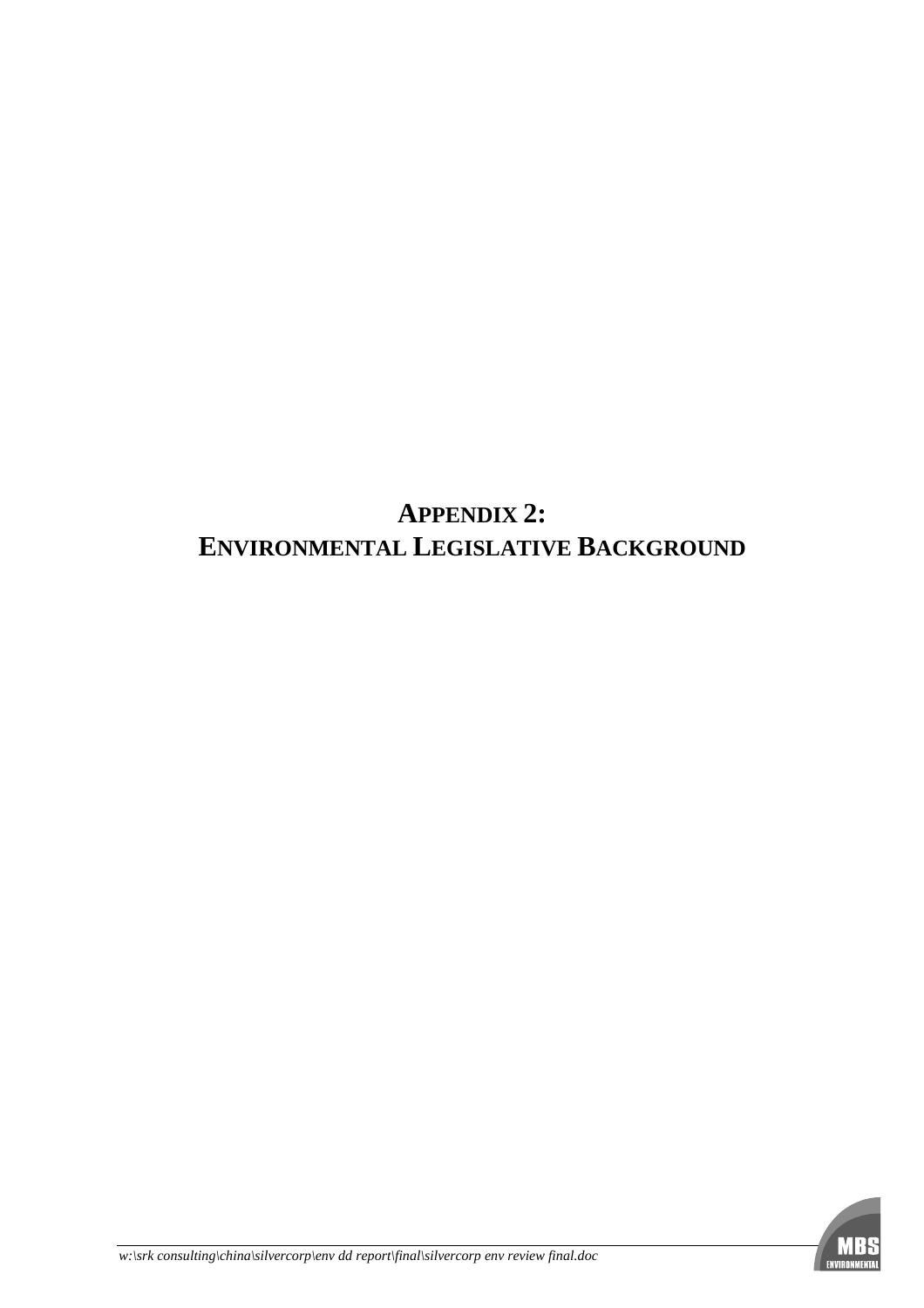The Chinese *Mineral Resources Law (1996)* and *Environmental Protection Law (1989)* provides the main legislative framework for the regulation and administration of mining projects within China. The *Environmental Protection Law (1989)* provides the main legislative framework for the regulation and administration of mining projects environmental impacts.

The following articles of the *Mineral Resources Law (1996)* summarise the specific provisions in relation to environmental protection:

#### • *Article 15 Qualification & Approval*

*Anyone who wishes to establish a mining enterprise must meet the qualifications prescribed by the State, and the department in charge of examination and approval shall, in accordance with law and relevant State regulations examine the enterprise's mining area, its mining design or mining plan, production and technological conditions and safety and environmental protection measures. Only those that pass the examination shall be granted approval.* 

#### • *Article 21 Closure Requirements*

*If a mine is to be closed down, a report must be prepared with information about the mining operations, hidden dangers, land reclamation and utilisation, and environmental protection, and an application for examination and approval must be filed in accordance with relevant State regulations.* 

#### • *Article 32 Environmental Protection Obligations of Mining License Holders*

*In mining mineral resources, a mining enterprise or individual must observe the legal provisions on environmental protection to prevent pollution of the environment. In mining mineral resources, a mining enterprise or individual must economise on the use of land. In case cultivated land, grassland or forest land is damaged due to mining, the mining enterprise concerned shall take measures to utilize the land affected, such as by reclamation, tree and grass planting, as appropriate to the local conditions. Anyone who, in mining mineral resources, causes losses to the production and well-being of other persons shall be liable for compensation and shall adopt necessary remedial measures.* 

The following articles of the *Environmental Protection Law (1989)* summarise the specific provisions for environmental protection in relation to mining:

#### • *Article 13 Environmental Protection*

*Units constructing projects that cause pollution to the environment must observe the state provisions concerning environmental protection for such construction projects. The environmental impact statement on a construction project must assess the pollution the project is likely to produce and its impact on the environment and stipulate the preventive and curative measures; the statement shall, after initial examination by the authorities in charge of the construction project, be submitted by specified procedure to the competent department of environmental protection administration for approval. The department of planning shall not ratify the design plan descriptions of the construction project until after the environmental impact statement on the construction project is approved.* 

#### • *Article 19 Statement of requirement for Environmental Protection*

*Measures must be taken to protect the ecological environment while natural resources are being developed or utilised.* 

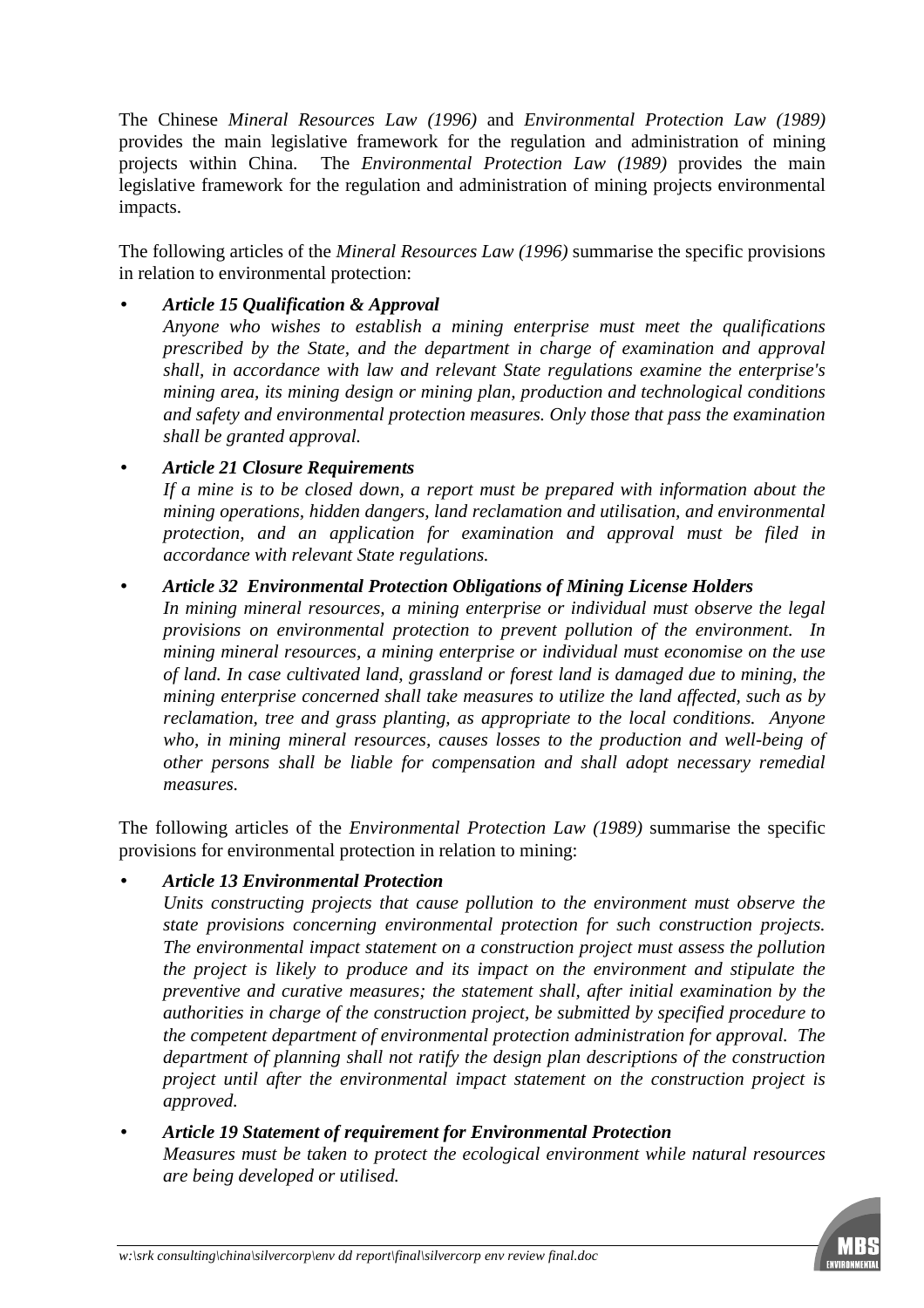#### • *Article 24 Responsibility for Environmental Protection*

*Units that cause environmental pollution and other public hazards shall incorporate the work of environmental protection into their plans and establish a responsibility system for environmental protection, and must adopt effective measures to prevent and control the pollution and harms caused to the environment by waste gas, waste water, waste residues, dust, malodorous gases, radioactive substances, noise, vibration and electromagnetic radiation generated in the course of production, construction or other activities.* 

#### • *Article 26 Pollution Prevention & Control*

*Installations for the prevention and control of pollution at a construction project must be designed, built and commissioned together with the principal part of the project. No permission shall be given for a construction project to be commissioned or used, until its installations for the prevention and control of pollution are examined and considered up to the standard by the competent department of environmental protection administration that examined and approved the environmental impact statement.*

#### • *Article 27 Report on Pollution Discharge*

*Enterprises and institutions discharging pollutants must report to and register with the relevant authorities in accordance with the provisions of the competent department of environmental protection administration under the State Council.*

#### • *Article 38 Violation Consequences*

*An enterprise or institution which violates this Law, thereby causing an environmental pollution accident, shall be fined by the competent department of environmental protection administration or another department invested by law with power to conduct environmental supervision and management in accordance with the consequent damage; in a serious case, the persons responsible shall be subject to administrative sanction by the unit to which they belong or by the competent department of the government.* 

The following are other Chinese laws that provide environmental legislative support to the *Minerals Resources Law (1996)* and the *Environmental Protection Law (1989)*:

- *Environmental Impact Assessment (EIA) Law (2002).*
- *Law on Prevention & Control of Atmospheric Pollution (2000).*
- *Law on Prevention & Control of Noise Pollution (1996).*
- *Law on Prevention & Control of Water Pollution (1996).*
- *Law on Prevention & Control Environmental Pollution by Solid Waste (2002).*
- *Forestry Law (1998).*
- *Water Law (1988).*
- *Water & Soil Conservancy Law (1991).*
- *Water Conservancy Industrial Policy (1997).*
- *Land Administration Law (1999).*
- *Protection of Wildlife Law (1989).*
- *Energy Conservation Law (1998).*

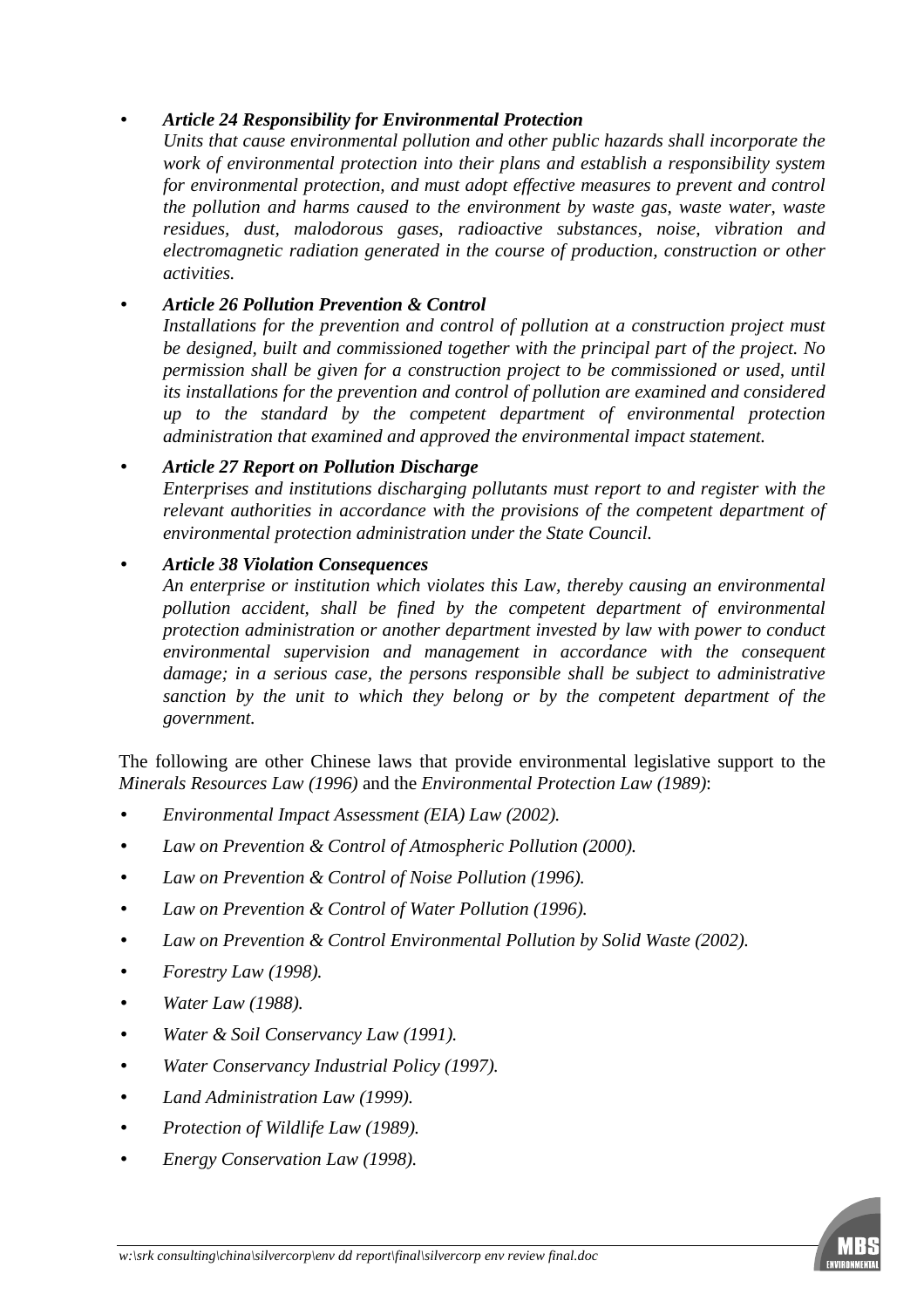- *Electric Power Law (1995).*
- *Management Regulations of Prevention & Cure of Tailings Pollution (1992).*
- *Management Regulations of Dangerous Chemical Materials (1987).*

The relevant environmental protection related Chinese legislation utilised for project's design are a combination of the following National design regulations and emissions standards:

- *Environment Protection Design Regulations of Construction Project (No.002) by Environment Protection Committee of State Council of PRC (1987).*
- *Regulations on the Administration of Construction Project Environmental Protection (1998).*
- *Regulations for Quality Control of Construction Projects (2000).*
- *Regulations for Environmental Monitoring (1983).*
- *Regulations on Nature Reserves (1994).*
- *Regulations on Administration of Chemicals Subject to Supervision & Control (1995).*
- *Regulations on Management of Chemicals Subject to Supervision & Control (1995).*
- *Environment Protection Design Regulations of Metallurgical Industry (YB9066-55).*
- *Comprehensive Emission Standard of Wastewater (GB8978-1996).*
- *Environmental Quality Standard for Surface Water (GB3838-1988).*
- *Environmental Quality Standard for Groundwater (GB/T14848-1993).*
- *Ambient Air Quality Standard (GB3095-1996).*
- *Comprehensive Emission Standard of Atmospheric Pollutants (GB16297-1996).*
- *Emission Standard of Atmospheric Pollutants from Industrial Kiln (GB9078-1996).*
- *Emission Standard of Atmospheric Pollutants from Boiler (GB13271-2001) ---- II stage coal-fired boiler.*
- *Environmental Quality Standard for Soils (GB15618-1995).*
- *Standard of Boundary Noise of Industrial Enterprise (GB12348-90).*
- *Emissions Standard for Pollution from Heavy Industry; Non-Ferrous Metals (GB4913- 1985).*
- *Control Standard on PCB's for Wastes (GB13015-1991).*
- *Control Standard on Cyanide for Waste Slugs (GB12502-1990).*
- *Standard for Pollution Control on Hazardous Waste Storage (GB18597-2001).*
- *Identification Standard for Hazardous Wastes-Identification for Extraction Procedure Toxicity (GB5085.3-1996).*
- *Standard of Landfill and Pollution Control of Hazardous Waste (GB 18598-2001).*

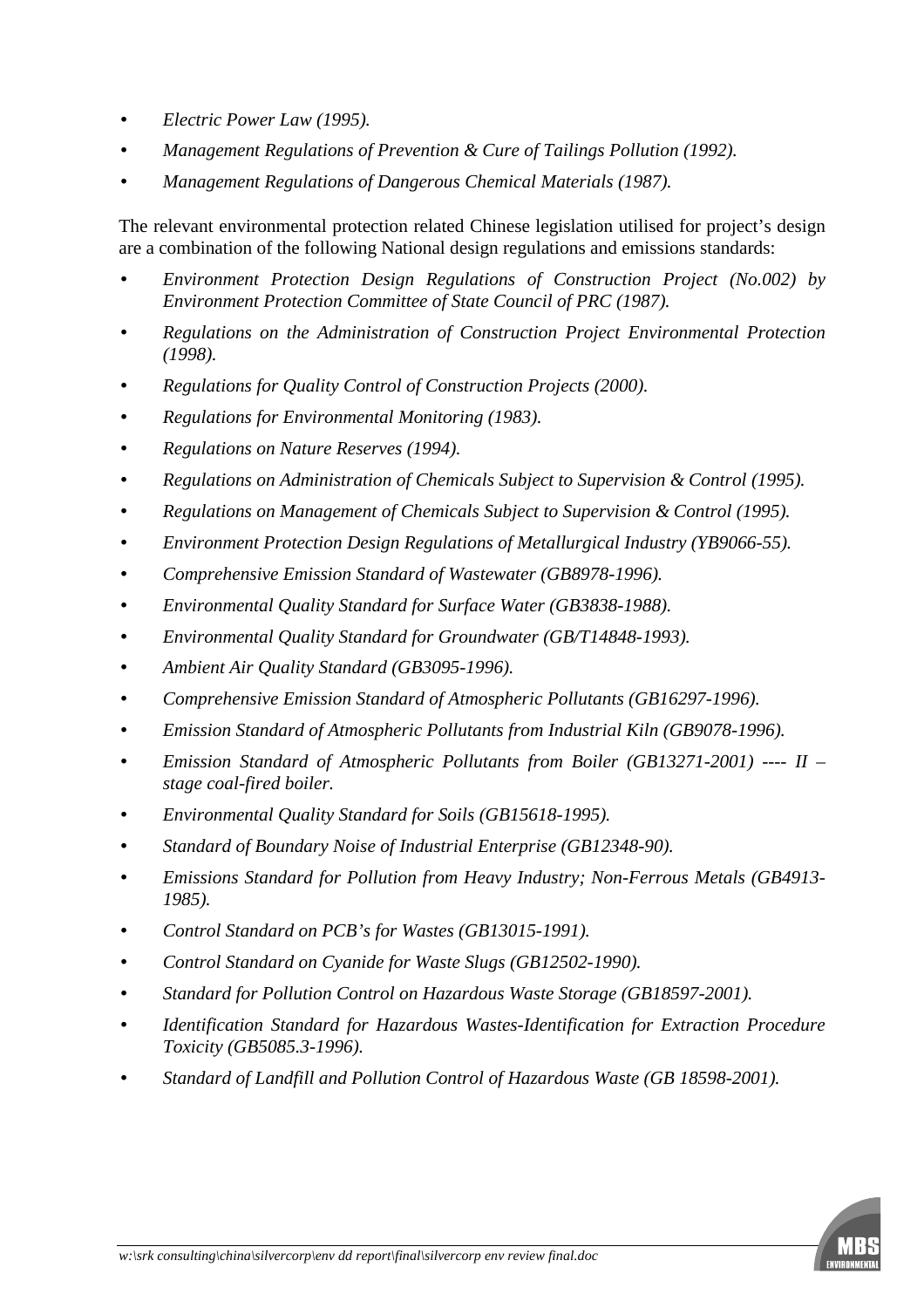# **APPENDIX 3: QUALITATIVE ENVIRONMENTAL RISK ANALYSIS**

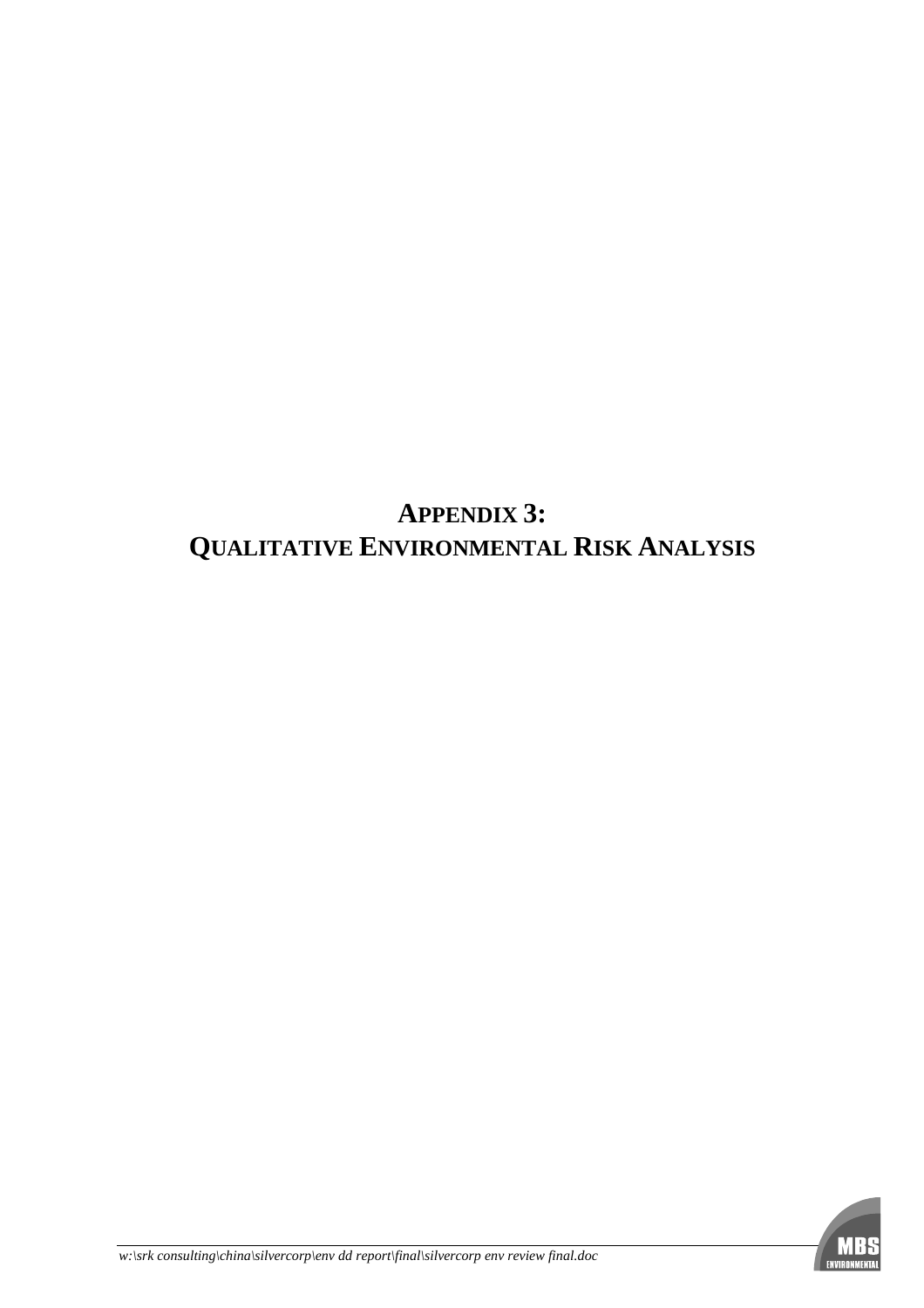## **Qualitative Environmental Risk Analysis – Scope**

The scope definition and context for the qualitative environmental risk analysis can be summarised as follows:

- **Goals/Objectives** The primary objective is to analyse the qualitative environmental risks associated with the project's environmental aspects.
- **Strategy** The strategy employed comprises the application of a qualitative risk analysis where the 'relative magnitude' of environmental risks associated with the project are estimated. Inclusive within this process are also the concepts of inherent and residual environmental risks. Inherent environmental risks being those environmental hazards that are present within the project without any remedial management, and residual environmental risks defined as those environmental hazards remaining after the application of remedial risk management measures. The focus for this qualitative risk analysis is mainly on the definition of the inherent environmental risks.

This qualitative risk analysis strategy has the following key steps:

- **Step 1 – Develop a qualitative environmental risk matrix**. This has relative significance rankings for the potential environmental consequences/impacts, levels of event likelihood and the corresponding risk rankings from negligible to extreme.
- **Step 2 – Define the inherent environmental risks**. List the sources of environmental risks and apply the qualitative environmental risk analysis to define the level of inherent environmental risk.

#### **Qualitative Environmental Risk Analysis Matrix**

The proposed qualitative environmental risk matrix uses the following definitions for environmental consequence and likelihood:

- **Environmental Consequence**:
	- − **Catastrophic**: Environmental disaster with potential to lead to ecological/business collapse.
	- − **Major**: Critical event/environmental impact, which with proper remedial management, will be endured.
	- − **Moderate**: Significant event/environmental impact, which may be managed under normal procedures.
	- − **Minor**: Consequences/environmental impacts that may be readily absorbed, but some remedial management effort is still required.
	- − **Insignificant**: No remedial management required.
- **Likelihood**:
	- − **Certain**: The event is expected to occur in most circumstances.
	- − **Likely**: The event probably will occur in most circumstances (i.e. also could be on a regular basis such as weekly monthly).
	- − **Possible**: The event should occur at some time (i.e. once in a while).
	- − **Unlikely**: The event could occur at some time.

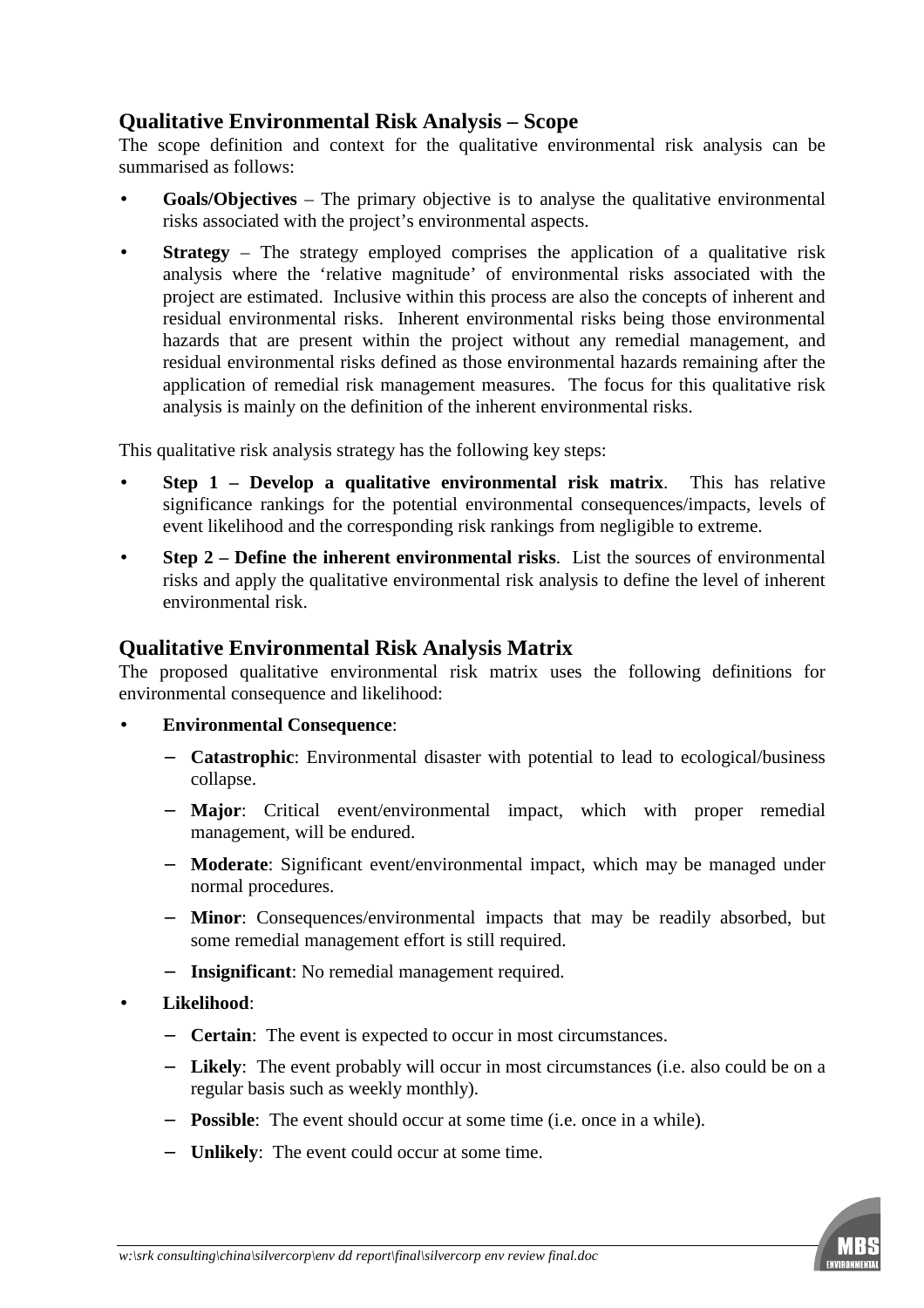− **Rarely**: The event may occur only in exceptional circumstances.

Based on these definitions the Qualitative Environmental Risk Matrix is presented in Table 1.

| Likelihood      | <b>Consequences</b>  |                |                 |                      |                 |  |  |  |
|-----------------|----------------------|----------------|-----------------|----------------------|-----------------|--|--|--|
|                 | Catastrophic         | <b>Major</b>   | <b>Moderate</b> | <b>Minor</b>         | Insignificant   |  |  |  |
| <b>Certain</b>  | <b>Extreme risk</b>  | Very high risk | High risk       | <b>Moderate</b> risk | Low risk        |  |  |  |
| <b>Likely</b>   | Very high risk       | High risk      | Moderate risk   | <b>Moderate</b> risk | Low risk        |  |  |  |
| <b>Possible</b> | High risk            | Moderate risk  | Moderate risk   | Low risk             | Negligible risk |  |  |  |
| <b>Unlikely</b> | <b>Moderate</b> risk | Moderate risk  | Low risk        | Low risk             | Negligible risk |  |  |  |
| <b>Rarely</b>   | <b>Moderate</b> risk | Low risk       | Negligible risk | Negligible risk      | Negligible risk |  |  |  |

**Table 1: Qualitative Environmental Risk Matrix** 

The risk definitions from this risk matrix can be further grouped into environmental risk evaluation categories that are based on regulatory compliance and conformance with industry standards, guidelines and/or codes of practice. These are:

- **Category 1 – Unacceptable Risks (Extreme risks)** can be defined as those sources of environmental risk that are essentially unacceptable and are non-compliant/nonconforming in any circumstances.
- **Category 2 – Tolerable Risks (Very high/high risks)** can be defined as those sources of environmental risk that are tolerable and while non-compliant/non-conforming, can made to be compliant/conforming (acceptable risks) through the application of risk management measures.
- **Category 3 – Acceptable Risks (Moderate/low/negligible risks)** can be defined as those sources of environmental risk that are acceptable and are compliant with environmental legal requirements and conform to recognised industry standards, guidelines and codes of practice.

#### **Evaluation of Environmental Risks**

The sources of inherent environmental risk are project activities that may result in potential undesirable events/environmental impacts. These project activities have been previously described within this report. In summary they are as follows:

- Dust generation and management.
- Smelter gas emissions.
- Surface water management and discharges (i.e. mine dewatering, TSF discharges and stormwater runoff).
- Groundwater management (i.e. seepage from TSF's and waste rock stockpiles).
- Rehabilitation of waste rock stockpiles and other disturbed areas.
- Storage and handling of hazardous materials.
- Waste generation and management (industrial and domestic wastes).
- Potential contaminated sites.

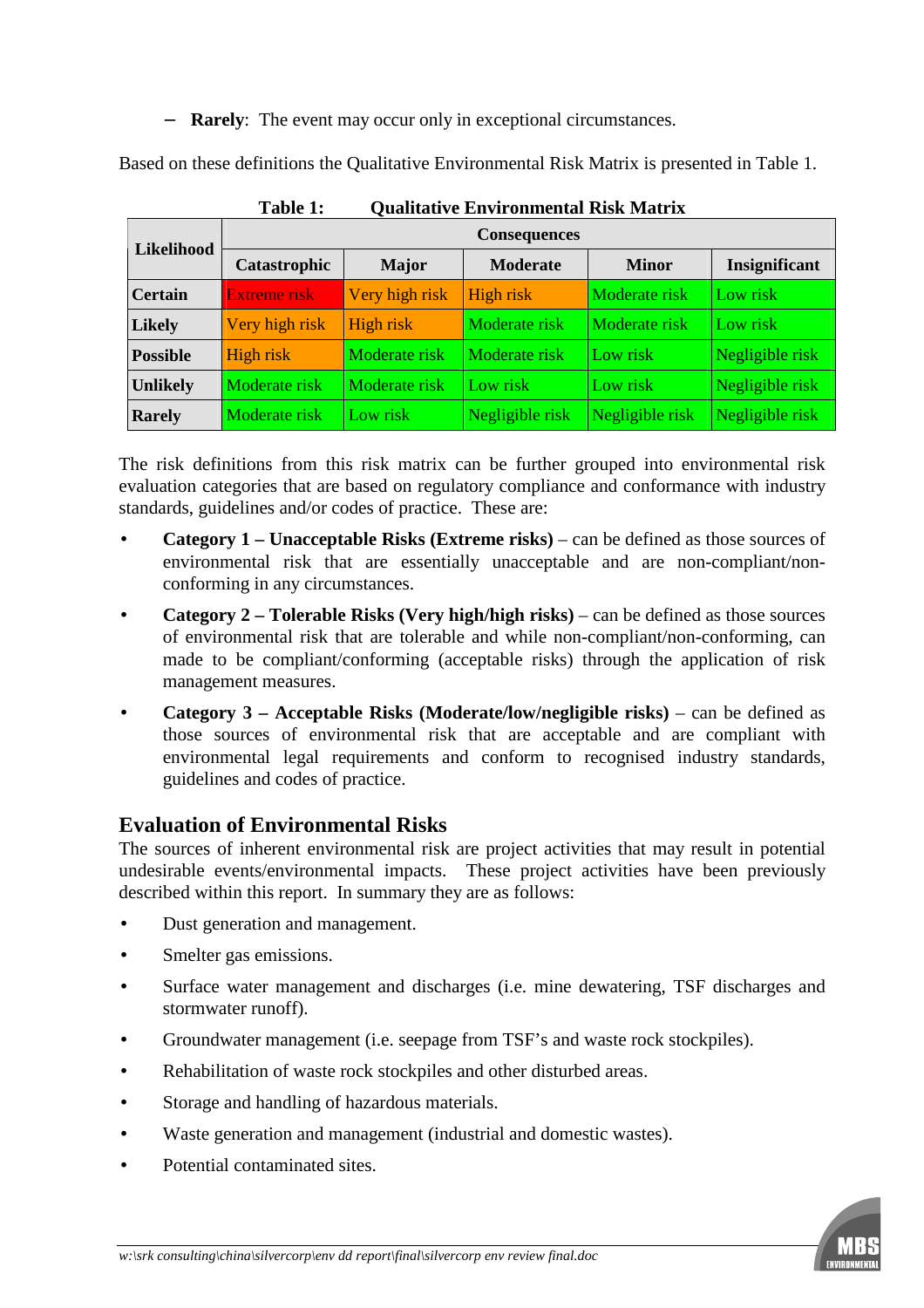The corresponding project activities, the ranking of environmental risks are summarised in Table 2. It should be noted that the sources of environmental risk for the Luoning Smelter are proposed only. The potential environmental risk rankings for these proposed sources of environmental risk have been based on the project information reviewed and associated environmental management statements made by Silvercorp.

| <b>Sources of Environmental</b><br><b>Risk</b>    | Consequence<br><b>Severity</b>                                             | Likelihood                                                                                        | <b>Environmental Risk</b><br><b>Ranking</b> |  |
|---------------------------------------------------|----------------------------------------------------------------------------|---------------------------------------------------------------------------------------------------|---------------------------------------------|--|
| <b>Air Emissions</b>                              |                                                                            |                                                                                                   |                                             |  |
| Mining dust emissions (Ying<br>and HPG)           | Major (high toxicity<br>of lead dust)                                      | Likely (high potential<br>for exposures to<br>elevated lead dust<br>levels)                       | High                                        |  |
| Processing dust emissions<br>(materials handling) | Major (high toxicity<br>of lead dust)                                      | Possible                                                                                          | Moderate                                    |  |
| Luoning Smelter dust and<br>gas emissions         | Major (high toxicity<br>of lead dust and $SO_2$<br>emissions)              | Unlikely (if air<br>pollution measures are<br>implemented as<br>planned)                          | Moderate                                    |  |
| Greenhouse gases (inventory<br>of emissions)      | Minor                                                                      | Certain                                                                                           | Moderate                                    |  |
| <b>Surface Water Management and Discharges</b>    |                                                                            |                                                                                                   |                                             |  |
| Ying Mine                                         | Major (location<br>adjacent to Guxian<br>Reservoir)                        | Unlikely (surface water<br>containment measures)                                                  | Moderate                                    |  |
| <b>Ying Processing Plant</b>                      | Moderate                                                                   | Unlikely (surface<br>water/tailings water<br>containment and reuse<br>measures)                   | Low                                         |  |
| <b>HPG</b> Mine                                   | Moderate (surface<br>water discharge into<br>Guxian Reservoir)             | Certain (currently<br>limited surface water<br>containment/treatment<br>measures)                 | High                                        |  |
| <b>HPG Processing Plant</b>                       | Major (TSF location<br>upstream and<br>adjacent to<br>residential village) | Certain (currently<br>limited surface/tailings<br>water containment<br>measures)                  | Very High                                   |  |
| <b>Luoning Smelter</b>                            | Major                                                                      | Unlikely (if surface<br>water containment and<br>reuse measures are<br>implemented as<br>planned) | Moderate                                    |  |

| <b>Table 2:</b><br><b>Summary of Environmental Risks</b> |
|----------------------------------------------------------|
|----------------------------------------------------------|

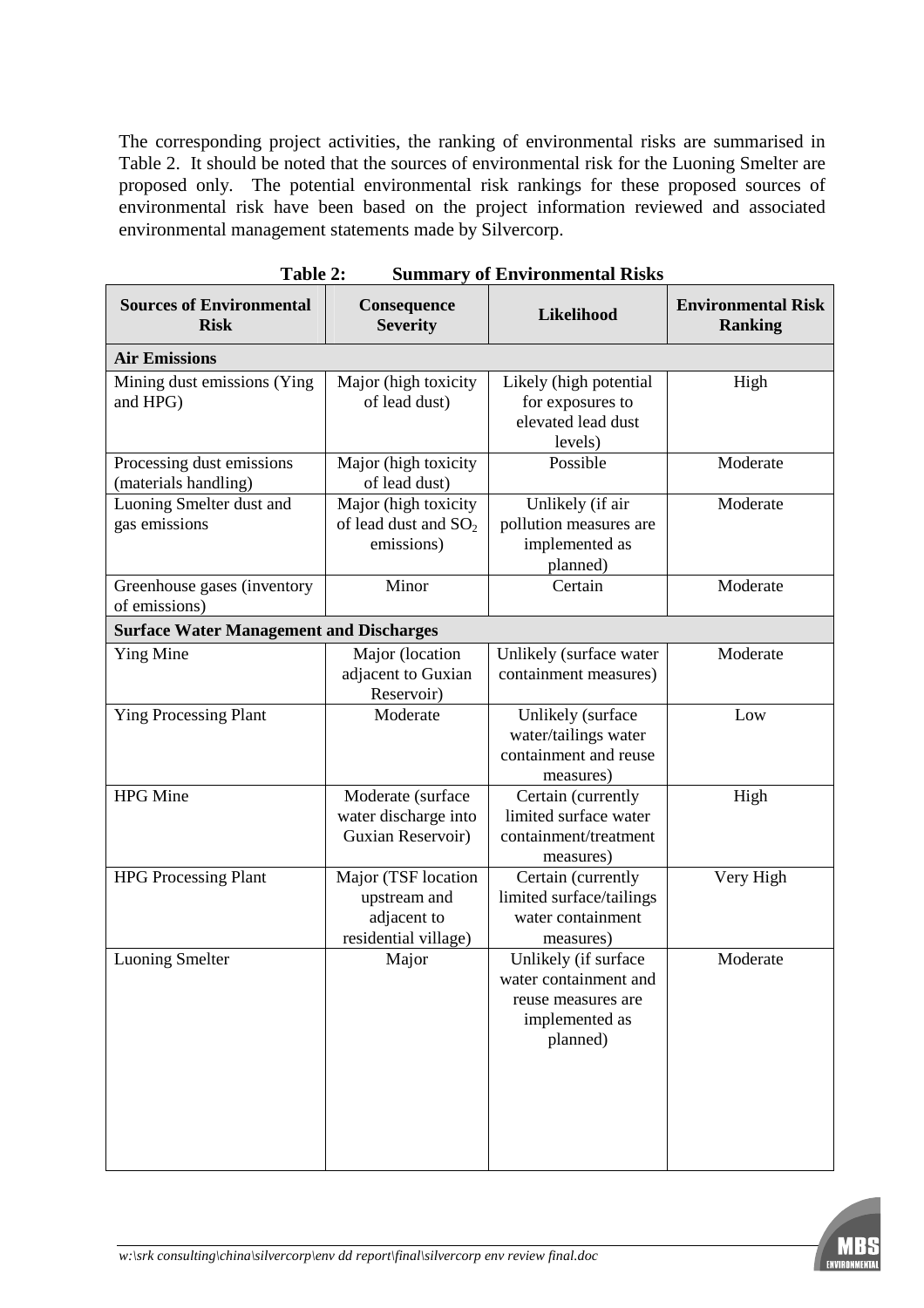| <b>Sources of Environmental</b><br><b>Risk</b>  | Consequence<br><b>Severity</b> | Likelihood                            | <b>Environmental Risk</b><br><b>Ranking</b> |  |  |
|-------------------------------------------------|--------------------------------|---------------------------------------|---------------------------------------------|--|--|
| <b>Groundwater Management and Discharges</b>    |                                |                                       |                                             |  |  |
| Ying Mine                                       | Major (location                | Possible (treated                     | Moderate                                    |  |  |
|                                                 | adjacent to Guxian             | discharges occurring                  |                                             |  |  |
|                                                 | Reservoir)                     | through seepage, no                   |                                             |  |  |
|                                                 |                                | groundwater                           |                                             |  |  |
|                                                 |                                | monitoring)                           |                                             |  |  |
| <b>Ying Processing Plant</b>                    | Moderate                       | Likely (TSF discharges                | Moderate                                    |  |  |
|                                                 |                                | occurring through                     |                                             |  |  |
|                                                 |                                | seepage, no                           |                                             |  |  |
|                                                 |                                | groundwater                           |                                             |  |  |
|                                                 |                                | monitoring)                           |                                             |  |  |
| <b>HPG</b> Mine                                 | Moderate                       | Possible (no<br>groundwater           | Moderate                                    |  |  |
|                                                 |                                |                                       |                                             |  |  |
| <b>HPG Processing Plant</b>                     | Major (TSF location            | monitoring)<br>Likely (TSF discharges | High                                        |  |  |
|                                                 | upstream and                   | occurring through                     |                                             |  |  |
|                                                 | adjacent to                    | seepage, no                           |                                             |  |  |
|                                                 | residential village)           | groundwater                           |                                             |  |  |
|                                                 |                                | monitoring)                           |                                             |  |  |
| <b>Luoning Smelter</b>                          | Major                          | Unlikely (if surface                  | Moderate                                    |  |  |
|                                                 |                                | water containment and                 |                                             |  |  |
|                                                 |                                | reuse measures are                    |                                             |  |  |
|                                                 |                                | implemented as                        |                                             |  |  |
|                                                 |                                | planned)                              |                                             |  |  |
| <b>Land Disturbance and Rehabilitation</b>      |                                |                                       |                                             |  |  |
| Mining                                          | Minor (small areas             | Certain                               | Moderate                                    |  |  |
|                                                 | of disturbance and             |                                       |                                             |  |  |
|                                                 | also assuming                  |                                       |                                             |  |  |
|                                                 | minimal potential              |                                       |                                             |  |  |
|                                                 | for acid drainage              |                                       |                                             |  |  |
|                                                 | from waste rock)               |                                       |                                             |  |  |
| Processing                                      | Moderate (TSF's -              | Certain                               | High                                        |  |  |
|                                                 | larger areas of                |                                       |                                             |  |  |
|                                                 | disturbance and                |                                       |                                             |  |  |
|                                                 | assuming some                  |                                       |                                             |  |  |
|                                                 | potential for acid             |                                       |                                             |  |  |
| <b>Luoning Smelter</b>                          | drainage)<br>Moderate (some    | Certain                               | High                                        |  |  |
|                                                 | potential for                  |                                       |                                             |  |  |
|                                                 | rehabilitation/                |                                       |                                             |  |  |
|                                                 | remediation of                 |                                       |                                             |  |  |
|                                                 | contaminated areas)            |                                       |                                             |  |  |
| <b>Hazardous Materials Storage and Handling</b> |                                |                                       |                                             |  |  |
| Mining:                                         | Moderate                       | Certain                               | High                                        |  |  |
| - hydrocarbons (lack of                         | Minor                          | Certain                               | Moderate                                    |  |  |
| secondary containment)                          |                                |                                       |                                             |  |  |
| - explosives storage                            |                                |                                       |                                             |  |  |